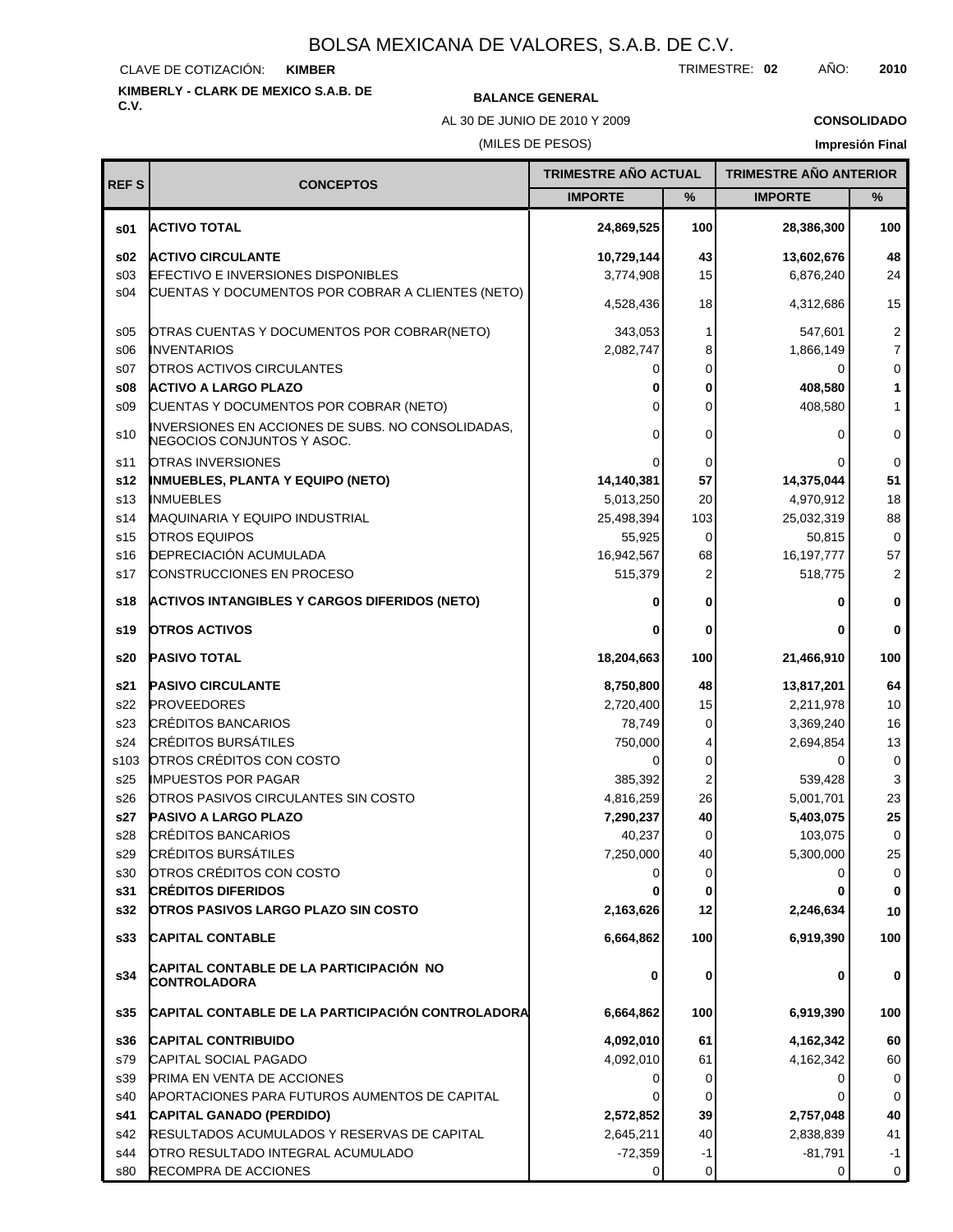# **KIMBERLY - CLARK DE MEXICO S.A.B.** CLAVE DE COTIZACIÓN: **KIMBER**

**BALANCE GENERAL** 

TRIMESTRE: **02** AÑO: **2010**

**CONSOLIDADO**

(MILES DE PESOS) DESGLOSE DE PRINCIPALES CONCEPTOS

# **Impresión Final**

| <b>REFS</b> |                                                                  | TRIMESTRE AÑO ACTUAL |              | <b>TRIMESTRE AÑO ANTERIOR</b> |                  |
|-------------|------------------------------------------------------------------|----------------------|--------------|-------------------------------|------------------|
|             | <b>CONCEPTOS</b>                                                 | <b>IMPORTE</b>       | %            | <b>IMPORTE</b>                | $\%$             |
| \$03        | <b>EFECTIVO E INVERSIONES DISPONIBLES</b>                        | 3,774,908            | 100          | 6,876,240                     | 100              |
| s46         | EFECTIVO                                                         | 161,303              | 4            | 130,461                       | $\overline{2}$   |
| s47         | <b>INVERSIONES DISPONIBLES</b>                                   | 3,613,605            | 96           | 6,745,779                     | 98               |
| s07         | <b>OTROS ACTIVOS CIRCULANTES</b>                                 | 0                    | 100          | 0                             | 100              |
| s81<br>s82  | INSTRUMENTOS FINANCIEROS DERIVADOS<br>OPERACIONES DISCONTINUADAS | 0<br>0               | 0<br>0       | 0<br>0                        | $\mathbf 0$<br>0 |
| s83         | <b>OTROS</b>                                                     | 0                    | 0            | 0                             | $\mathbf 0$      |
|             |                                                                  |                      |              |                               |                  |
| s18         | <b>ACTIVOS INTANGIBLES Y CARGOS DIFERIDOS (NETO)</b>             | 0                    | 100          | 0                             | 100              |
| s48         | <b>GASTOS AMORTIZABLES (NETO)</b>                                | 0                    | 0            | 0                             | 0                |
| s49         | <b>CRÉDITO MERCANTIL</b>                                         | 0                    | 0            | 0                             | 0                |
| s51         | <b>OTROS</b>                                                     | 0                    | $\Omega$     | 0                             | $\Omega$         |
| s19         | <b>OTROS ACTIVOS</b>                                             | 0                    | 100          | 0                             | 100              |
| s85         | INSTRUMENTOS FINANCIEROS DERIVADOS                               | 0                    | 0            | 0                             | 0                |
| s50<br>s104 | <b>IMPUESTOS DIFERIDOS</b><br>BENEFICIOS A LOS EMPLEADOS         | 0<br>0               | 0<br>0       | 0<br>0                        | 0<br>0           |
| s86         | OPERACIONES DISCONTINUADAS                                       | $\Omega$             | 0            | 0                             | 0                |
| s87         | <b>OTROS</b>                                                     | $\Omega$             | $\mathbf{0}$ | 0                             | $\Omega$         |
| s21         | <b>PASIVO CIRCULANTE</b>                                         | 8,750,800            | 100          | 13,817,201                    | 100              |
| s52         | PASIVO EN MONEDA EXTRANJERA                                      | 1,521,122            | 17           | 4,569,572                     | 33               |
| s53         | PASIVO EN MONEDA NACIONAL                                        | 7,229,678            | 83           | 9,247,629                     | 67               |
| s26         | OTROS PASIVOS CIRCULANTES SIN COSTO                              | 4,816,259            | 100          | 5,001,701                     | 100              |
| s88         | INSTRUMENTOS FINANCIEROS DERIVADOS                               | 0                    | 0            | 286,171                       | 6                |
| s89<br>s68  | <b>INTERESES POR PAGAR</b><br><b>PROVISIONES</b>                 | 55,717<br>1,662,798  | 1<br>35      | 173,407<br>1,661,663          | 3<br>33          |
| s90         | OPERACIONES DISCONTINUADAS                                       | 0                    | 0            | 0                             | $\mathbf 0$      |
| s58         | OTROS PASIVOS CIRCULANTES                                        | 2,606,368            | 54           | 2,413,936                     | 48               |
| s105        | BENEFICIOS A LOS EMPLEADOS                                       | 491,376              | 10           | 466,524                       | 9                |
| s27         | <b>PASIVO A LARGO PLAZO</b>                                      | 7,290,237            | 100          | 5,403,075                     | 100              |
| s59         | PASIVO EN MONEDA EXTRANJERA                                      | 40,237               | 1            | 103,075                       | 2                |
| s60         | PASIVO EN MONEDA NACIONAL                                        | 7,250,000            | 99           | 5,300,000                     | 98               |
| s31         | <b>CRÉDITOS DIFERIDOS</b>                                        | 0                    | 100          | 0                             | 100              |
| s65         | <b>CREDITO MERCANTIL</b>                                         | 0                    | 0            | 0                             | 0                |
| s67         | <b>OTROS</b>                                                     | 0                    | 0            | 0                             | 0                |
| s32         | OTROS PASIVOS LARGO PLAZO SIN COSTO                              | 2,163,626            | 100          | 2,246,634                     | 100              |
| s66         | <b>IMPUESTOS DIFERIDOS</b>                                       | 1,730,252            | 80           | 1,897,760                     | 84               |
| s91         | BENEFICIOS A LOS EMPLEADOS<br>OPERACIONES DISCONTINUADAS         | 87,176<br>0          | 4            | 106,765<br>0                  | 5                |
| s92<br>s69  | <b>OTROS PASIVOS</b>                                             | 346,198              | 0<br>16      | 242,109                       | 0<br>11          |
|             |                                                                  |                      |              |                               |                  |
| s79<br>s37  | <b>CAPITAL SOCIAL PAGADO</b><br><b>NOMINAL</b>                   | 4,092,010<br>8,765   | 100<br>0     | 4,162,342<br>8,916            | 100<br>0         |
| s38         | ACTUALIZACIÓN                                                    | 4,083,245            | 100          | 4,153,426                     | 100              |
|             |                                                                  |                      |              |                               |                  |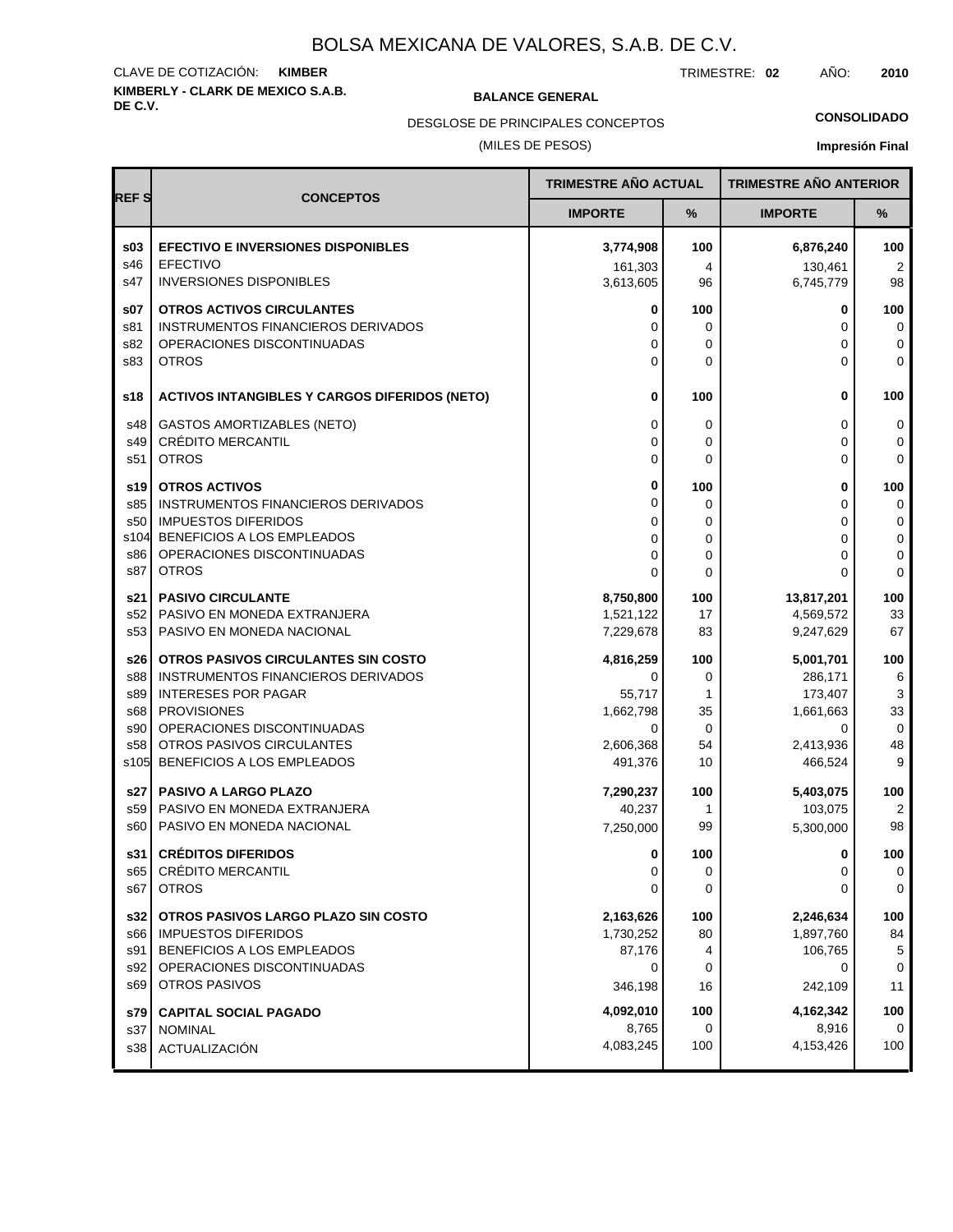# **KIMBERLY - CLARK DE MEXICO S.A.B.** CLAVE DE COTIZACIÓN: **KIMBER**

### **BALANCE GENERAL**

TRIMESTRE: **02** AÑO: **2010**

### **CONSOLIDADO**

DESGLOSE DE PRINCIPALES CONCEPTOS

## (MILES DE PESOS)

# **Impresión Final**

| <b>REFS</b> | <b>CONCEPTOS</b>                                                 | <b>TRIMESTRE AÑO ACTUAL</b><br>$\frac{9}{6}$<br><b>IMPORTE</b> |     | <b>TRIMESTRE AÑO ANTERIOR</b> |             |
|-------------|------------------------------------------------------------------|----------------------------------------------------------------|-----|-------------------------------|-------------|
|             |                                                                  |                                                                |     | <b>IMPORTE</b>                | $\%$        |
| s42         | <b>RESULTADOS ACUMULADOS Y RESERVAS DE CAPITAL</b>               | 2,645,211                                                      | 100 | 2,838,839                     | 100         |
| s93         | RESERVA LEGAL                                                    | 100,000                                                        | 4   | 645,822                       | 23          |
| s43         | RESERVA PARA RECOMPRA DE ACCIONES                                |                                                                | 0   |                               | $\mathbf 0$ |
| s94         | OTRAS RESERVAS                                                   |                                                                | 0   |                               | $\mathbf 0$ |
| s95         | RESULTADO DE EJERCICIOS ANTERIORES                               | 479,274                                                        | 18  | 236,465                       | 8           |
| s45         | RESULTADO DEL EJERCICIO                                          | 2,065,937                                                      | 78  | 1,956,552                     | 69          |
| s44         | OTRO RESULTADO INTEGRAL ACUMULADO                                | -72,359                                                        | 100 | -81,791                       | 100         |
| s70         | RESULTADO ACUMULADO POR POSICIÓN MONETARIA                       |                                                                | 0   |                               | $\Omega$    |
| s71         | RESULTADO POR TENENCIA DE ACTIVOS NO MONETARIOS                  |                                                                | 0   |                               | $\mathbf 0$ |
| s96         | EFECTO ACUMULADO POR CONVERSIÓN                                  | <sup>0</sup>                                                   | 0   | 0                             | $\mathbf 0$ |
| s97         | EFECTO ACUMULADO POR VALUACIÓN DE INST. FIN.<br><b>DERIVADOS</b> | -72,359                                                        | 100 | -81,791                       | 100         |
| s98         | <b>RESULTADO POR IMPUESTOS DIFERIDOS</b>                         | ∩                                                              | 0   |                               | 0           |
| s100        | <b>OTROS</b>                                                     |                                                                | 0   |                               | $\mathbf 0$ |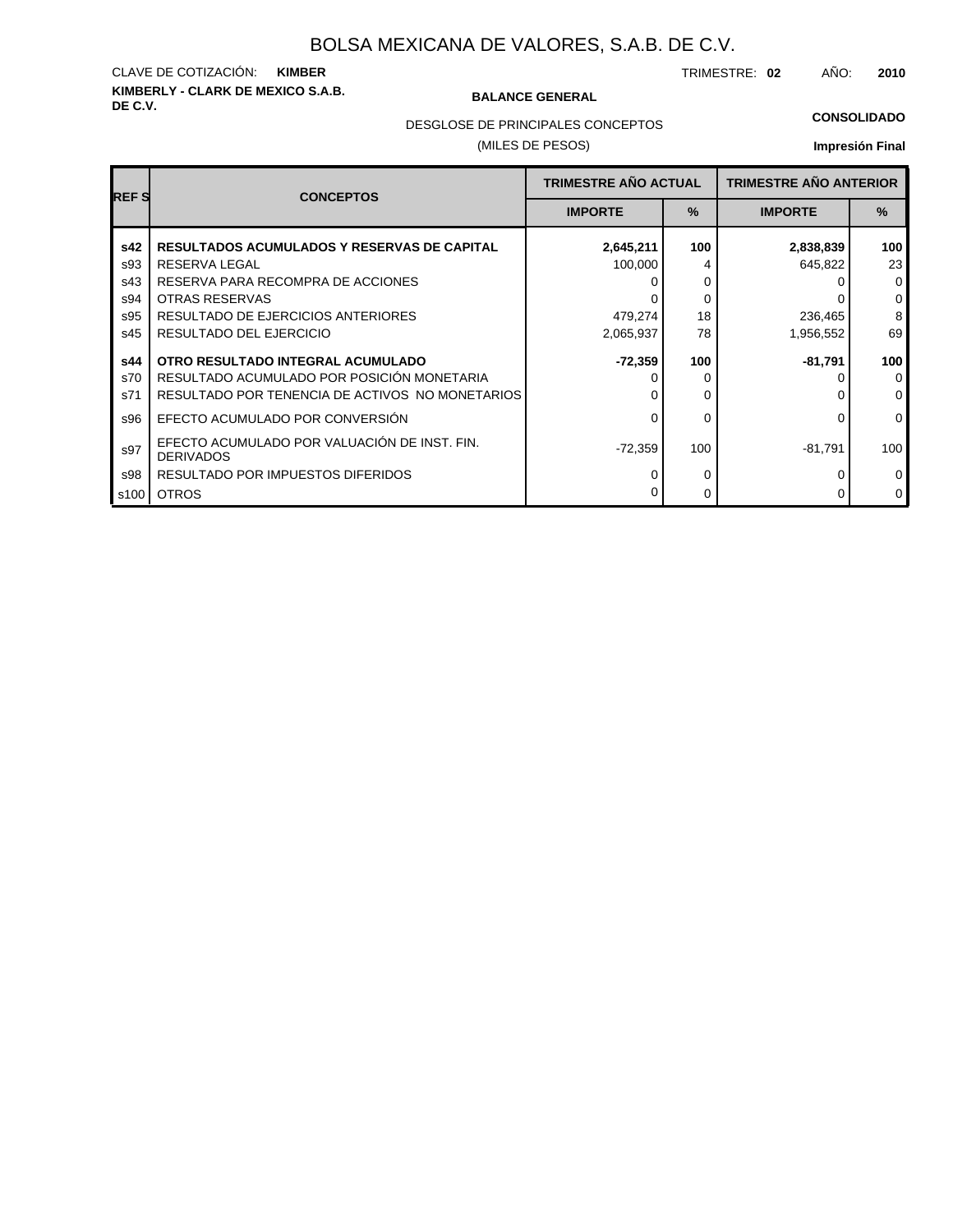# **KIMBERLY - CLARK DE MEXICO S.A.B.** CLAVE DE COTIZACIÓN: **KIMBER**

### **BALANCE GENERAL**

TRIMESTRE: **02** AÑO: **2010**

## **CONSOLIDADO**

(MILES DE PESOS) DATOS INFORMATIVOS

## **Impresión Final**

| <b>REFS</b> | <b>CONCEPTOS</b>                             | <b>TRIMESTRE AÑO ACTUAL</b> | <b>TRIMESTRE AÑO ANTERIOR</b> |
|-------------|----------------------------------------------|-----------------------------|-------------------------------|
|             |                                              | <b>IMPORTE</b>              | <b>IMPORTE</b>                |
| s72         | CAPITAL DE TRABAJO                           | 1,978,344                   | $-214,525$                    |
| s73         | FONDO PARA PENSIONES Y PRIMA DE ANTIGÜEDAD   | 339,581                     | 244.020                       |
| s74         | NUMERO DE FUNCIONARIOS (*)                   |                             | 0                             |
| s75         | NUMERO DE EMPLEADOS (*)                      | 2,443                       | 2,376                         |
| s76         | NUMERO DE OBREROS (*)                        | 4,581                       | 4,371                         |
| s77         | NUMERO DE ACCIONES EN CIRCULACIÓN (*)        | 1,069,157,215               | 1,087,533,315                 |
| s78         | NUMERO DE ACCIONES RECOMPRADAS (*)           | 28.607.500                  | 26.340.500                    |
| s101        | EFECTIVO RESTRINGIDO                         |                             |                               |
| s102        | DEUDA CON COSTO DE ASOCIADAS NO CONSOLIDADAS |                             | 0                             |

(\*) DATOS EN UNIDADES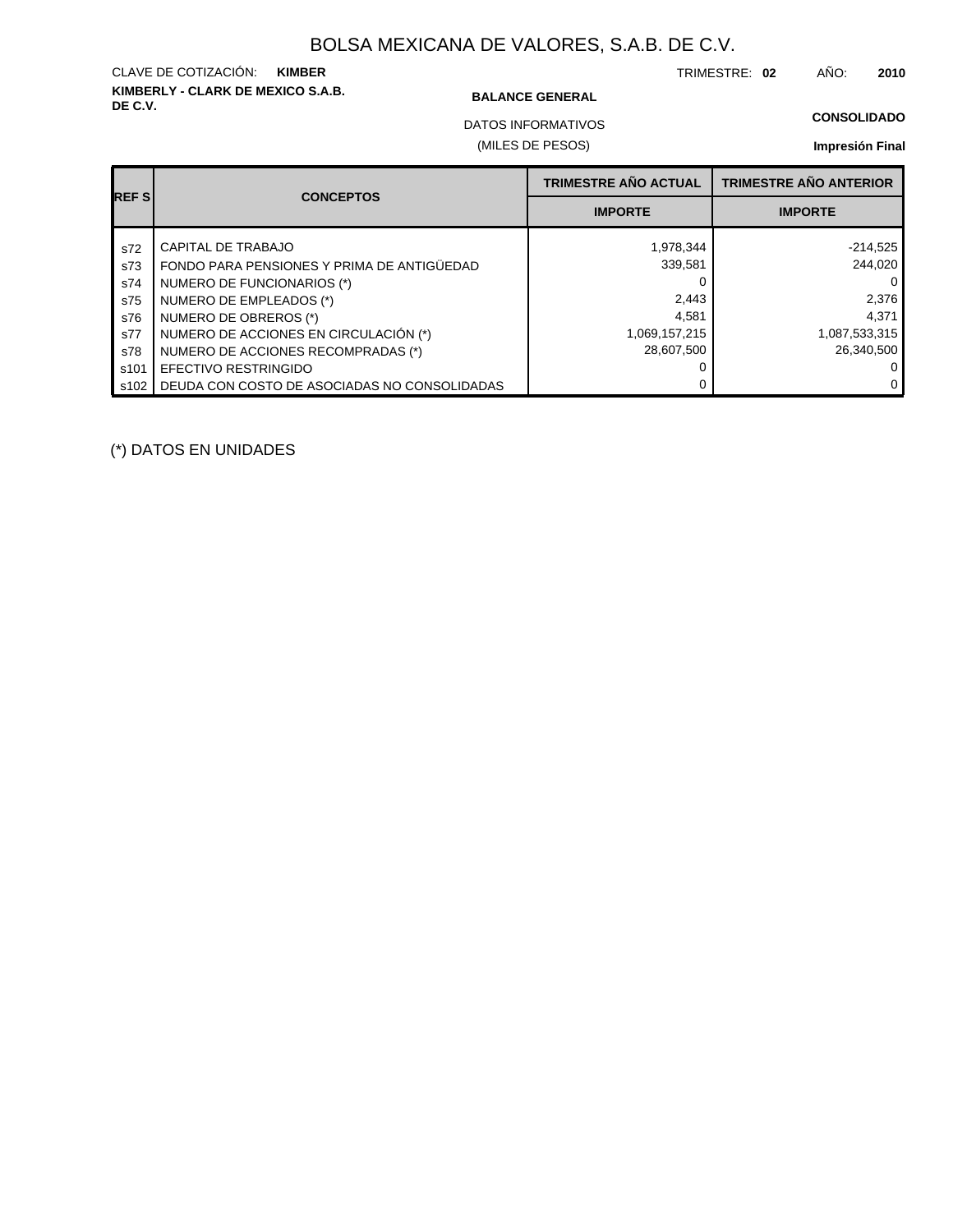### **KIMBERLY - CLARK DE MEXICO S.A.B.** CLAVE DE COTIZACIÓN: TRIMESTRE: AÑO: **KIMBER 02 2010**

# **DE C.V. ESTADO DE RESULTADOS**

(MILES DE PESOS) DEL 1 DE ENERO AL 30 DE JUNIO DE 2010 Y 2009 **CONSOLIDADO**

**Impresión Final**

| <b>REFR</b> | <b>CONCEPTOS</b>                                                                             | <b>TRIMESTRE AÑO ACTUAL</b> |               | <b>TRIMESTRE AÑO ANTERIOR</b> |               |
|-------------|----------------------------------------------------------------------------------------------|-----------------------------|---------------|-------------------------------|---------------|
|             |                                                                                              | <b>IMPORTE</b>              | $\frac{9}{6}$ |                               | $\frac{9}{6}$ |
| r01         | <b>VENTAS NETAS</b>                                                                          | 12,983,871                  | 100           | 12,267,335                    | 100           |
| r02         | <b>COSTO DE VENTAS</b>                                                                       | 7,678,701                   | 59            | 7,336,167                     | 60            |
| r03         | UTILIDAD (PÉRDIDA) BRUTA                                                                     | 5,305,170                   | 41            | 4,931,168                     | 40            |
| r04         | <b>GASTOS GENERALES</b>                                                                      | 1,858,392                   | 14            | 1,730,992                     | 14            |
| r05         | UTILIDAD ( PÉRDIDA) DE OPERACIÓN                                                             | 3,446,778                   | 27            | 3,200,176                     | 26            |
| r08         | OTROS INGRESOS Y (GASTOS), NETO.                                                             | $-292,190$                  | $-2$          | $-269,197$                    | $-2$          |
| r06         | RESULTADO INTEGRAL DE FINANCIAMIENTO                                                         | $-203,679$                  | $-2$          | $-252,474$                    | $-2$          |
| r12         | PARTICIPACIÓN EN LOS RESULTADOS DE SUBS. NO<br>CONSOLIDADAS, NEGOCIOS CONJUNTOS Y ASOCIADAS. | $\Omega$                    | $\mathbf 0$   | n                             | $\mathbf 0$   |
| r48         | PARTIDAS NO ORDINARIAS                                                                       | ∩                           | $\Omega$      | o                             | $\Omega$      |
| r09         | UTILIDAD (PÉRDIDA) ANTES DE IMPUESTOS A LA UTILIDAD                                          | 2,950,909                   | 23            | 2,678,505                     | 22            |
| r10         | <b>IMPUESTOS A LA UTILIDAD</b>                                                               | 884,972                     | 7             | 721,953                       | 6             |
| r11         | UTILIDAD (PÉRDIDA) ANTES DE LAS OPERACIONES<br><b>DISCONTINUADAS</b>                         | 2,065,937                   | 16            | 1,956,552                     | 16            |
| r14         | OPERACIONES DISCONTINUADAS                                                                   | ∩                           | $\Omega$      | <sup>0</sup>                  | $\Omega$      |
| r18         | UTILIDAD (PÉRDIDA) NETA CONSOLIDADA                                                          | 2,065,937                   | 16            | 1,956,552                     | 16            |
| r19         | PARTICIPACIÓN NO CONTROLADORA EN LA UTILIDAD<br>(PÉRDIDA) NETA                               | $\Omega$                    | $\Omega$      | 0                             | $\Omega$      |
| r20         | PARTICIPACIÓN CONTROLADORA EN LA UTILIDAD<br>(PÉRDIDA) NETA                                  | 2,065,937                   | 16            | 1,956,552                     | 16            |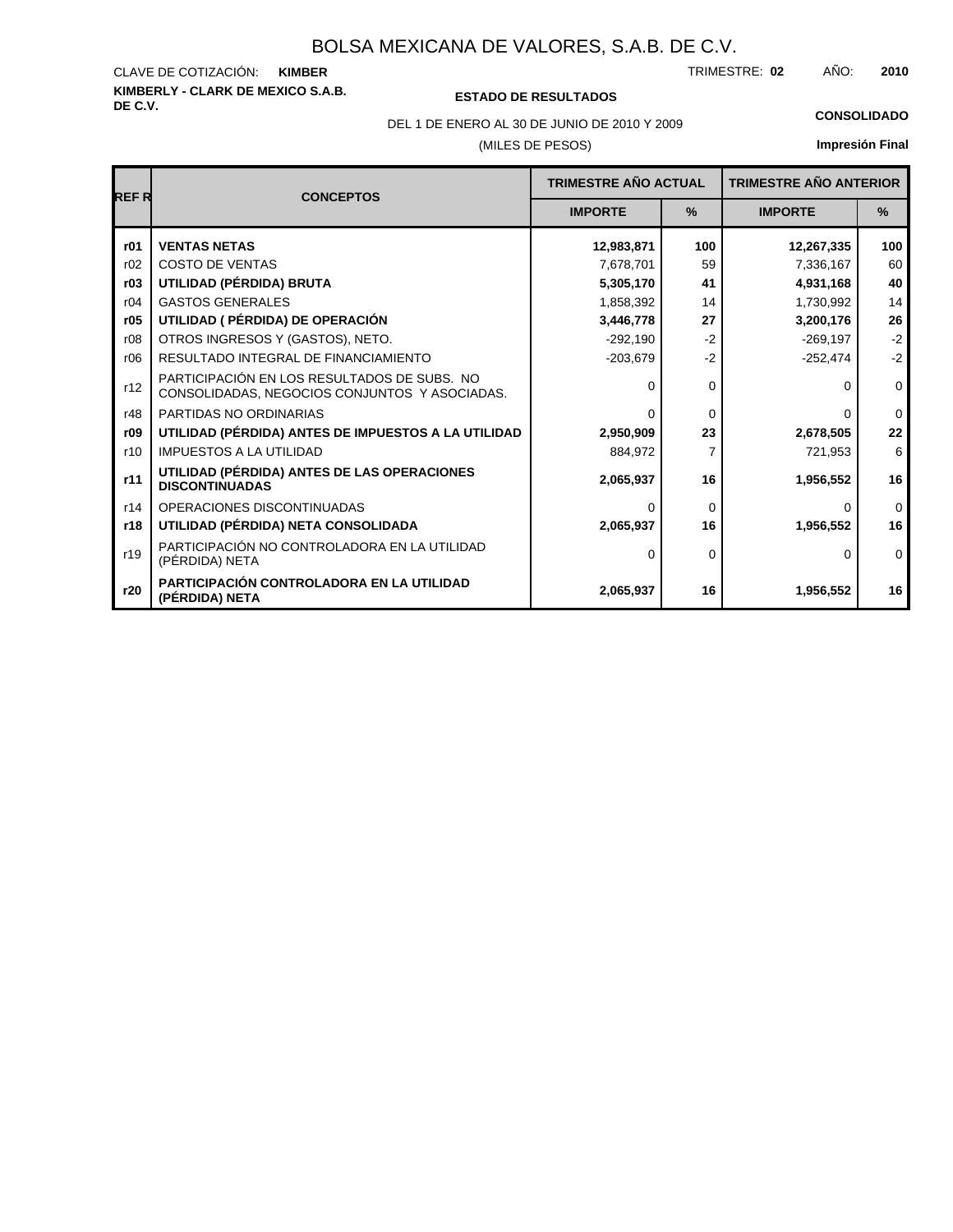# **KIMBERLY - CLARK DE MEXICO S.A.B.** CLAVE DE COTIZACIÓN:

## **DE C.V. ESTADO DE RESULTADOS**

TRIMESTRE: AÑO: **KIMBER 02 2010**

**CONSOLIDADO**

## DESGLOSE DE PRINCIPALES CONCEPTOS

## (MILES DE PESOS)

**Impresión Final**

| <b>REFR</b> | <b>CONCEPTOS</b>                            | <b>TRIMESTRE AÑO ACTUAL</b> |          | <b>TRIMESTRE AÑO ANTERIOR</b> |             |  |
|-------------|---------------------------------------------|-----------------------------|----------|-------------------------------|-------------|--|
|             |                                             | <b>IMPORTE</b>              | %        | <b>IMPORTE</b>                | %           |  |
| r01         | <b>VENTAS NETAS</b>                         | 12,983,871                  | 100      | 12,267,335                    | 100         |  |
| r21         | <b>NACIONALES</b>                           | 12,290,830                  | 95       | 11,774,422                    | 96          |  |
| r22         | <b>EXTRANJERAS</b>                          | 693,041                     | 5        | 492,913                       | 4           |  |
| r23         | CONVERSIÓN EN DÓLARES (***)                 | 54,554                      | $\Omega$ | 35,413                        | $\Omega$    |  |
| r08         | OTROS INGRESOS Y (GASTOS), NETO.            | $-292,190$                  | 100      | $-269, 197$                   | 100         |  |
| r49         | OTROS INGRESOS Y (GASTOS), NETO.            | 6.801                       | $-2$     | 2.096                         | $\Omega$    |  |
| r34         | P.T.U. CAUSADA                              | 240,991                     | -82      | 292,293                       | $-109$      |  |
| r35         | P.T.U. DIFERIDA                             | 58,000                      | $-20$    | $-21,000$                     | 8           |  |
|             |                                             |                             |          |                               |             |  |
| r06         | <b>RESULTADO INTEGRAL DE FINANCIAMIENTO</b> | $-203,679$                  | 100      | $-252,474$                    | 100         |  |
| r24         | <b>INTERESES PAGADOS</b>                    | 353,025                     | $-173$   | 415,179                       | $-164$      |  |
| r42         | UTILIDAD (PÉRDIDA) EN ACTUALIZACIÓN DE UDIS |                             | 0        | O                             | $\Omega$    |  |
| r45         | <b>OTROS GASTOS FINANCIEROS</b>             |                             | $\Omega$ | 0                             | $\Omega$    |  |
| r26         | <b>INTERESES GANADOS</b>                    | 131,612                     | $-65$    | 145,799                       | $-58$       |  |
| r46         | OTROS PRODUCTOS FINANCIEROS                 | 0                           | $\Omega$ | 0                             | $\Omega$    |  |
| r25         | UTILIDAD (PÉRDIDA) EN CAMBIOS NETO          | 17,734                      | -9       | 16,906                        | $-7$        |  |
| r28         | RESULTADO POR POSICIÓN MONETARIA            | 0                           | 0        | 0                             | $\mathbf 0$ |  |
|             |                                             |                             |          |                               |             |  |
| r10         | <b>IMPUESTOS A LA UTILIDAD</b>              | 884.972                     | 100      | 721,953                       | 100         |  |
| r32         | <b>IMPUESTO CAUSADO</b>                     | 832,972                     | 94       | 774,953                       | 107         |  |
| r33         | <b>IMPUESTO DIFERIDO</b>                    | 52,000                      | 6        | $-53,000$                     | $-7$        |  |

(\*\*\*) DATOS EN MILES DE DOLARES AL TIPO DE CAMBIO DE CIERRE DEL TRIMESTRE QUE SE REPORTA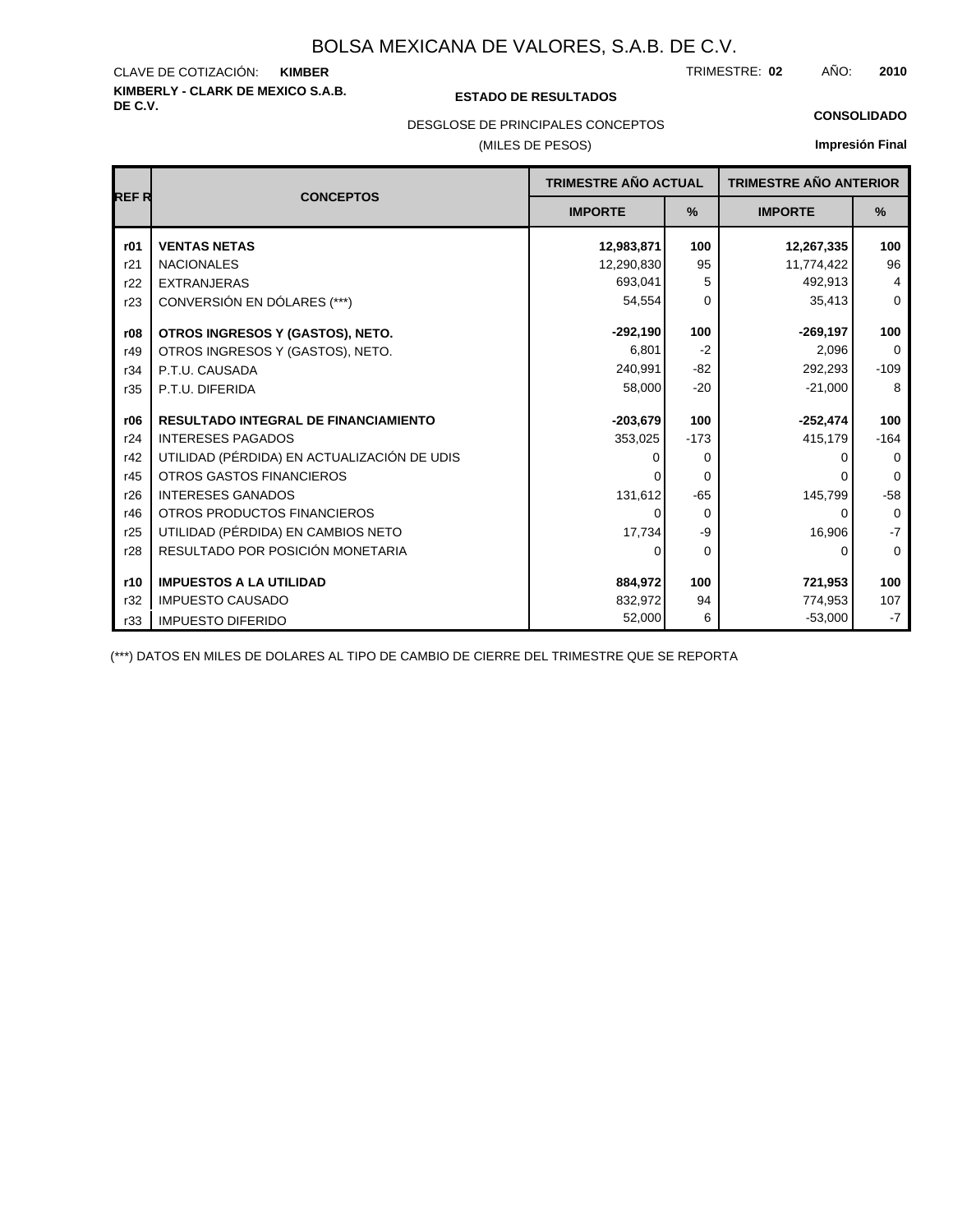**KIMBERLY - CLARK DE MEXICO S.A.B.** CLAVE DE COTIZACIÓN:

## **DE C.V. ESTADO DE RESULTADOS**

TRIMESTRE: AÑO: **KIMBER 02 2010**

OTROS CONCEPTOS DE RESULTADOS

(MILES DE PESOS)

### **CONSOLIDADO**

**Impresión Final**

|       |                                                                 | <b>TRIMESTRE AÑO ACTUAL</b> | <b>TRIMESTRE AÑO ANTERIOR</b> |
|-------|-----------------------------------------------------------------|-----------------------------|-------------------------------|
| REF R | <b>CONCEPTOS</b>                                                | <b>IMPORTE</b>              | <b>IMPORTE</b>                |
| r36   | <b>VENTAS TOTALES</b>                                           | 17,179,937                  | 16,083,384                    |
| r37   | RESULTADO FISCAL DEL EJERCICIO                                  | 3,456,598                   | 3,296,641                     |
| r38   | <b>VENTAS NETAS (**)</b>                                        | 25,418,743                  | 24,003,498                    |
| r39   | RESULTADO DE OPERACIÓN (**)                                     | 6,949,150                   | 6,344,274                     |
| r40   | PARTICIPACIÓN CONTROLADORA EN LA UTILIDAD<br>(PERDIDA) NETA(**) | 4,261,111                   | 3,470,832                     |
| r41   | UTILIDAD (PÉRDIDA) NETA CONSOLIDADA (**)                        | 4,261,111                   | 3,470,832                     |
| r47   | DEPRECIACIÓN Y AMORTIZACIÓN OPERATIVA                           | 615,164                     | 570,248                       |

(\*\*) INFORMACIÓN ÚLTIMOS DOCE MESES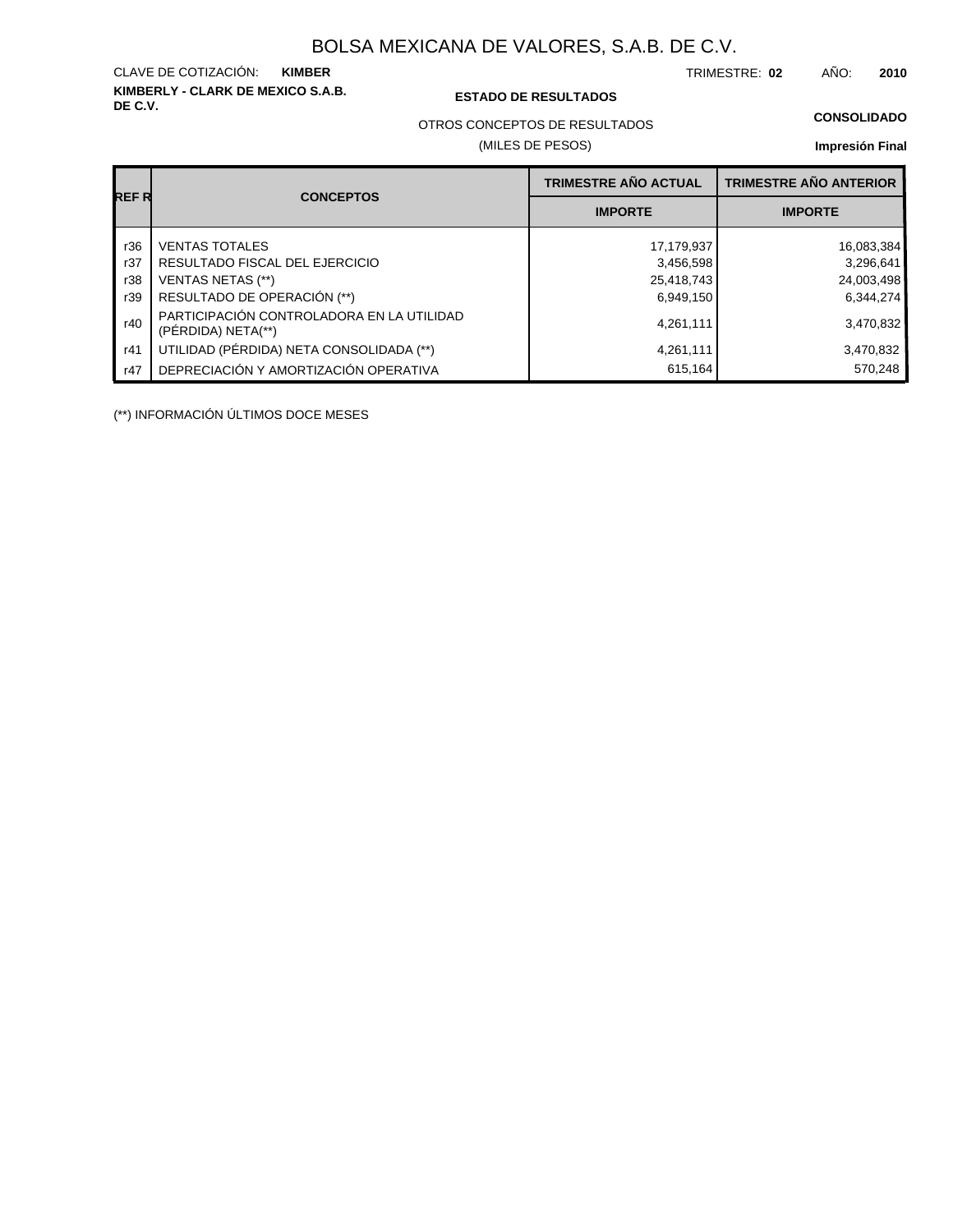**KIMBERLY - CLARK DE MEXICO S.A.B.** CLAVE DE COTIZACIÓN: TRIMESTRE: AÑO: **KIMBER 02 2010**

# **ESTADO DE RESULTADOS TRIMESTRAL**

DEL 1 DE ABRIL AL 30 DE JUNIO DE 2010 **CONSOLIDADO**

## (MILES DE PESOS)

**Impresión Final**

| <b>REF</b>       |                                                                                              | <b>TRIMESTRE AÑO ACTUAL</b><br><b>CONCEPTOS</b> |          | <b>TRIMESTRE AÑO ANTERIOR</b> |                |
|------------------|----------------------------------------------------------------------------------------------|-------------------------------------------------|----------|-------------------------------|----------------|
| <b>RT</b>        |                                                                                              | <b>IMPORTE</b>                                  | $\%$     | <b>IMPORTE</b>                | $\frac{9}{6}$  |
| rt <sub>01</sub> | <b>IVENTAS NETAS</b>                                                                         | 6,626,550                                       | 100      | 6,195,611                     | 100            |
| rt02             | <b>ICOSTO DE VENTAS</b>                                                                      | 3,874,039                                       | 58       | 3,635,410                     | 59             |
| rt <sub>03</sub> | UTILIDAD (PÉRDIDA) BRUTA                                                                     | 2,752,511                                       | 42       | 2,560,201                     | 41             |
| rt04             | <b>GASTOS GENERALES</b>                                                                      | 930,953                                         | 14       | 867,536                       | 14             |
| rt <sub>05</sub> | UTILIDAD ( PÉRDIDA) DE OPERACIÓN                                                             | 1,821,558                                       | 27       | 1,692,665                     | 27             |
| rt <sub>08</sub> | OTROS INGRESOS Y (GASTOS), NETO.                                                             | $-152,650$                                      | $-2$     | $-154.877$                    | $-2$           |
| rt <sub>06</sub> | <b>IRESULTADO INTEGRAL DE FINANCIAMIENTO</b>                                                 | $-140,546$                                      | $-2$     | 213                           | $\mathbf 0$    |
| rt12             | PARTICIPACIÓN EN LOS RESULTADOS DE SUBS. NO<br>CONSOLIDADAS, NEGOCIOS CONJUNTOS Y ASOCIADAS. | $\Omega$                                        | 0        | O                             | $\mathbf 0$    |
| rt48             | <b>IPARTIDAS NO ORDINARIAS</b>                                                               | $\Omega$                                        | $\Omega$ | <sup>0</sup>                  | $\Omega$       |
| rt <sub>09</sub> | UTILIDAD (PÉRDIDA) ANTES DE IMPUESTOS A LA UTILIDAD                                          | 1,528,362                                       | 23       | 1,538,001                     | 25             |
| rt10             | <b>IIMPUESTOS A LA UTILIDAD</b>                                                              | 446,301                                         | 7        | 452,335                       | $\overline{7}$ |
| rt11             | UTILIDAD (PÉRDIDA) ANTES DE LAS OPERACIONES<br><b>DISCONTINUADAS</b>                         | 1,082,061                                       | 16       | 1,085,666                     | 18             |
| rt14             | <b>IOPERACIONES DISCONTINUADAS</b>                                                           | $\Omega$                                        | 0        | 0                             | $\mathbf 0$    |
| rt18             | UTILIDAD (PÉRDIDA) NETA CONSOLIDADA                                                          | 1,082,061                                       | 16       | 1,085,666                     | 18             |
| rt19             | PARTICIPACIÓN NO CONTROLADORA EN LA UTILIDAD<br>(PÉRDIDA) NETA                               | $\Omega$                                        | 0        | 0                             | $\Omega$       |
| rt20             | PARTICIPACIÓN CONTROLADORA EN LA UTILIDAD<br>(PÉRDIDA) NETA                                  | 1,082,061                                       | 16       | 1,085,666                     | 18             |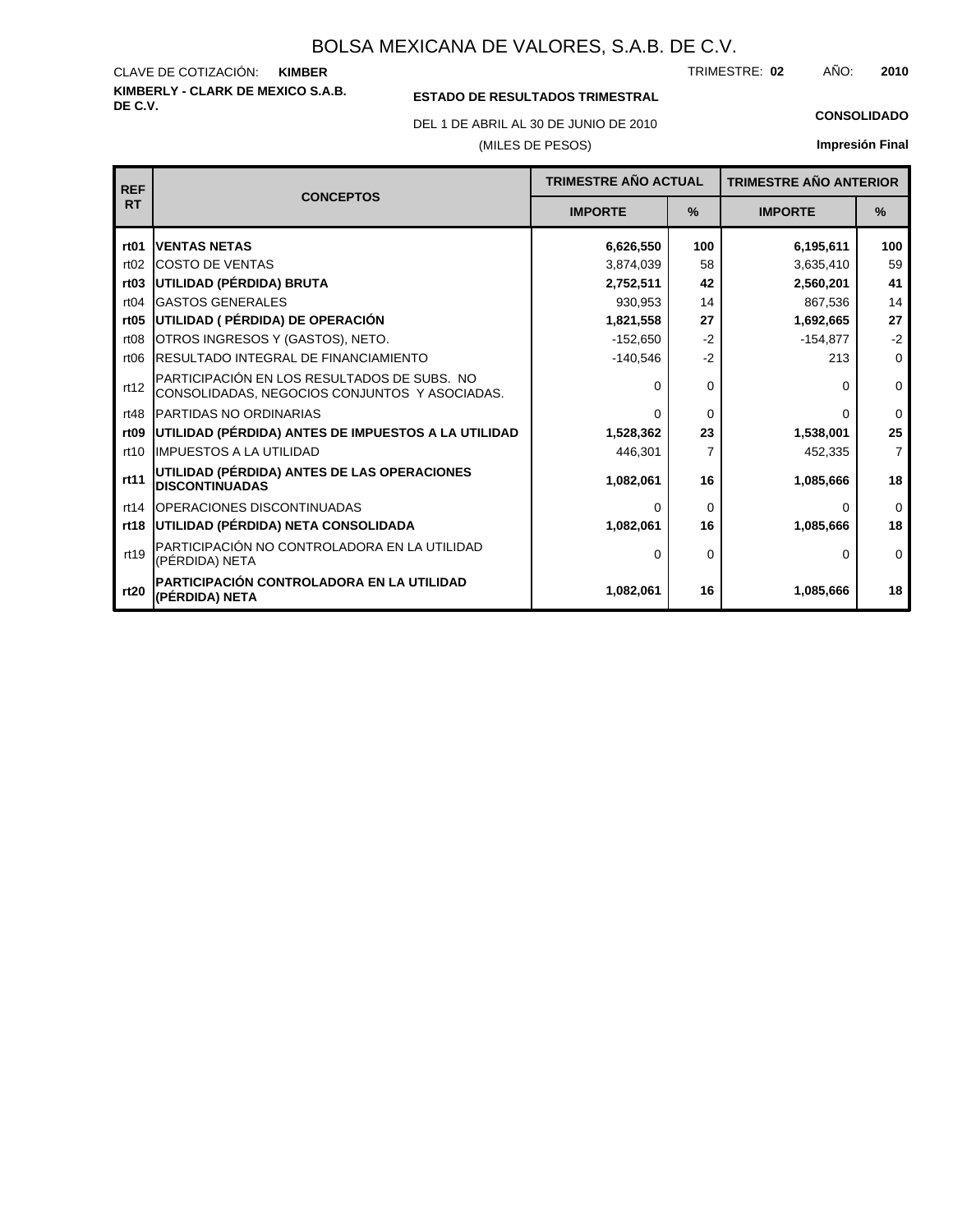### **KIMBERLY - CLARK DE MEXICO S.A.B.** CLAVE DE COTIZACIÓN: TRIMESTRE: AÑO: **KIMBER 02 2010**

## **ESTADO DE RESULTADOS TRIMESTRAL**

DESGLOSE DE PRINCIPALES CONCEPTOS

## (MILES DE PESOS)

### **CONSOLIDADO**

**Impresión Final**

| <b>REF</b>       | <b>CONCEPTOS</b>                            | TRIMESTRE AÑO ACTUAL |               | <b>TRIMESTRE AÑO ANTERIOR</b> |          |
|------------------|---------------------------------------------|----------------------|---------------|-------------------------------|----------|
| <b>RT</b>        | <b>IMPORTE</b>                              |                      | $\frac{9}{6}$ | <b>IMPORTE</b>                | %        |
| rt <sub>0</sub>  | <b>VENTAS NETAS</b>                         | 6,626,550            | 100           | 6,195,611                     | 100      |
| rt21             | <b>NACIONALES</b>                           | 6,259,473            | 94            | 5,953,618                     | 96       |
| rt22             | <b>EXTRANJERAS</b>                          | 367,077              | 6             | 241,993                       | 4        |
| rt23             | CONVERSIÓN EN DÓLARES (***)                 | 29,036               | 0             | 18,143                        | $\Omega$ |
| rt <sub>08</sub> | OTROS INGRESOS Y (GASTOS), NETO.            | $-152,650$           | 100           | $-154,877$                    | 100      |
| rt49             | OTROS INGRESOS Y (GASTOS), NETO.            | 2,206                | -1            | 955                           | $\Omega$ |
| rt34             | P.T.U. CAUSADA                              | 78,856               | $-52$         | 155,832                       | $-101$   |
| rt35             | P.T.U. DIFERIDA                             | 76,000               | $-50$         | ∩                             | $\Omega$ |
|                  |                                             |                      |               |                               |          |
| rt <sub>06</sub> | <b>RESULTADO INTEGRAL DE FINANCIAMIENTO</b> | $-140,546$           | 100           | 213                           | 100      |
| rt24             | <b>INTERESES PAGADOS</b>                    | 161,157              | $-115$        | 246,168                       | 115572   |
| rt42             | UTILIDAD (PÉRDIDA) EN ACTUALIZACIÓN DE UDIS |                      | 0             | O                             | $\Omega$ |
| rt45             | <b>OTROS GASTOS FINANCIEROS</b>             |                      | $\Omega$      |                               | $\Omega$ |
| rt26             | <b>INTERESES GANADOS</b>                    | 55,950               | $-40$         | 90,913                        | 42682    |
| rt46             | OTROS PRODUCTOS FINANCIEROS                 | 0                    | $\Omega$      | $\Omega$                      | $\Omega$ |
| rt25             | UTILIDAD (PÉRDIDA) EN CAMBIOS NETO          | $-35,339$            | 25            | 155,468                       | 72990    |
| rt28             | RESULTADO POR POSICIÓN MONETARIA            | 0                    | $\Omega$      | 0                             | $\Omega$ |
|                  |                                             |                      |               |                               |          |
| rt10             | <b>IMPUESTOS A LA UTILIDAD</b>              | 446,301              | 100           | 452,335                       | 100      |
| rt32             | <b>IMPUESTO CAUSADO</b>                     | 344,301              | 77            | 452,335                       | 100      |
| rt33             | <b>IMPUESTO DIFERIDO</b>                    | 102,000              | 23            |                               | 0        |

(\*\*\*) DATOS EN MILES DE DOLARES AL TIPO DE CAMBIO DE CIERRE DEL TRIMESTRE QUE SE REPORTA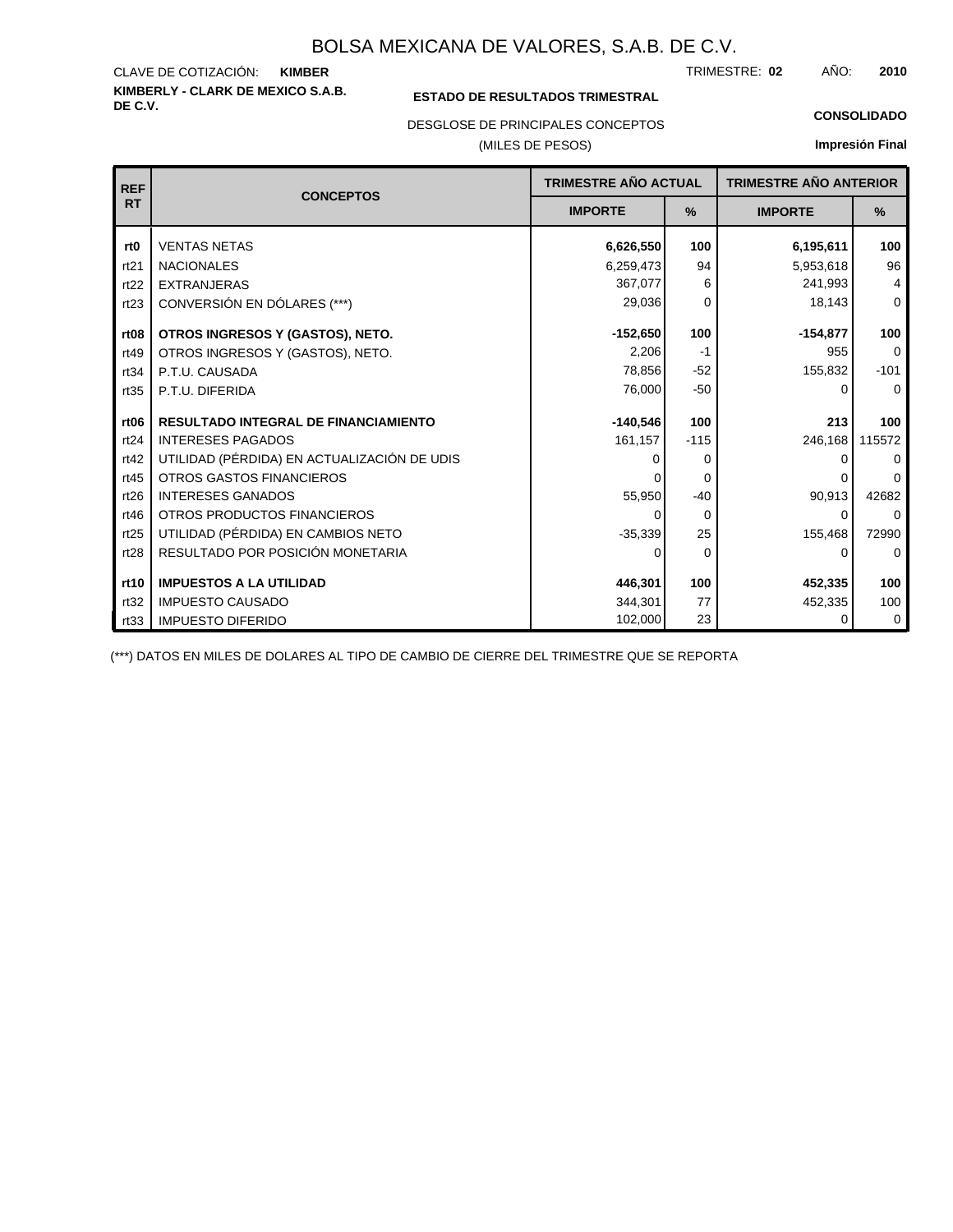TRIMESTRE: **02** AÑO: **2010**

**ESTADO DE RESULTADOS TRIMESTRAL** 

### OTROS CONCEPTOS DE RESULTADOS

(MILES DE PESOS)

### **CONSOLIDADO**

**Impresión Final**

| <b>REF</b><br><b>RT</b> | <b>CONCEPTOS</b>                      | <b>TRIMESTRE AÑO ACTUAL</b> | <b>TRIMESTRE AÑO ANTERIOR</b> |  |
|-------------------------|---------------------------------------|-----------------------------|-------------------------------|--|
|                         |                                       | <b>IMPORTE</b>              | <b>IMPORTE</b>                |  |
| rt47                    | DEPRECIACIÓN Y AMORTIZACIÓN OPERATIVA | 310.108                     | 286.701                       |  |

### **KIMBERLY - CLARK DE MEXICO S.A.B.** CLAVE DE COTIZACIÓN: **KIMBER**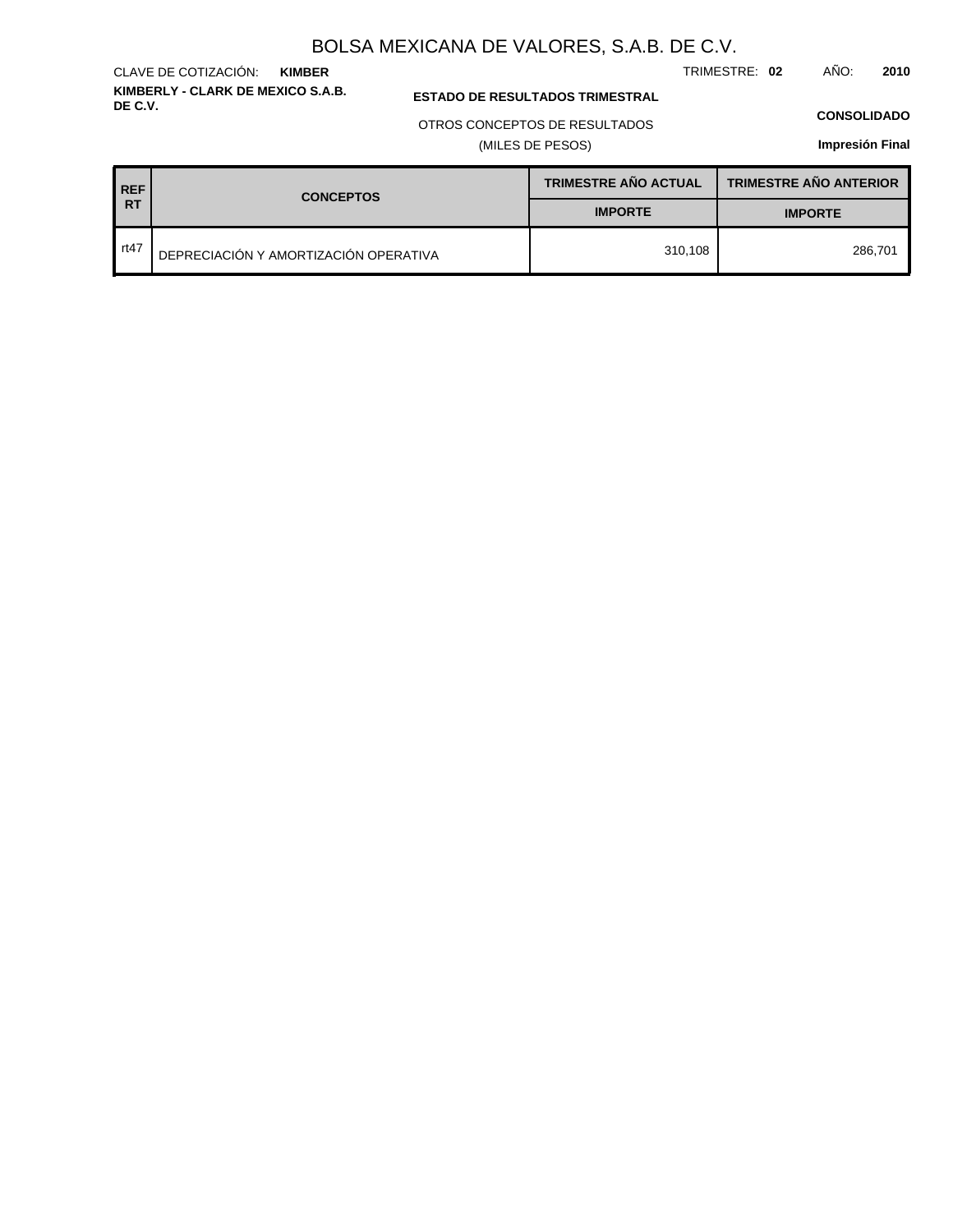CLAVE DE COTIZACIÓN: **KIMBER**

**KIMBERLY - CLARK DE MEXICO S.A.B. DE C.V.**

# **ESTADO DE FLUJO DE EFECTIVO (MÉTODO**

**Impresión Final**

# (MILES DE PESOS) PRINCIPALES CONCEPTOS

**CONSOLIDADO**

| REF E           | <b>CONCEPTOS</b>                                                                       | <b>TRIMESTRE AÑO</b><br><b>ACTUAL</b> | <b>TRIMESTRE AÑO</b><br><b>ANTERIOR</b> |  |
|-----------------|----------------------------------------------------------------------------------------|---------------------------------------|-----------------------------------------|--|
|                 |                                                                                        | <b>IMPORTE</b>                        | <b>IMPORTE</b>                          |  |
|                 | <b>ACTIVIDADES DE OPERACIÓN</b>                                                        |                                       |                                         |  |
| e <sub>01</sub> | UTILIDAD (PÉRDIDA) ANTES DE IMPUESTOS A LA UTILIDAD                                    | 2,950,909                             | 2,678,505                               |  |
| e02             | +(-) PARTIDAS SIN IMPACTO EN EL EFECTIVO                                               | 298,991                               | 271,293                                 |  |
| e03             | +(-) PARTIDAS RELACIONADAS CON ACTIVIDADES DE INVERSIÓN                                | 476,751                               | 422,353                                 |  |
| e04             | +(-) PARTIDAS RELACIONADAS CON ACTIVIDADES DE FINANCIAMIENTO                           | 335,291                               | 398,273                                 |  |
| e05             | FLUJO DERIVADO DEL RESULTADO ANTES DE IMPUESTOS A LA UTILIDAD                          | 4,061,942                             | 3,770,424                               |  |
| e06             | FLUJOS GENERADOS O UTILIZADOS EN LA OPERACIÓN                                          | $-2,428,284$                          | $-1,240,939$                            |  |
| e07             | FLUJOS NETOS DE EFECTIVO DE ACTIVIDADES DE OPERACIÓN                                   | 1,633,658                             | 2,529,485                               |  |
|                 | <b>ACTIVIDADES DE INVERSIÓN</b>                                                        |                                       |                                         |  |
| e08             | FLUJOS NETOS DE EFECTIVO DE ACTIVIDADES DE INVERSIÓN                                   | 138,000                               | $-348,233$                              |  |
| e09             | EFECTIVO EXCEDENTE (REQUERIDO) PARA APLICAR EN ACTIVIDADES DE<br><b>FINANCIAMIENTO</b> | 1,771,658                             | 2,181,252                               |  |
|                 | <b>ACTIVIDADES DE FINANCIAMIENTO</b>                                                   |                                       |                                         |  |
| e10             | FLUJOS NETOS DE EFECTIVO DE ACTIVIDADES DE FINANCIAMIENTO                              | $-4,456,422$                          | 1,672,463                               |  |
| e11             | INCREMENTO (DISMINUCIÓN) NETO DE EFECTIVO Y DEMÁS EQUIVALENTES DE<br><b>EFECTIVO</b>   | $-2,684,764$                          | 3,853,715                               |  |
| e <sub>12</sub> | DIFERENCIA EN CAMBIOS EN EL EFECTIVO Y EQUIVALENTES DE EFECTIVO                        | $-823$                                | 4,918                                   |  |
| e13             | EFECTIVO Y EQUIVALENTES DE EFECTIVO AL PRINCIPIO DEL PERIODO                           | 6,460,495                             | 3,017,607                               |  |
| e14             | EFECTIVO Y EQUIVALENTES DE EFECTIVO AL FINAL DEL PERIODO                               | 3,774,908                             | 6,876,240                               |  |

TRIMESTRE: **02** AÑO: **2010**

# **INDIRECTO)**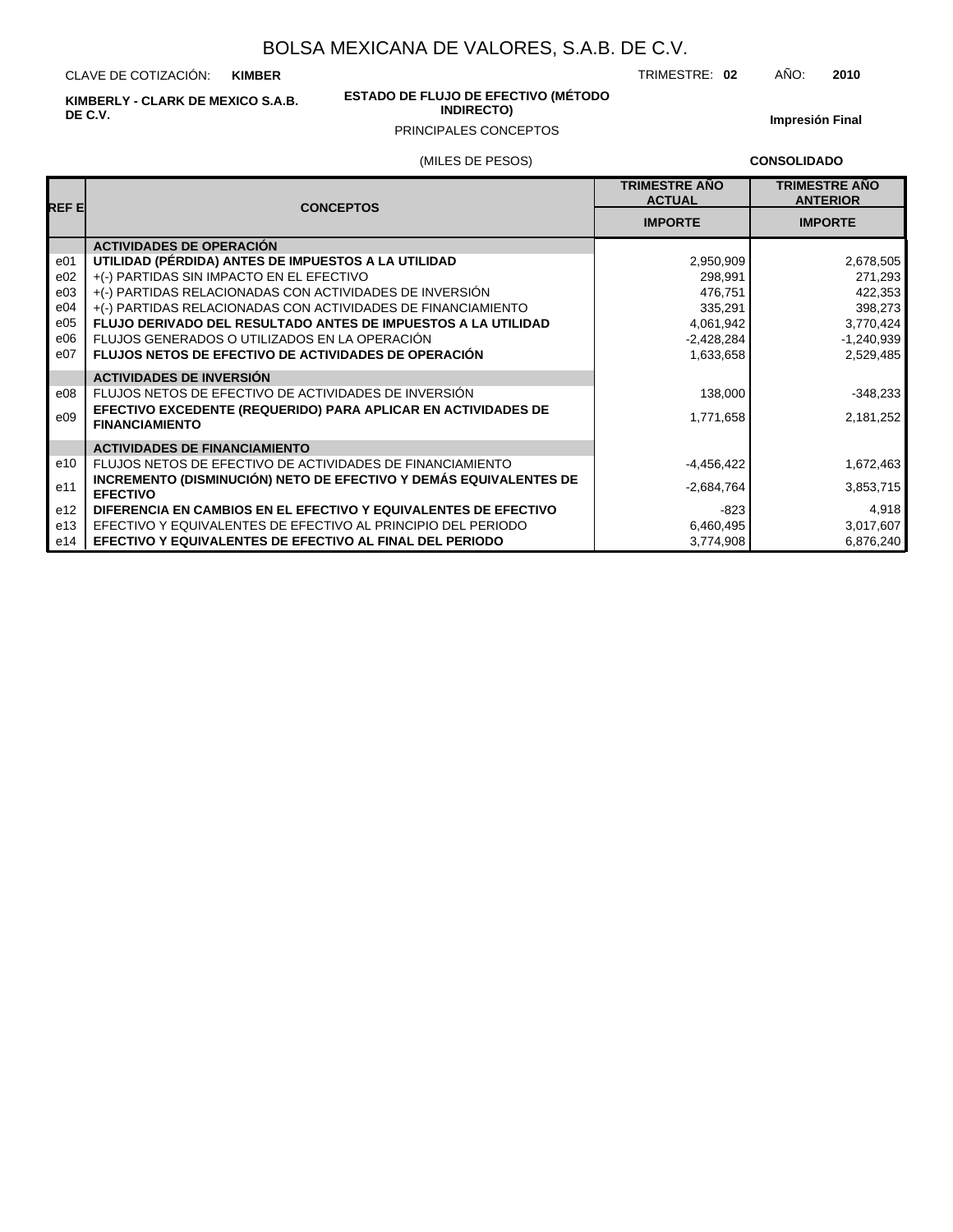CLAVE DE COTIZACIÓN: **KIMBER**

**KIMBERLY - CLARK DE MEXICO S.A.B. DE C.V.**

### **ESTADO DE FLUJO DE EFECTIVO (MÉTODO INDIRECTO)**

DESGLOSE DE PRINCIPALES CONCEPTOS

TRIMESTRE: **02** AÑO: **2010**

**Impresión Final**

### (MILES DE PESOS)

**CONSOLIDADO**

| REF E           |                                                                                                      | <b>TRIMESTRE ANO</b><br><b>ACTUAL</b> | <b>TRIMESTRE AÑO</b><br><b>ANTERIOR</b> |
|-----------------|------------------------------------------------------------------------------------------------------|---------------------------------------|-----------------------------------------|
|                 | <b>CONCEPTOS</b>                                                                                     | <b>IMPORTE</b>                        | <b>IMPORTE</b>                          |
| e02             | +(-) PARTIDAS SIN IMPACTO EN EL EFECTIVO                                                             | 298,991                               | 271,293                                 |
| e15             | +ESTIMACIÓN DEL EJERCICIO                                                                            | 0                                     | 0                                       |
| e16             | +PROVISIÓN DEL EJERCICIO                                                                             | 298,991                               | 271,293                                 |
| e17             | + (-) OTRAS PARTIDAS NO REALIZADAS                                                                   | $\Omega$                              | 0                                       |
| e03             | +(-) PARTIDAS RELACIONADAS CON ACTIVIDADES DE INVERSIÓN                                              | 476,751                               | 422,353                                 |
| e18             | + DEPRECIACIÓN Y AMORTIZACIÓN DEL EJERCICIO *                                                        | 615,164                               | 570,248                                 |
| e19             | (-) + UTILIDAD O PÉRDIDA EN VENTA DE INMUEBLES, MAQUINARIA Y EQUIPO                                  | $-6,801$                              | $-2,096$                                |
| e20             | + PÉRDIDA POR DETERIORO                                                                              | 0                                     | 0                                       |
| e21             | (-)+PARTICIPACIÓN EN ASOCIADAS Y NEGOCIOS CONJUNTOS                                                  | 0                                     | 0                                       |
| e22             | (-)DIVIDENDOS COBRADOS                                                                               | $\Omega$                              | 0                                       |
| e23             | (-)INTERESES A FAVOR                                                                                 | $-131,612$                            | $-145,799$                              |
| e24             | (-) +OTRAS PARTIDAS                                                                                  | 0                                     | 0                                       |
| e04             | +(-) PARTIDAS RELACIONADAS CON ACTIVIDADES DE FINANCIAMIENTO                                         | 335,291                               | 398,273                                 |
| e25             | +INTERESES DEVENGADOS                                                                                | 353,025                               | 415,179                                 |
| e26             | + (-) OTRAS PARTIDAS                                                                                 | $-17,734$                             | $-16,906$                               |
| e06             | <b>FLUJOS GENERADOS O UTILIZADOS EN LA OPERACIÓN</b>                                                 | $-2,428,284$                          | $-1,240,939$                            |
| e27             | + (-) DECREMENTO (INCREMENTO) EN CUENTAS POR COBRAR                                                  | $-621,601$                            | $-397,114$                              |
| e28             | + (-) DECREMENTO (INCREMENTO) EN INVENTARIOS                                                         | $-401, 115$                           | 23,586                                  |
| e29             | + (-) DECREMENTO (INCREMENTO) EN OTRAS CUENTAS POR COBRAR Y OTROS                                    | 0                                     | 0                                       |
| e30             | <b>ACTIVOS</b><br>+ (-) INCREMENTO (DECREMENTO) EN PROVEEDORES                                       | 125,828                               | $-116,507$                              |
| e31             | + (-) INCREMENTO (DECREMENTO) EN OTROS PASIVOS                                                       | $-245,812$                            | $-239,571$                              |
| e32             | + (-)IMPUESTOS A LA UTILIDAD PAGADOS O DEVUELTOS                                                     | $-1,285,584$                          | $-511,333$                              |
|                 |                                                                                                      |                                       |                                         |
| e08<br>e33      | FLUJOS NETOS DE EFECTIVO DE ACTIVIDADES DE INVERSIÓN<br>- INVERSIÓN DE ACCS. CON CARÁCTER PERMANENTE | 138,000                               | $-348,233$                              |
| e34             | +DISPOSICIÓN DE ACCIONES CON CARÁCTER PERMANENTE                                                     | 0<br>$\Omega$                         | 0<br>0                                  |
| e35             | -INVERSIÓN EN INMUEBLES, PLANTA Y EQUIPO                                                             | $-390,784$                            | $-470,407$                              |
| e36             | +VENTA DE INMUEBLES, PLANTA Y EQUIPO                                                                 | 0                                     | 0                                       |
| e37             | -INVERSIÓN EN ACTIVOS INTANGIBLES                                                                    | 0                                     | $\mathbf 0$                             |
| e38             | +DISPOSICIÓN DE ACTIVOS INTANGIBLES                                                                  | 0                                     | $\pmb{0}$                               |
| e39             | -OTRAS INVERSIONES CON CARÁCTER PERMANENTE                                                           | 0                                     | 0                                       |
| e40             | +DISPOSICIÓN DE OTRAS INVERSIONES CON CARÁCTER PERMANENTE                                            | $\Omega$                              | $\mathbf 0$                             |
| e41             | +DIVIDENDOS COBRADOS                                                                                 | 0                                     | $\mathbf 0$                             |
| e42             | <b>+INTERESES COBRADOS</b>                                                                           | 111,414                               | 122,174                                 |
| e43             | +(-) DECREMENTO (INCREMENTO) ANTICIPOS Y PRESTAMOS A TERCEROS                                        | 417,370                               | $\mathbf 0$                             |
| e44             | + (-) OTRAS PARTIDAS                                                                                 | 0                                     | $\mathbf 0$                             |
| e10             | <b>FLUJOS NETOS DE EFECTIVO DE ACTIVIDADES DE FINANCIAMIENTO</b>                                     | $-4,456,422$                          | 1,672,463                               |
| e45             | + FINANCIAMIENTOS BANCARIOS                                                                          | 18,180                                | 0                                       |
| e46             | + FINANCIAMIENTOS BURSÁTILES                                                                         | 0                                     | 3,493,293                               |
| e47             | + OTROS FINANCIAMIENTOS                                                                              | 0                                     | 0                                       |
| e48             | (-) AMORTIZACIÓN DE FINANCIAMIENTOS BANCARIOS                                                        | $-35,784$                             | $-49,625$                               |
| e49             | (-) AMORTIZACIÓN DE FINANCIAMIENTOS BURSÁTILES                                                       | $-2,700,000$                          | 0                                       |
| e50<br>e51      | (-) AMORTIZACIÓN DE OTROS FINANCIAMIENTOS<br>+ (-) INCREMENTO (DECREMENTO) EN EL CAPITAL SOCIAL      | 0<br>0                                | 0<br>0                                  |
| e52             | (-) DIVIDENDOS PAGADOS                                                                               | $-871,281$                            | $-813,861$                              |
| e <sub>53</sub> | + PRIMA EN VENTA DE ACCIONES                                                                         | 0                                     | 0                                       |
| e54             | + APORTACIONES PARA FUTUROS AUMENTOS DE CAPITAL                                                      | 0                                     | 0                                       |
| e55             | -INTERESES PAGADOS                                                                                   | $-353,124$                            | $-404,322$                              |
| e56             | -RECOMPRA DE ACCIONES                                                                                | $-514,413$                            | $-553,022$                              |
| e57             | + (-) OTRAS PARTIDAS                                                                                 | 0                                     | 0                                       |

\* EN CASO DE QUE DICHO IMPORTE SEA DIFERENTE A LA CUENTA R47 DEBERÁ EXPLICAR EN NOTAS.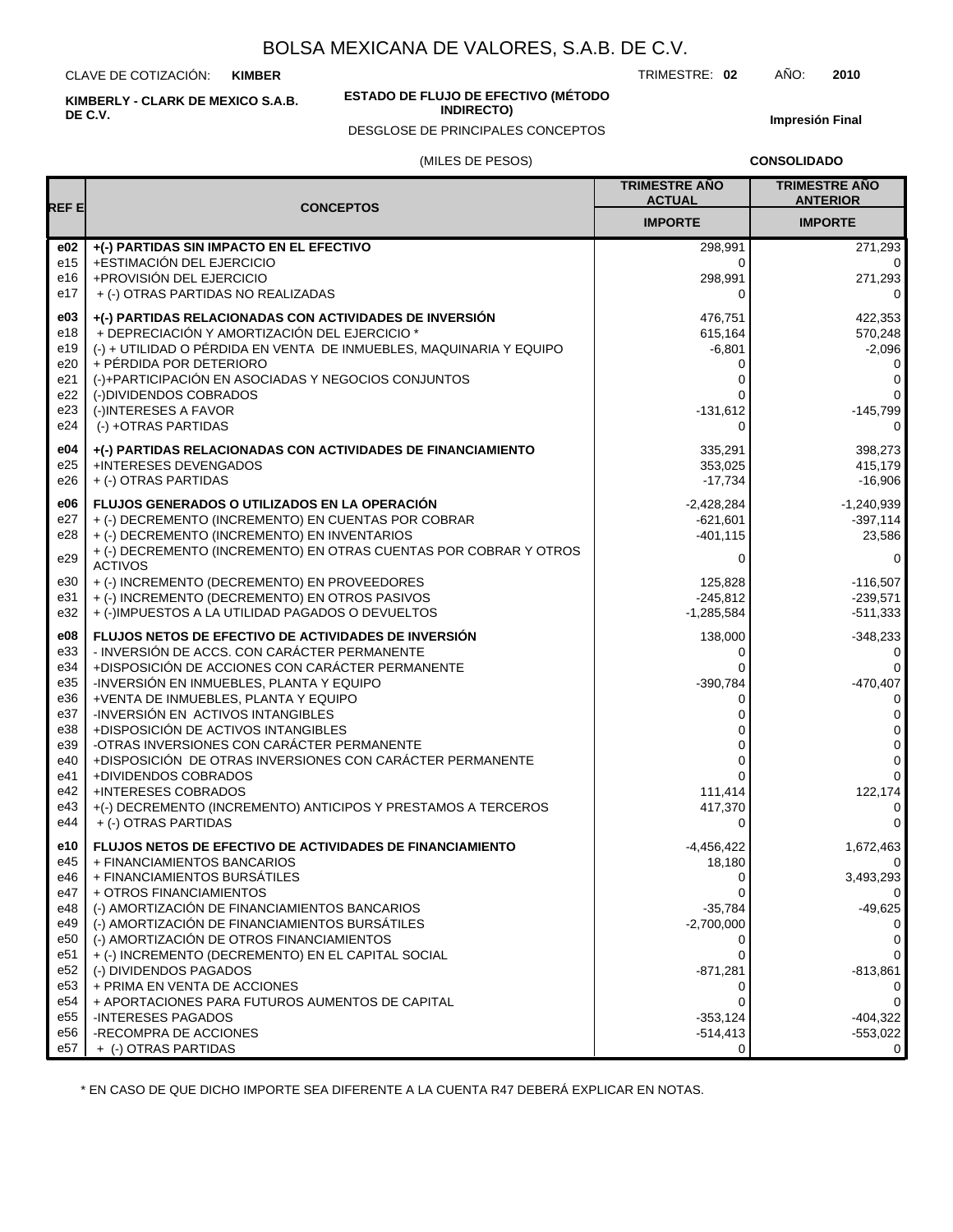**KIMBERLY - CLARK DE MEXICO S.A.B.** CLAVE DE COTIZACIÓN: TRIMESTRE: **02** AÑO: **2010 KIMBER**

### **DE C.V. DATOS POR ACCIÓN**

# **Impresión Final CONSOLIDADO**

|                 |                                                                                     | <b>TRIMESTRE AÑO ACTUAL</b> | <b>TRIMESTRE AÑO ANTERIOR</b> |       |               |  |
|-----------------|-------------------------------------------------------------------------------------|-----------------------------|-------------------------------|-------|---------------|--|
| <b>REF D</b>    | <b>CONCEPTOS</b>                                                                    | <b>IMPORTE</b>              | <b>IMPORTE</b>                |       |               |  |
| d <sub>01</sub> | UTILIDAD BÁSICA POR ACCIÓN ORDINARIA (**)                                           | \$<br>3.95                  | \$                            | 3.16  |               |  |
| d02             | UTILIDAD BÁSICA POR ACCIÓN PREFERENTE (**)                                          | \$<br>0                     | \$                            | 0.00  |               |  |
| d03             | UTILIDAD DILUIDA POR ACCIÓN (**)                                                    | \$<br>0                     | \$                            | 0.00  |               |  |
| d04             | UTILIDAD (PÉRDIDA) ANTES DE OPERACIONES<br>DISCONTINUADAS POR ACCIÓN ORDINARIA (**) | \$<br>3.95                  | \$                            | 3.16  |               |  |
| d05             | EFECTO DE OPERACIONES DISCONTINUADAS SOBRE LA<br>UTILIDAD (PÉRDIDA) POR ACCIÓN (**) | \$<br>$\Omega$              | \$                            | 0.00  |               |  |
| d08             | VALOR EN LIBROS POR ACCIÓN                                                          | \$<br>6.23                  | \$                            | 6.36  |               |  |
| d09             | DIVIDENDO EN EFECTIVO ACUMULADO POR ACCIÓN                                          | \$<br>0.80                  | \$                            | 0.72  |               |  |
| d10             | DIVIDENDO EN ACCIONES POR ACCIÓN                                                    | 0 acciones                  |                               |       | 0.00 acciones |  |
| d11             | PRECIO DE MERCADO (ULTIMO HECHO) A VALOR EN<br>LIBROS.                              | 12.00<br>veces              |                               | 7.94  | veces         |  |
| d12             | PRECIO DE MERCADO (ULTIMO HECHO) A UTILIDAD<br>BÁSICA POR ACCIÓN ORDINARIA (**)     | 18.92<br>veces              |                               | 15.97 | veces         |  |
| d13             | PRECIO DE MERCADO (ULTIMO HECHO) A UTILIDAD<br>BÁSICA POR ACCIÓN PREFERENTE (**)    | 0<br>veces                  |                               | 0.00  | veces         |  |

(\*\*) INFORMACIÓN ULTIMOS DOCE MESES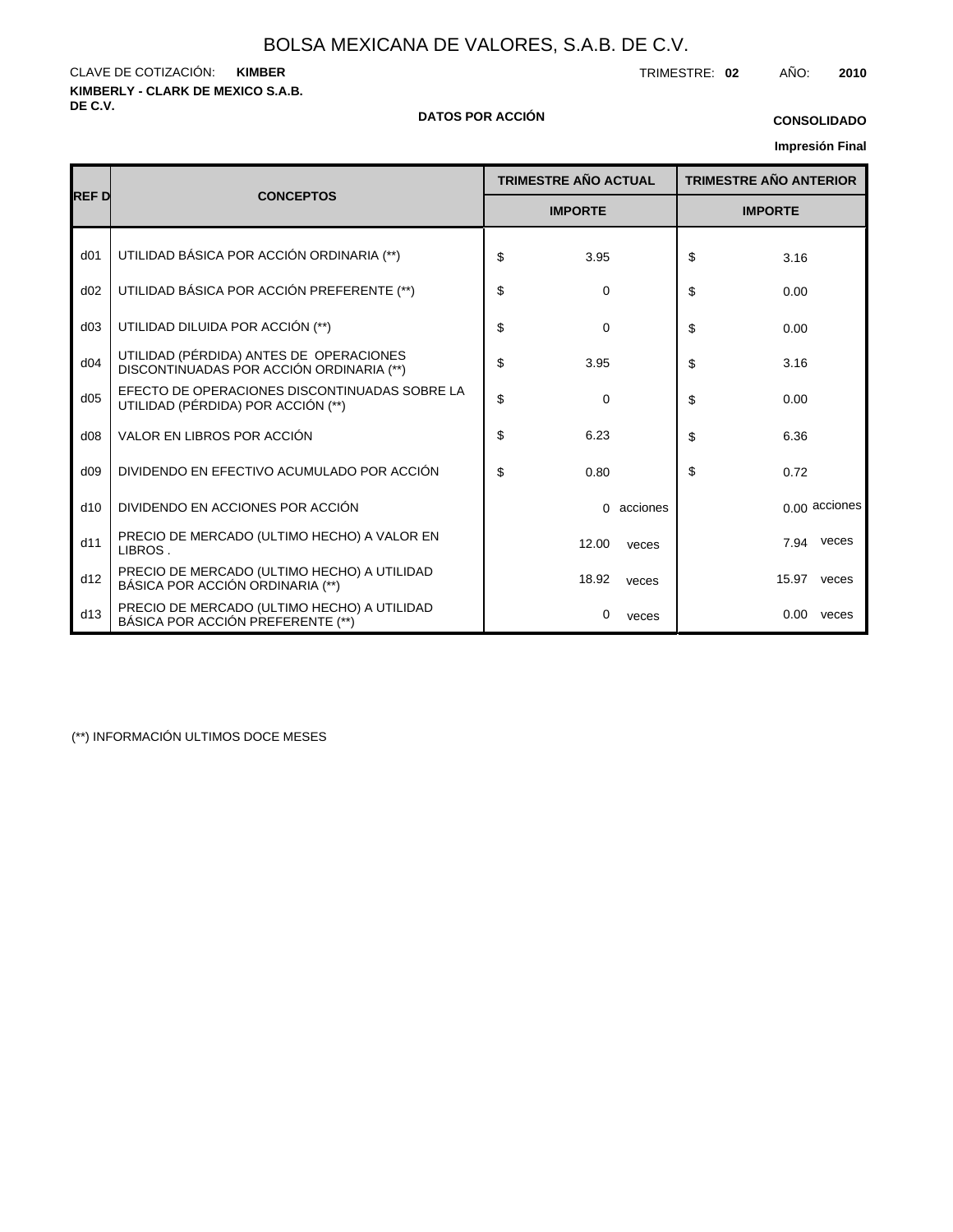**KIMBERLY - CLARK DE MEXICO S.A.B. DE C.V.** CLAVE DE COTIZACIÓN: TRIMESTRE: **02** AÑO: **2010 KIMBER**

## **RAZONES Y PROPORCIONES**

## **CONSOLIDADO**

**Impresión Final**

| REF P | <b>CONCEPTOS</b>                                                          | <b>TRIMESTRE AÑO ACTUAL</b> |               | <b>TRIMESTRE AÑO ANTERIOR</b> |               |  |  |
|-------|---------------------------------------------------------------------------|-----------------------------|---------------|-------------------------------|---------------|--|--|
| p01   | <b>RENDIMIENTO</b><br>UTILIDAD (PERDIDA) NETA CONSOLIDADA A VENTAS NETAS  | 15.91                       | $\frac{0}{0}$ | 15.95                         | %             |  |  |
| p02   | UTILIDAD (PÉRDIDA) NETA CONSOLIDADA A CAPITAL<br>CONTABLE (**)            | 63.93                       | ℅             | 50.16                         | %             |  |  |
| p03   | UTILIDAD (PÉRDIDA) NETA CONSOLIDADA A ACTIVO TOTAL (**)                   | 17.13                       | $\%$          | 12.23                         | %             |  |  |
| p04   | DIVIDENDOS EN EFECTIVO A RESULTADO NETO DEL<br><b>EJERCICIO ANTERIOR</b>  | 20.99                       | $\%$          | 24.57                         | %             |  |  |
| p05   | RESULTADO POR POSICIÓN MONETARIA A UTILIDAD<br>(PÉRDIDA) NETA CONSOLIDADA | 0.00                        | $\%$          | 0.00                          | %             |  |  |
|       | <b>ACTIVIDAD</b>                                                          |                             |               |                               |               |  |  |
| D06   | VENTAS NETAS A ACTIVO TOTAL (**)                                          | 1.02                        | veces         | 0.85                          | veces         |  |  |
| p07   | VENTAS NETAS A INMUEBLES, PLANTA Y EQUIPO (NETO) (**)                     | 1.80                        | veces         | 1.67                          | veces         |  |  |
| p08   | ROTACIÓN DE INVENTARIOS(**)                                               | 8.20                        | veces         | 7.80                          | veces         |  |  |
| p09   | DÍAS DE VENTAS POR COBRAR                                                 | 55                          | dias          | 55                            | dias          |  |  |
| p10   | INTERESES PAGADOS A PASIVO TOTAL CON COSTO (**)                           | 7.07                        | $\%$          | 8.63                          | $\%$          |  |  |
|       | <b>APALACAMIENTO</b>                                                      |                             |               |                               |               |  |  |
| p11   | PASIVO TOTAL A ACTIVO TOTAL                                               | 73.20                       | %             | 75.62                         | %             |  |  |
| p12   | PASIVO TOTAL A CAPITAL CONTABLE                                           | 2.73                        | veces         | 3.10                          | veces         |  |  |
| p13   | PASIVO EN MONEDA EXTRANJERA A PASIVO TOTAL                                | 8.58                        | $\%$          | 21.77                         | $\frac{0}{0}$ |  |  |
| p14   | PASIVO A LARGO PLAZO A INMUEBLES, PLANTA Y EQUIPO<br>(NETO)               | 51.56                       | %             | 37.59                         | %             |  |  |
| p15   | UTILIDAD (PÉRDIDA) DESPUÉS DE GTOS. GRALES. A<br><b>INTERESES PAGADOS</b> | 9.76                        | veces         | 7.71                          | veces         |  |  |
| p16   | VENTAS NETAS A PASIVO TOTAL (**)                                          | 1.40                        | veces         | 1.12                          | veces         |  |  |
|       | <b>LIQUIDEZ</b>                                                           |                             |               |                               |               |  |  |
| p17   | ACTIVO CIRCULANTE A PASIVO CIRCULANTE                                     | 1.23                        | veces         | 0.98                          | veces         |  |  |
| p18   | ACTIVO CIRCULANTE MENOS INVENTARIOS A PASIVO<br><b>CIRCULANTE</b>         | 0.99                        | veces         | 0.85                          | veces         |  |  |
| p19   | ACTIVO CIRCULANTE A PASIVO TOTAL                                          | 0.59                        | veces         | 0.63                          | veces         |  |  |
| p20   | EFECTIVO E INVERSIONES TEMPORALES A PASIVO<br><b>CIRCULANTE</b>           | 43.14                       | $\%$          | 49.77                         | $\%$          |  |  |

(\*\*) INFORMACIÓN ULTIMOS DOCE MESES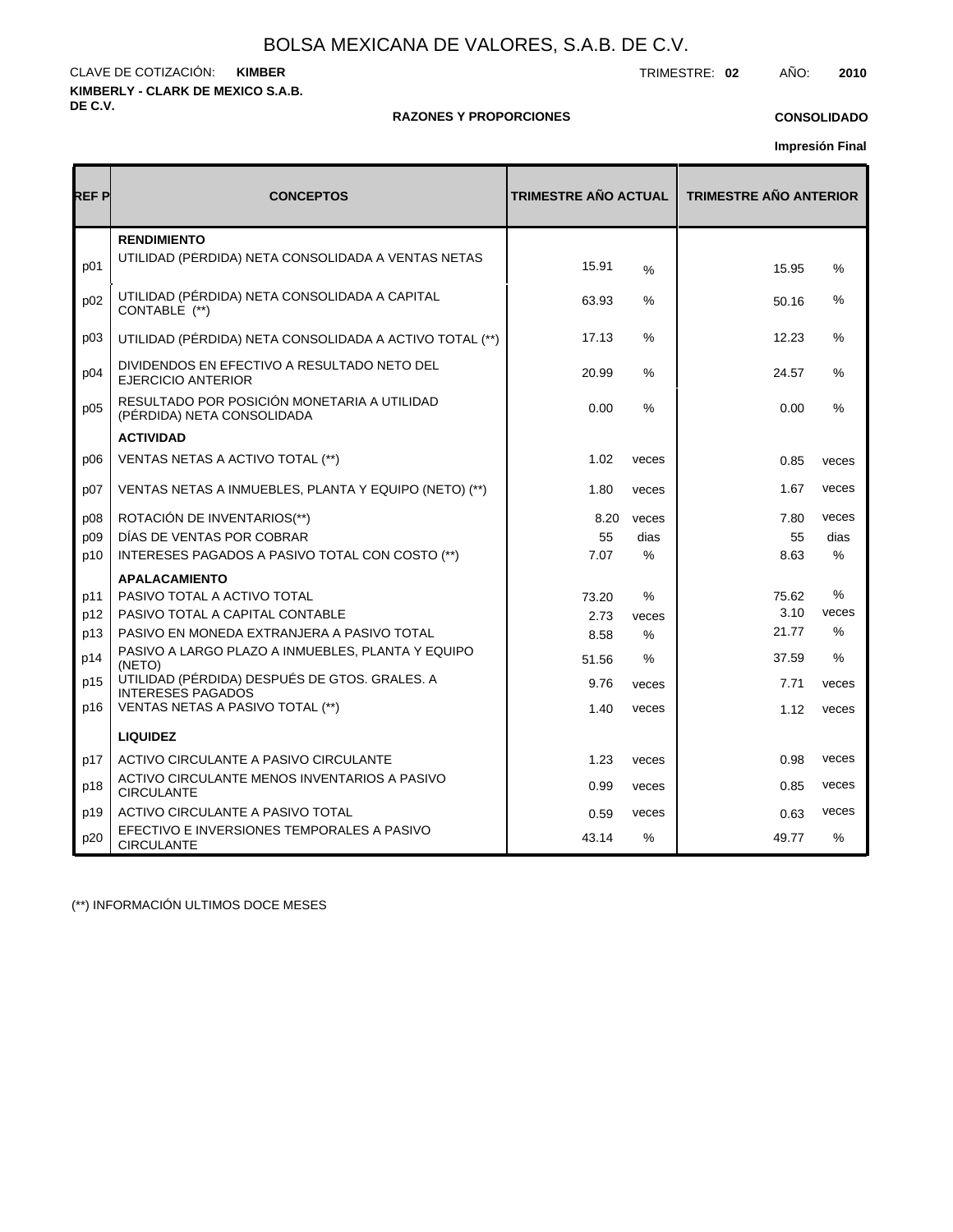CLAVE DE COTIZACIÓN: **KIMBER**

**KIMBERLY - CLARK DE MEXICO**

### **COMENTARIOS Y ANALISIS DE LA ADMINISTRACIÓN SOBRE LOS RESULTADOS DE S.A.B. DE C.V.** PAGINA / 2 **OPERACIÓN Y SITUACIÓN FINANCIERA DE LA COMPAÑÍA**

TRIMESTRE: **02** AÑO: **2010**

 $1/2$ **CONSOLIDADO Impresión Final**

### PUNTOS SOBRESALIENTES:

• INCREMENTO EN VENTAS NETAS DEL 7 PORCIENTO.

- INCREMENTO EN UTILIDAD DE OPERACIÓN Y EN EBITDA DEL 8 PORCIENTO.
- UTILIDAD NETA IGUAL AL AÑO ANTERIOR; UTILIDAD POR ACCIÓN MÁS 2 PORCIENTO.
- SE FORTALECE EL BALANCE.

CONSIDERANDO LA CONTINUA DEBILIDAD DEL MERCADO DOMÉSTICO, LOS RESULTADOS DEL SEGUNDO TRIMESTRE FUERON MUY BUENOS. LAS VENTAS NETAS CRECIERON 7 PORCIENTO, DEBIDO PRINCIPALMENTE A MAYOR VOLUMEN DE UNIDADES COLOCADAS EN 4 PORCIENTO Y MEJOR PRECIO Y MEZCLA EN 3 PORCIENTO. ADEMÁS, A PESAR DE LAS FUERTES PRESIONES DE COSTOS, LA UTILIDAD DE OPERACIÓN CRECIÓ 8 PORCIENTO, CON LO QUE YA SUMAN 9 TRIMESTRES CONSECUTIVOS CON UNA TENDENCIA POSITIVA. LA UTILIDAD NETA FUE IGUAL AL AÑO ANTERIOR DEBIDO A UN MAYOR COSTO INTEGRAL DE FINANCIAMIENTO Y A UNA MAYOR TASA EFECTIVA DE IMPUESTOS. SIN EMBARGO, LA UTILIDAD POR ACCIÓN SUBIÓ 2 PORCIENTO DEBIDO AL PROGRAMA DE RECOMPRA DE ACCIONES DE LA EMPRESA.

EN PRODUCTOS AL CONSUMIDOR, EL PRINCIPAL NEGOCIO DE LA COMPAÑÍA, EL CRECIMIENTO FUE SUPERIOR EN 6 PORCIENTO. SE LOGRÓ MAYOR VOLUMEN POR 2 PORCIENTO Y MEJOR PRECIO Y MEZCLA EN 4 PORCIENTO. HUBO CRECIMIENTO EN VOLUMEN EN PRÁCTICAMENTE TODOS LOS PRODUCTOS AL CONSUMIDOR, DESTACANDO TOALLAS HÚMEDAS, PRODUCTOS PARA INCONTINENCIA Y SERVITOALLAS. TUVIMOS VENTAS 8 PORCIENTO MAYORES EN EL NEGOCIO DE PROFESSIONAL, DERIVADO PRINCIPALMENTE DE UNA MAYOR COLOCACIÓN DE PRODUCTOS PARA EL MERCADO INSTITUCIONAL Y FINALMENTE NUESTRAS VENTAS DE EXPORTACIÓN CRECIERON DE MANERA MUY IMPORTANTE. EN LA COMPARACIÓN DEL INCREMENTO EN VENTAS DE ESTE AÑO CONTRA EL AÑO PASADO HAY QUE TOMAR EN CUENTA QUE EL AÑO ANTERIOR INCLUYE VENTAS EXTRAORDINARIAS EN EL SECTOR SALUD MOTIVADAS POR LA CRISIS DE LA INFLUENZA. SI ELIMINAMOS DICHO EFECTO, EL CRECIMIENTO EN VENTAS SERÍA DEL 8 PORCIENTO A TOTAL COMPAÑÍA.

LA TENDENCIA DE IMPORTANTES INCREMENTOS EN LOS PRECIOS DE ALGUNOS INSUMOS Y SERVICIOS CONTINUÓ EN EL TRIMESTRE, PRINCIPALMENTE EN LAS CELULOSAS Y FIBRAS PARA RECICLAR Y EN LOS ENERGÉTICOS. ESTOS INCREMENTOS HAN SIDO PARCIALMENTE COMPENSADOS POR UN MEJOR TIPO DE CAMBIO Y POR EL RESULTADO DE LOS ESFUERZOS INTERNOS EN PROGRAMAS DE REDUCCIÓN Y CONTENCIÓN DE COSTOS. COMO RESULTADO DE LO ANTERIOR, LA UTILIDAD DE OPERACIÓN CRECIÓ POR ARRIBA DEL CRECIMIENTO DE LAS VENTAS NETAS, LOGRANDO MEJORAR EL MARGEN DE UTILIDAD DE OPERACIÓN EN EL TRIMESTRE Y EN EL SEMESTRE.

LA COMPARACIÓN DE LA UTILIDAD NETA SE VIO IMPACTADA NEGATIVAMENTE POR UN MAYOR COSTO INTEGRAL DE FINANCIAMIENTO, YA QUE EL AÑO PASADO HUBO UNA APRECIACIÓN DEL PESO EN EL TRIMESTRE, COMPARADA CON UNA DEPRECIACIÓN DE LA MONEDA OCURRIDA ESTE AÑO. ADICIONALMENTE ESTE AÑO CONTAMOS CON UNA TASA DE IMPUESTOS 2% MAYOR AL AÑO PASADO.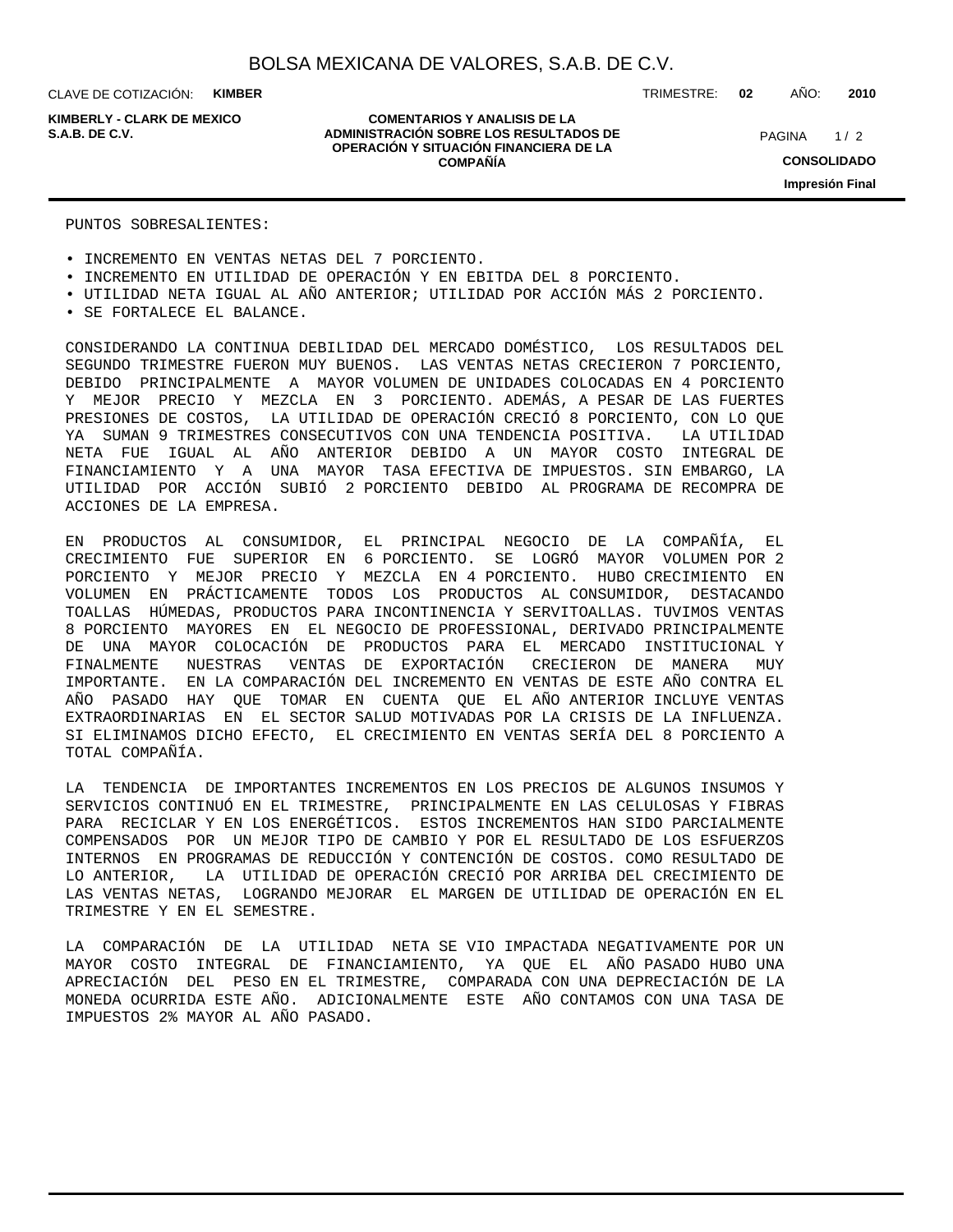CLAVE DE COTIZACIÓN: **KIMBER**

**KIMBERLY - CLARK DE MEXICO**

### **COMENTARIOS Y ANALISIS DE LA ADMINISTRACIÓN SOBRE LOS RESULTADOS DE PAGINA 2/2 ADMINISTRACIÓN SOBRE LOS RESULTADOS DE** PAGINA 2/2 **OPERACIÓN Y SITUACIÓN FINANCIERA DE LA COMPAÑÍA**

 $2/2$ 

**CONSOLIDADO**

**Impresión Final**

GENERAMOS EBITDA POR \$8,188 MILLONES DE PESOS DURANTE LOS ÚLTIMOS 12 MESES, UN 9 PORCIENTO MAYOR. EN ESE PERÍODO HEMOS INVERTIDO \$2,052 MILLONES DE PESOS (\$984 EN ACTIVOS FIJOS O CAPEX Y \$1,068 EN LA RECOMPRA DE ACCIONES PROPIAS) Y SE PAGÓ UN DIVIDENDO A NUESTROS ACCIONISTAS POR \$3,263 MILLONES DE PESOS. ADEMÁS SE REDUJO LA DEUDA DE LA EMPRESA EN \$3,360 MILLONES DE PESOS. EN ESTE SENTIDO, DURANTE EL SEGUNDO TRIMESTRE SE LIQUIDARON CERTIFICADOS BURSÁTILES DE CORTO PLAZO POR LA CANTIDAD DE \$2,700 MILLONES DE PESOS. COMO CONSECUENCIA DE TODO LO ANTERIOR EL BALANCE CONTINUÓ FORTALECIÉNDOSE.

AL 30 DE JUNIO DE 2010 TERMINAMOS CON EFECTIVO POR \$3,775 MILLONES DE PESOS.

AL 30 DE JUNIO DE 2010, TAL Y COMO SE HA REVELADO EN LOS ESTADOS FINANCIEROS, LA COMPAÑÍA CUENTA CON UN INSTRUMENTO FINANCIERO DERIVADO QUE SE UTILIZA PARA REDUCIR LOS RIESGOS DE LOS EFECTOS DE LAS VARIACIONES EN LAS TASAS DE INTERÉS. INDEPENDIENTEMENTE DEL VALOR DE MERCADO DE ESTE INSTRUMENTO, SU EFECTO EN LOS ESTADOS FINANCIEROS NO SERÍA MATERIAL.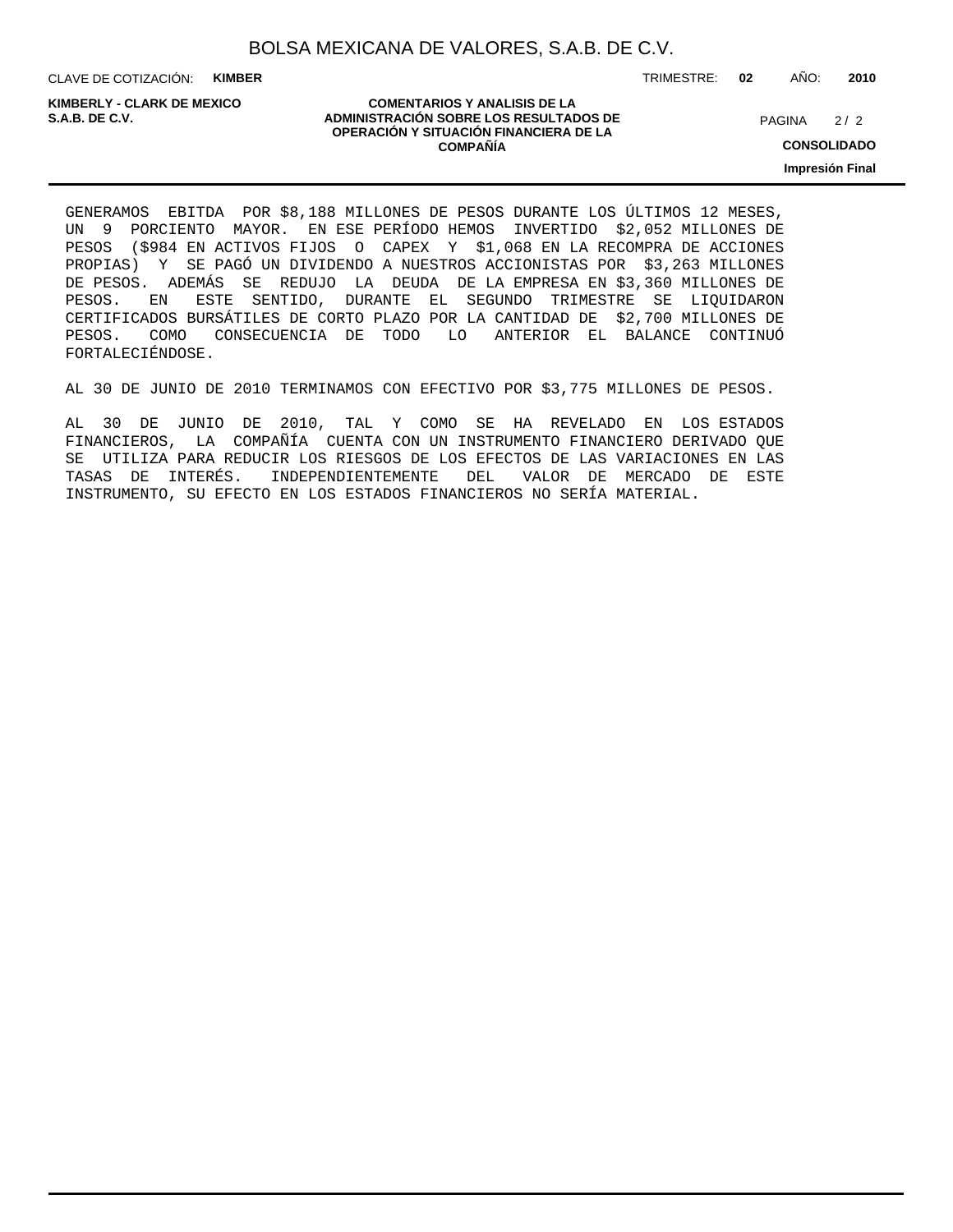**KIMBER**

**KIMBERLY - CLARK DE MEXICO**

**NOTAS COMPLEMENTARIAS A LA INFORMACIÓN FINANCIERA S.A.B. DE C.V.** PAGINA 1/5

CLAVE DE COTIZACIÓN: TRIMESTRE: **02** AÑO: **2010**

**CONSOLIDADO Impresión Final**

### OPERACIONES

-----------

KIMBERLY-CLARK DE MEXICO, S. A. B. DE C. V. Y SUBSIDIARIAS (LA "COMPAÑIA") SE DEDICA A LA MANUFACTURA Y COMERCIALIZACION DE PRODUCTOS DESECHABLES PARA EL CONSUMIDOR DE USO DIARIO DENTRO Y FUERA DEL HOGAR, COMO SON: PAÑALES Y PRODUCTOS PARA BEBE, TOALLAS FEMENINAS, PRODUCTOS PARA INCONTINENCIA, PAPEL HIGIENICO, SERVILLETAS, PAÑUELOS, TOALLAS PARA MANOS Y COCINA, TOALLITAS HUMEDAS Y PRODUCTOS PARA EL CUIDADO DE LA SALUD. ENTRE SUS PRINCIPALES MARCAS SE ENCUENTRAN: HUGGIES®, KLEENBEBE®, KLEENEX®, KIMLARK®, PETALO®, COTTONELLE®, DEPEND® Y KOTEX®.

BASES DE PRESENTACION DE ESTADOS FINANCIEROS

--------------------------------------------

UNIDAD MONETARIA DE LOS ESTADOS FINANCIEROS - LOS ESTADOS FINANCIEROS Y NOTAS AL 30 DE JUNIO DE 2010 Y 2009 Y POR LOS PERIODOS QUE TERMINARON EN ESAS FECHAS INCLUYEN SALDOS Y TRANSACCIONES DE PESOS DE DIFERENTE PODER ADQUISITIVO.

CONSOLIDACION - LOS ESTADOS FINANCIEROS CONSOLIDADOS INCLUYEN LAS CIFRAS DE KIMBERLY-CLARK DE MEXICO, S. A. B. DE C. V. Y DE LAS SIGUIENTES SUBSIDIARIAS, DE LAS CUALES POSEE LA TOTALIDAD DE LAS ACCIONES:

- CRISOBA INDUSTRIAL, S. A. DE C. V. PROPORCIONA SERVICIOS DE RENTA DE EQUIPO Y OTROS A KIMBERLY-CLARK DE MEXICO, S. A. B. DE C. V.
- PAPER PRODUCTS TRADE CORPORATION. EMPRESA COMERCIALIZADORA ESTABLECIDA EN EL EXTERIOR PARA PROMOVER LAS EXPORTACIONES DE LOS PRODUCTOS DE LA COMPAÑIA.
- SERVICIOS EMPRESARIALES SORAN, S. A. DE C. V. PROPORCIONA FINANCIAMIENTO Y A TRAVES DE SUS COMPAÑIAS SUBSIDIARIAS, SERVICIOS DE DISTRIBUCION Y OTROS A KIMBERLY-CLARK DE MEXICO, S. A. B. DE C. V.
- TAXI AEREO DE MEXICO, S. A. PROPORCIONA SERVICIO DE TRANSPORTE AEREO A PERSONAL DE KIMBERLY-CLARK DE MEXICO, S. A. B. DE C. V., SUS SUBSIDIARIAS Y AL PUBLICO EN GENERAL.
- OTRAS SUBSIDIARIAS CUYA ACTIVIDAD ES EL ARRENDAMIENTO DE INMUEBLES A OTRAS SUBSIDIARIAS DE KIMBERLY-CLARK DE MEXICO, S. A. B. DE C. V.

LAS OPERACIONES Y SALDOS INTERCOMPAÑIAS HAN SIDO ELIMINADOS EN LA CONSOLIDACION.

RESUMEN DE POLITICAS CONTABLES SIGNIFICATIVAS ---------------------------------------------

LOS ESTADOS FINANCIEROS CONSOLIDADOS CUMPLEN CON LAS NORMAS DE INFORMACIÓN FINANCIERA "NIF". SU PREPARACIÓN REQUIERE QUE LA ADMINISTRACIÓN EFECTÚE CIERTAS ESTIMACIONES Y UTILICE DETERMINADOS SUPUESTOS PARA VALUAR ALGUNAS DE LAS PARTIDAS DE LOS ESTADOS FINANCIEROS Y PARA EFECTUAR LAS REVELACIONES QUE SE CONSIDEREN ADECUADAS EN LAS CIRCUNSTANCIAS. LAS PRINCIPALES POLÍTICAS CONTABLES SON LAS SIGUIENTES: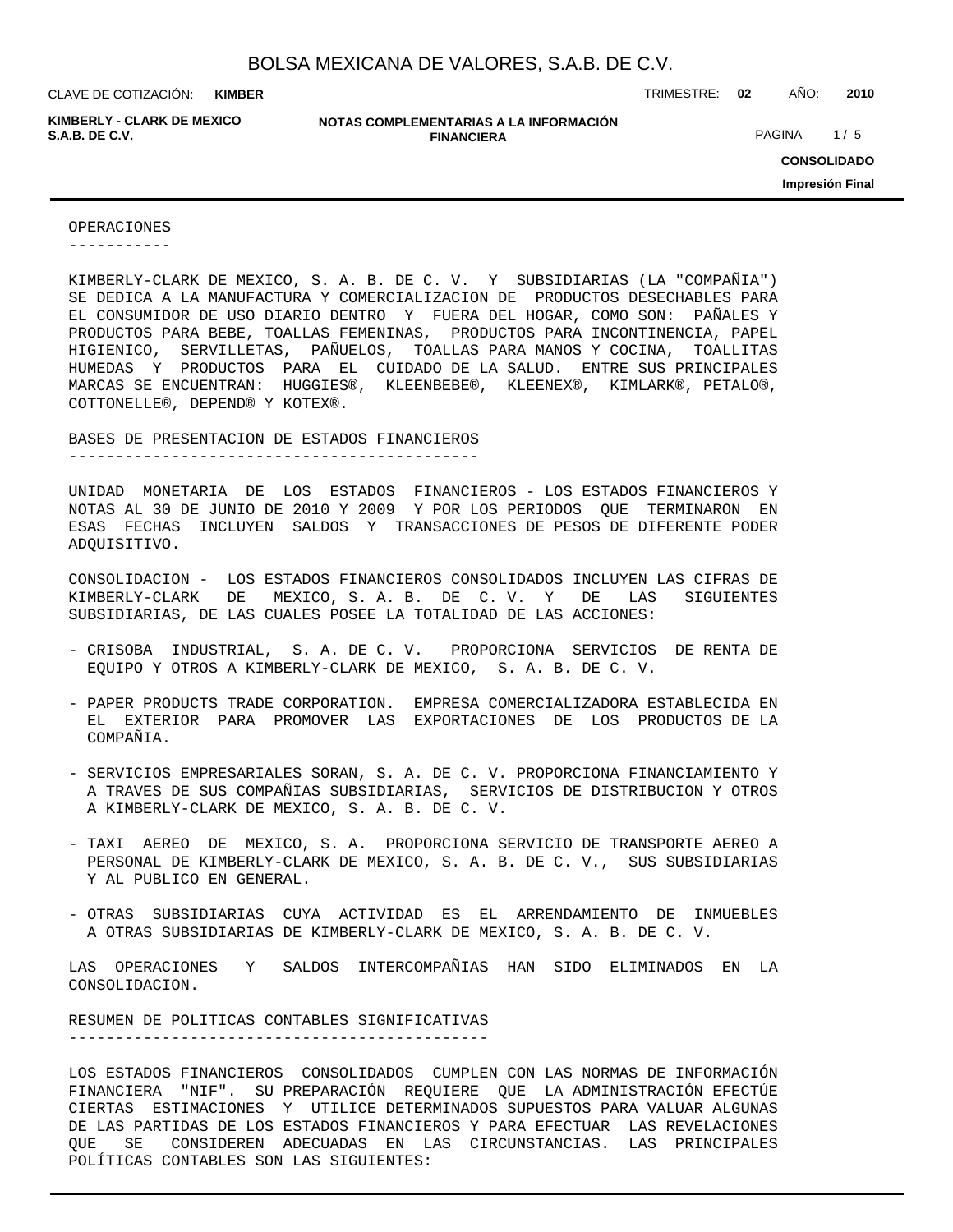**KIMBER**

CLAVE DE COTIZACIÓN: TRIMESTRE: **02** AÑO: **2010**

**KIMBERLY - CLARK DE MEXICO**

### **NOTAS COMPLEMENTARIAS A LA INFORMACIÓN FINANCIERA S.A.B. DE C.V.** PAGINA 2 / 5

**CONSOLIDADO**

**Impresión Final**

RECONOCIMIENTO DE LOS EFECTOS DE LA INFLACIÓN - DE ACUERDO CON LA NIF B-10 EFECTOS DE LA INFLACIÓN, SE CONSIDERA QUE EXISTEN DOS ENTORNOS ECONOMICOS: A) INFLACIONARIO, CUANDO LA INFLACIÓN ACUMULADA DE LOS TRES EJERCICIOS ANUALES ANTERIORES ES IGUAL O SUPERIOR A 26%, CASO EN EL CUAL REQUIERE EL RECONOCIMIENTO DE LOS EFECTOS DE LA INFLACIÓN, Y B) NO INFLACIONARIO, CUANDO EN EL MISMO PERIODO LA INFLACIÓN ES MENOR A 26%, EN ESTE ÚLTIMO CASO, NO SE DEBEN RECONOCER LOS EFECTOS DE LA INFLACIÓN EN LOS ESTADOS FINANCIEROS.

DEBIDO A QUE LA INFLACIÓN ACUMULADA DE LOS TRES AÑOS ANTERIORES FUÉ DE 15.01% EL ENTORNO ECONÓMICO CALIFICA COMO NO INFLACIONARIO.

POR LO TANTO A PARTIR DEL 1 DE ENERO DE 2008, LA COMPAÑÍA SUSPENDIÓ EL RECONOCIMIENTO DE LOS EFECTOS DE LA INFLACIÓN EN LOS ESTADOS FINANCIEROS; SIN EMBARGO, LOS ACTIVOS Y EL CAPITAL CONTABLE INCLUYEN LOS EFECTOS DE REEXPRESION RECONOCIDOS HASTA EL 31 DE DICIEMBRE DE 2007.

EQUIVALENTES DE EFECTIVO - CONSISTE EN INVERSIONES DIARIAS DE EXCEDENTES DE EFECTIVO E INVERSIONES EN VALORES FÁCILMENTE CONVERTIBLES EN EFECTIVO Y SUJETOS A RIESGOS POCO SIGNIFICATIVOS DE CAMBIOS EN VALOR.

INVENTARIOS Y COSTO DE VENTAS - LOS INVENTARIOS SE VALÚAN AL MENOR DE SU COSTO O VALOR DE REALIZACIÓN, UTILIZANDO EL MÉTODO DE PRIMERAS ENTRADAS PRIMERAS SALIDAS.

INMUEBLES, MAQUINARIA Y EQUIPO - SE REGISTRAN AL COSTO DE ADQUISICIÓN. LOS SALDOS QUE PROVIENEN DE ADQUISICIONES DE PROCEDENCIA NACIONAL REALIZADAS HASTA EL 31 DE DICIEMBRE DE 2007 SE ACTUALIZARON APLICANDO FACTORES DERIVADOS DEL INPC (INDICE NACIONAL DE PRECIOS AL CONSUMIDOR), HASTA ESA FECHA. EN EL CASO DE ACTIVOS FIJOS DE ORIGEN EXTRANJERO SU COSTO DE ADQUISICIÓN SE ACTUALIZÓ, HASTA ESA MISMA FECHA, CON LA INFLACIÓN DEL PAÍS DE ORIGEN Y SE CONSIDERÓ LA FLUCTUACIÓN DEL PESO MEXICANO CON RELACIÓN A LA MONEDA DE DICHO PAÍS DE ORIGEN.

LA DEPRECIACIÓN DE LOS INMUEBLES, MAQUINARIA Y EQUIPO SE CALCULA CONFORME AL MÉTODO DE LÍNEA RECTA Y CON BASE EN LAS VIDAS ÚTILES ESTIMADAS DE LOS ACTIVOS, COMO SIGUE:

|                      | AÑOS<br>PROMEDIO |
|----------------------|------------------|
|                      |                  |
| EDIFICIOS            | 45               |
| MAOUINARIA Y EOUIPO  | 15 A 25          |
| EOUIPO DE TRANSPORTE | 12 Y 25          |

CAPITALIZACIÓN DEL RESULTADO INTEGRAL DE FINANCIAMIENTO - EL RESULTADO INTEGRAL DE FINANCIAMIENTO INCURRIDO Y ATRIBUIBLE AL PERÍODO DURANTE EL CUAL SE LLEVÓ A CABO LA CONSTRUCCIÓN E INSTALACIÓN DE PROYECTOS MAYORES DE INVERSIÓN EN INMUEBLES, MAQUINARIA Y EQUIPO SE CAPITALIZA Y SE ACTUALIZÓ HASTA EL 31 DE DICIEMBRE DE 2007 APLICANDO EL INPC.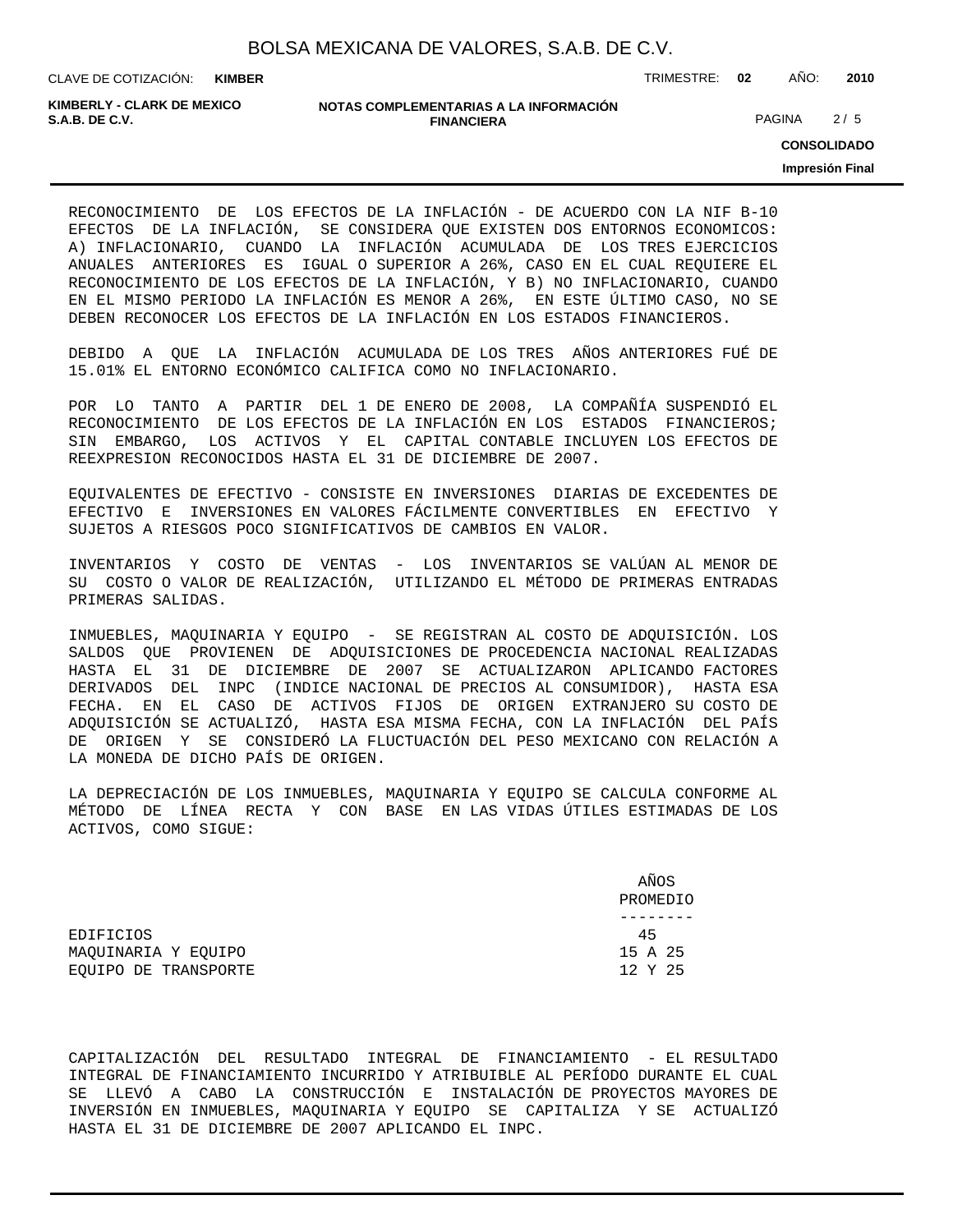CLAVE DE COTIZACIÓN: TRIMESTRE: **02** AÑO: **2010 KIMBER**

**KIMBERLY - CLARK DE MEXICO**

### **NOTAS COMPLEMENTARIAS A LA INFORMACIÓN FINANCIERA S.A.B. DE C.V.** PAGINA 3 / 5

**CONSOLIDADO**

**Impresión Final**

DETERIORO DE ACTIVOS DE LARGA DURACIÓN EN USO - ANUALMENTE SE REVISA EL VALOR EN LIBROS DE LOS ACTIVOS DE LARGA DURACIÓN EN USO, PARA DETECTAR LA PRESENCIA DE ALGÚN INDICIO DE DETERIORO. AL 30 DE JUNIO DE 2010 Y 2009 NO EXISTEN INDICIOS DE DETERIORO.

BENEFICIOS A LOS EMPLEADOS - INCLUYEN LAS PRESTACIONES QUE SE DEVENGAN A FAVOR DE LOS EMPLEADOS POR BENEFICIOS DIRECTOS, BENEFICIOS POR TERMINACIÓN Y AL RETIRO. DENTRO DE ESTOS BENEFICIOS SE INCLUYE EL PLAN DE COMPENSACIÓN PARA FUNCIONARIOS Y EMPLEADOS CLAVE, DENOMINADO "PLAN DE ASIGNACIÓN DE UNIDADES VIRTUALES", CUYO COSTO SE REGISTRA CON CARGO A LOS RESULTADOS DE CADA AÑO. PARA HACER FRENTE A ESTA OBLIGACION LA COMPAÑÍA TIENE ESTABLECIDO UN FIDEICOMISO.

INSTRUMENTOS FINANCIEROS DERIVADOS - SE VALÚAN A SU VALOR RAZONABLE Y SUS EFECTOS SE RECONOCEN EN LOS RESULTADOS DEL PERÍODO Y EN EL CAPITAL CONTABLE. ESTOS INSTRUMENTOS SE UTILIZAN PARA REDUCIR LOS RIESGOS DE LOS EFECTOS DE LAS VARIACIONES EN LAS TASAS DE INTERÉS, LOS TIPOS DE CAMBIO DE MONEDA EXTRANJERA Y EL PRECIO DE CIERTOS INSUMOS.

TRANSACCIONES EN MONEDA EXTRANJERA - LAS TRANSACCIONES EN MONEDA EXTRANJERA SE REGISTRAN AL TIPO DE CAMBIO VIGENTE A LA FECHA DE SU CELEBRACIÓN. LOS ACTIVOS Y PASIVOS MONETARIOS EN MONEDA EXTRANJERA SE VALÚAN EN MONEDA NACIONAL AL TIPO DE CAMBIO VIGENTE A LA FECHA DE LOS ESTADOS FINANCIEROS. LAS FLUCTUACIONES CAMBIARIAS SE REGISTRAN EN EL RESULTADO INTEGRAL DE FINANCIAMIENTO DEL PERÍODO EN QUE OCURREN.

RECONOCIMIENTO DE INGRESOS - LOS INGRESOS SE RECONOCEN EN EL PERÍODO EN QUE SE TRANSFIERE LA PROPIEDAD Y/O RESPONSABILIDAD DE LOS INVENTARIOS A LOS CLIENTES QUE LOS ADQUIEREN.

PARTICIPACIÓN DE LOS TRABAJADORES EN LAS UTILIDADES "PTU" - LA PTU SE REGISTRA EN LOS RESULTADOS DEL AÑO EN QUE SE CAUSA Y SE PRESENTA EN EL RUBRO DE OTROS GASTOS EN LOS ESTADOS DE RESULTADOS CONSOLIDADOS. SE RECONOCE LA PTU DIFERIDA PROVENIENTE DE LAS DIFERENCIAS TEMPORALES QUE RESULTAN DE LA COMPARACIÓN DE LOS VALORES CONTABLES Y FISCALES DE LOS ACTIVOS Y PASIVOS, CUANDO SE PUEDA PRESUMIR RAZONABLEMENTE QUE VAN A PROVOCAR UN PASIVO O BENEFICIO, Y NO EXISTA ALGÚN INDICIO DE QUE VAYA A CAMBIAR ESA SITUACIÓN, DE TAL MANERA QUE LOS PASIVOS O LOS BENEFICIOS NO SE MATERIALICEN.

IMPUESTOS A LA UTILIDAD - EL IMPUESTO SOBRE LA RENTA ("ISR"), SE REGISTRA EN LOS RESULTADOS DEL AÑO EN QUE SE CAUSA, RECONOCIÉNDOSE LOS EFECTOS DIFERIDOS ORIGINADOS POR LAS DIFERENCIAS TEMPORALES, CORRESPONDIENTES A OPERACIONES Y OTROS EVENTOS ECONÓMICOS RECONOCIDOS EN LOS ESTADOS FINANCIEROS EN PERÍODOS DIFERENTES AL CONSIDERADO EN LAS DECLARACIONES DEL IMPUESTO SOBRE LA RENTA DE LAS EMPRESAS. DICHOS EFECTOS SE REGISTRAN CONSIDERANDO TODAS LAS DIFERENCIAS TEMPORALES QUE SE DETERMINAN MEDIANTE LA COMPARACIÓN DE LOS VALORES CONTABLES Y FISCALES DE LOS ACTIVOS Y PASIVOS.

PARA RECONOCER EL IMPUESTO DIFERIDO ES NECESARIO REALIZAR UNA PROYECCIÓN FINANCIERA PARA IDENTIFICAR CUAL SERÁ LA BASE GRAVABLE PREPONDERANTE (IMPUESTO SOBRE LA RENTA O IMPUESTO EMPRESARIAL A TASA ÚNICA "IETU") PARA EL PAGO DE IMPUESTOS A LA UTILIDAD.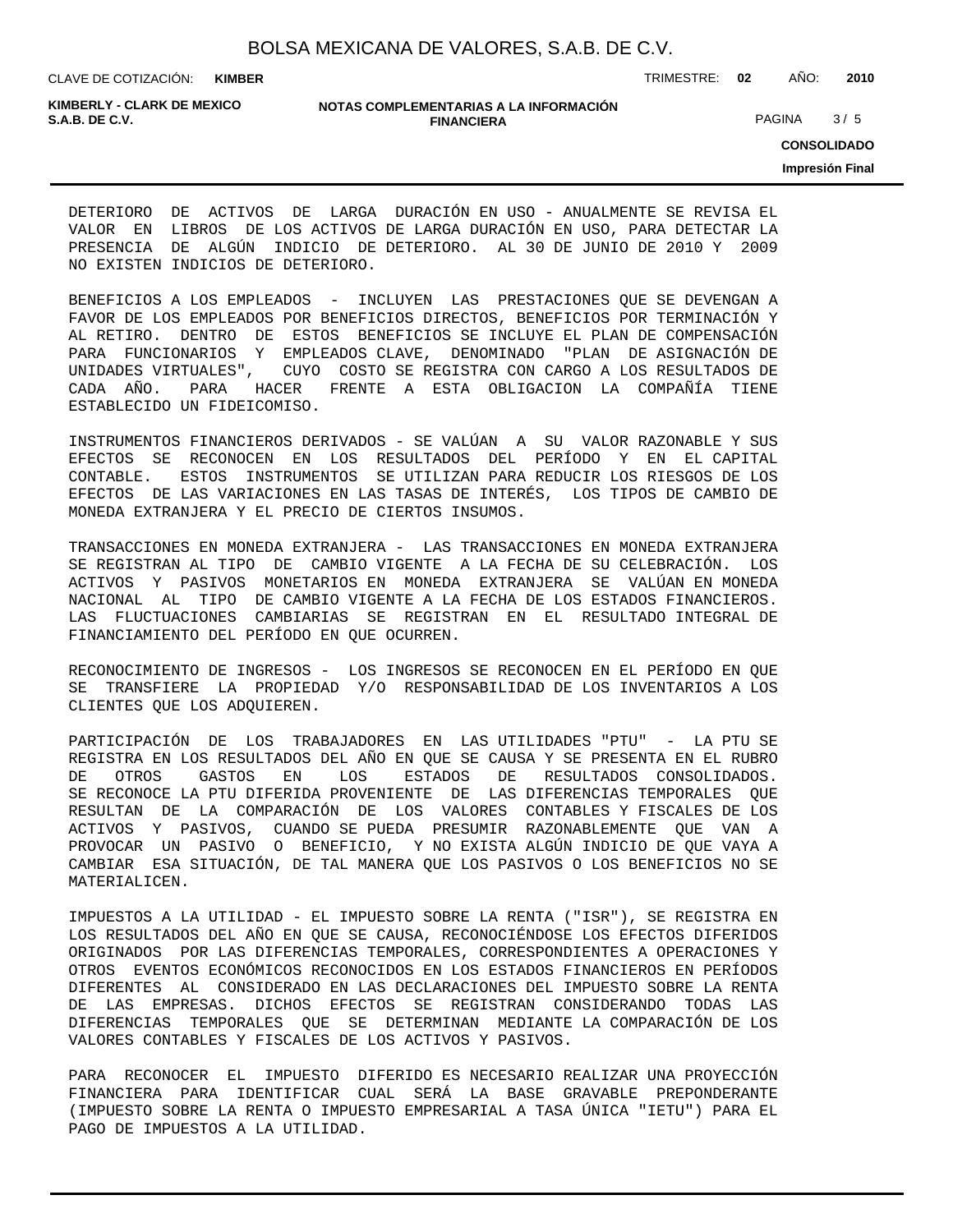**KIMBER**

CLAVE DE COTIZACIÓN: TRIMESTRE: **02** AÑO: **2010**

**KIMBERLY - CLARK DE MEXICO**

### **NOTAS COMPLEMENTARIAS A LA INFORMACIÓN FINANCIERA S.A.B. DE C.V.** PAGINA 4 / 5

**CONSOLIDADO**

**Impresión Final**

| CUENTAS POR COBRAR A CLIENTES                                                |                                                      |                                                        |
|------------------------------------------------------------------------------|------------------------------------------------------|--------------------------------------------------------|
|                                                                              | 2010                                                 | 2009 2009                                              |
| CLIENTES<br>ESTIMACION PARA CUENTAS DE COBRO DUDOSO                          |                                                      | $$4,655,957$ $$4,452,641$<br>$(127, 521)$ $(139, 955)$ |
| NETO                                                                         | . <u>.</u><br>============                           | $$4,528,436$ $$4,312,686$                              |
|                                                                              |                                                      |                                                        |
| OTRAS CUENTAS Y DOCUMENTOS POR COBRAR                                        |                                                      |                                                        |
|                                                                              | 2010                                                 | 2009                                                   |
| CORPORACION SCRIBE - PORCION CIRCULANTE<br><b>OTRAS</b>                      | \$                                                   | $$204,290$<br>343,053<br>343,311                       |
| NETO                                                                         | . <u>.</u><br>$$343,053$ $$547,601$<br>============= | =============                                          |
|                                                                              |                                                      |                                                        |
| <b>INVENTARIOS</b>                                                           |                                                      |                                                        |
|                                                                              | 2010                                                 | 2009                                                   |
| PRODUCTOS TERMINADOS<br>PRODUCCION EN PROCESO<br>MATERIA PRIMA Y REFACCIONES | 245,300<br>1,094,196                                 | $$743,251$ $$710,587$<br>199,863<br>955,699            |
| TOTAL                                                                        | ============                                         | $$2,082,747 \t $1,866,149$<br>=============            |
|                                                                              |                                                      |                                                        |

## INFORMACIÓN POR SEGMENTOS

-------------------------

LA PORCION EN LAS VENTAS NETAS Y EN LA UTILIDAD DE OPERACION MAS DEPRECIACION Y AMORTIZACION (EBITDA) POR SEGMENTO DEL SEGUNDO TRIMESTRE DE 2010 Y 2009 SE RESUME COMO SIGUE:

|                            | 2010       |              | 2009        |              |  |  |  |  |
|----------------------------|------------|--------------|-------------|--------------|--|--|--|--|
|                            | VENTA<br>ి | EBITDA<br>ిన | VENTA<br>٩, | EBITDA<br>ిన |  |  |  |  |
| CONSUMIDOR<br>PROFESSIONAL | 87<br>ヮ    | 92<br>6      | 88<br>8     | 92<br>6      |  |  |  |  |
| <b>EXPORTACION</b>         | 6          | 2            | 4           | 2            |  |  |  |  |
| TOTAL                      | 100        | 100          | 100         | 100          |  |  |  |  |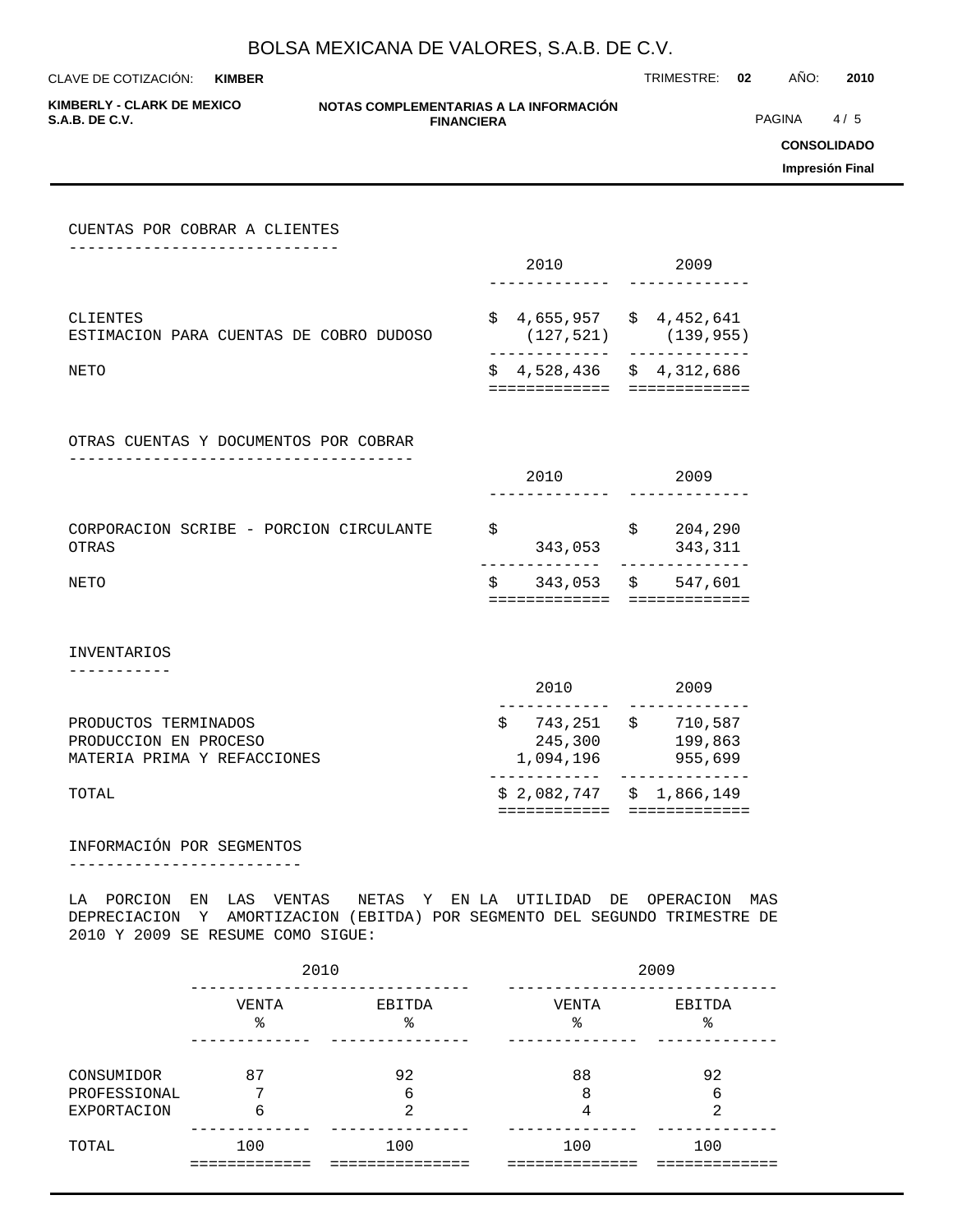**KIMBER**

CLAVE DE COTIZACIÓN: TRIMESTRE: **02** AÑO: **2010**

**KIMBERLY - CLARK DE MEXICO**

**NOTAS COMPLEMENTARIAS A LA INFORMACIÓN FINANCIERA S.A.B. DE C.V.** PAGINA 5 / 5

**CONSOLIDADO**

**Impresión Final**

BENEFICIOS AL RETIRO Y POR TERMINACIÓN LABORAL ----------------------------------------------

EL PASIVO Y EL COSTO ANUAL POR PRIMAS DE ANTIGÜEDAD LEGAL, PLAN DE PENSIONES PARA PERSONAL QUE REÚNA CIERTOS REQUISITOS E INDEMNIZACIONES AL TÉRMINO DE LA RELACIÓN LABORAL, ES CALCULADO POR ACTUARIO INDEPENDIENTE CON BASE EN EL MÉTODO DE CRÉDITO UNITARIO PROYECTADO. PARA HACER FRENTE A ESTAS OBLIGACIONES, LA COMPAÑÍA TIENE ESTABLECIDOS FONDOS EN ADMINISTRACIÓN.

NORMAS DE INFORMACIÓN FINANCIERA INTERNACIONALES

------------------------------------------------

EN ENERO DE 2009 LA COMISIÓN NACIONAL BANCARIA Y DE VALORES PUBLICÓ LAS MODIFICACIONES A LA CIRCULAR ÚNICA DE EMISORAS PARA INCORPORAR LA OBLIGATORIEDAD DE PRESENTAR ESTADOS FINANCIEROS PREPARADOS CON BASE EN LAS NORMAS INTERNACIONALES DE INFORMACIÓN FINANCIERA A PARTIR DE 2012, PERMITIENDO SU ADOPCIÓN ANTICIPADA.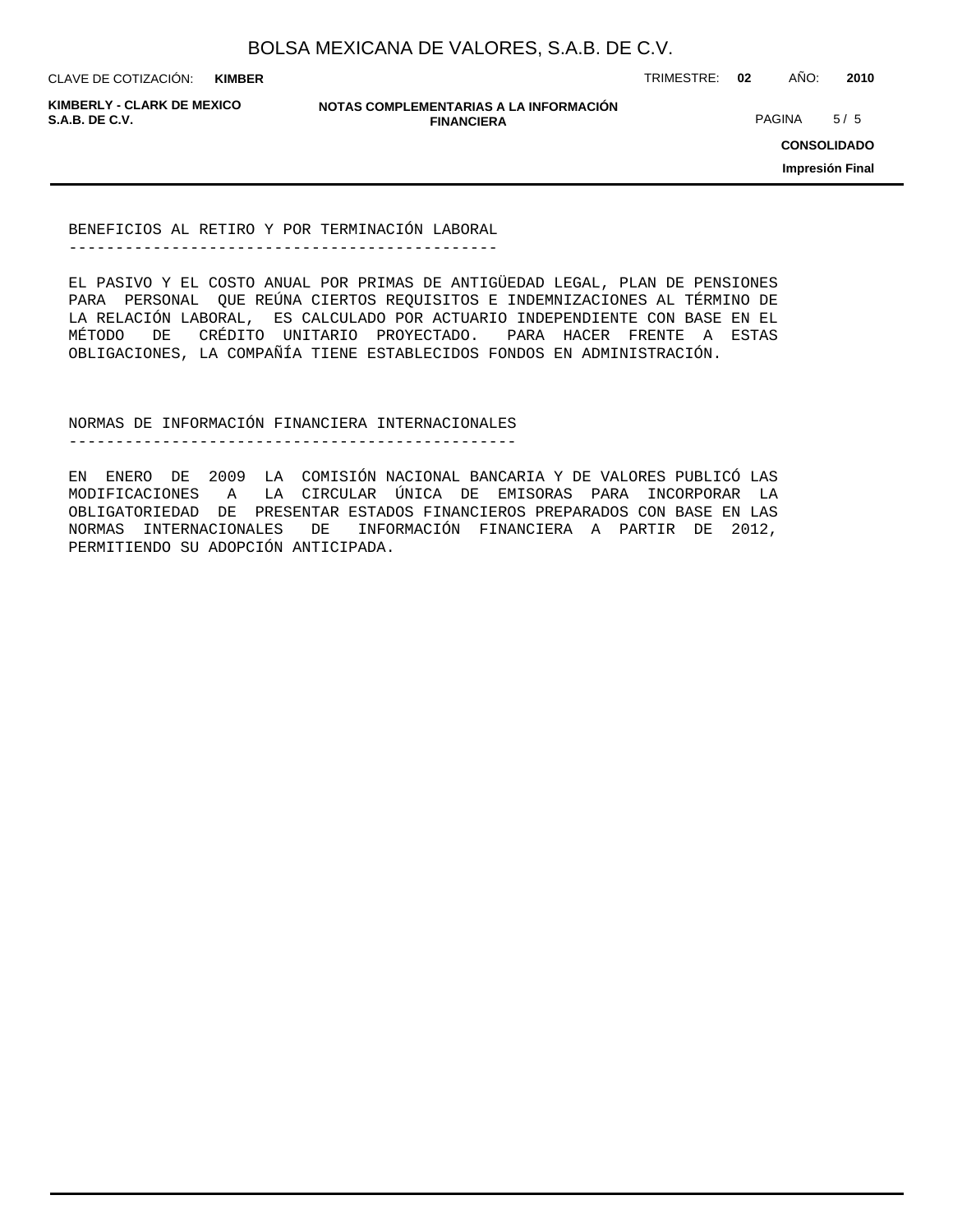CLAVE DE COTIZACIÓN TRIMESTRE **02** AÑO **2010 KIMBER**

**KIMBERLY - CLARK DE MEXICO S.A.B. DE C.V.**

# **RELACIÓN DE INVERSIÓN EN ACCIONES**

# **CONSOLIDADO**

## SUBSIDIARIAS

### **Impresión Final**

| <b>NOMBRE DE LA EMPRESA</b>                           | <b>ACTIVIDAD PRINCIPAL</b>                       | <b>NO. DE ACCIONES</b> | % DE TEN |
|-------------------------------------------------------|--------------------------------------------------|------------------------|----------|
| CRISOBA INDUSTRIAL, S.A. DE C.V.                      | SERVICIOS DE RENTA DE EQUIPO Y<br><b>OTROS</b>   | 790,601,970            | 100.00   |
| <b>PAPER PRODUCTS TRADE</b><br><b>CORPORATION</b>     | COMERCIALIZADORA DE PROD. EN<br>EL EXTRANJ.      | 3,000,000              | 100.00   |
| <b>SERVICIOS EMPRESARIALES</b><br>SORAN, S.A. DE C.V. | SERVICIOS DE DISTRIB. Y<br><b>FINANCIAMIENTO</b> | 1,500,200,000          | 100.00   |
| TAXI AEREO DE MEXICO, S.A.                            | TRANSPORTE AEREO                                 | 105.002.055            | 100.00   |
| <b>CUATRO SUBSIDIARIAS</b>                            | ARRENDAMIENTO DE INMUEBLES Y<br><b>EQUIPO</b>    |                        | 100.00   |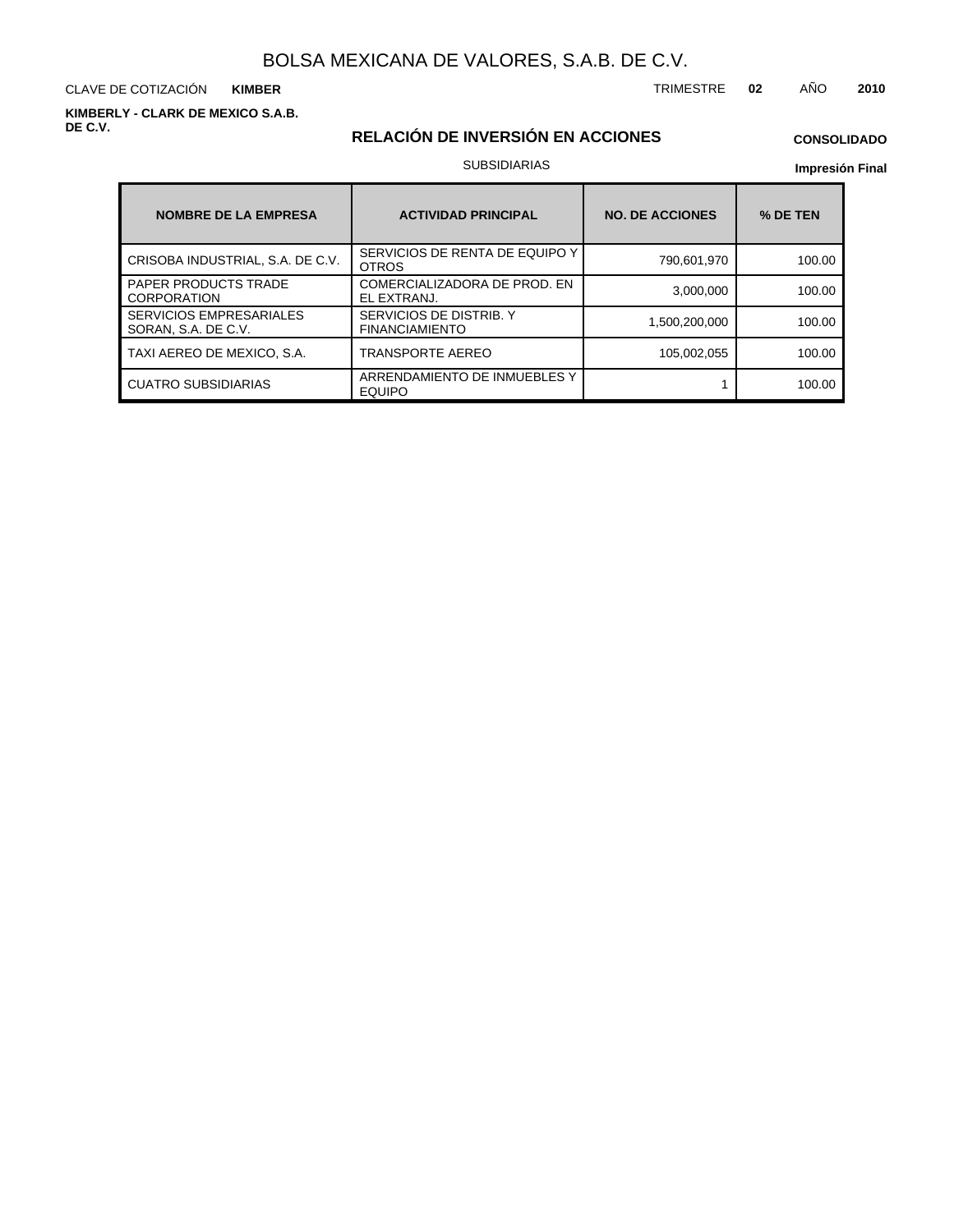### **KIMBERLY - CLARK DE MEXICO S.A.B. DE C.V.** CLAVE DE COTIZACIÓN **KIMBER**

# **DESGLOSE DE CRÉDITOS**

# (MILES DE PESOS)

| <b>CONSOLIDADO</b> |  |
|--------------------|--|
|--------------------|--|

**Impresión Final**

|                               |                                                       |                                            |                                       |                                                          |            | <b>VENCTOS, O AMORT, DENOMINADOS EN MONEDA NACIONAL</b> |                     |                     |                     |                              |                   | <b>VENCTOS, O AMORT, DENOMINADOS EN MONEDA EXTRANJERA</b> |                     |                     |                     |                              |  |  |  |
|-------------------------------|-------------------------------------------------------|--------------------------------------------|---------------------------------------|----------------------------------------------------------|------------|---------------------------------------------------------|---------------------|---------------------|---------------------|------------------------------|-------------------|-----------------------------------------------------------|---------------------|---------------------|---------------------|------------------------------|--|--|--|
| TIPO DE CRÉDITO / INSTITUCIÓN | <b>CON</b><br><b>INSTITUCIÓN</b><br><b>EXTRANJERA</b> | <b>FECHA DE FIRMA /</b><br><b>CONTRATO</b> | <b>FECHA DE</b><br><b>VENCIMIENTO</b> | <b>TASA DE</b><br><b>INTERÉS Y/O</b><br><b>SOBRETASA</b> |            | <b>INTERVALO DE TIEMPO</b>                              |                     |                     |                     |                              |                   | <b>INTERVALO DE TIEMPO</b>                                |                     |                     |                     |                              |  |  |  |
|                               |                                                       |                                            |                                       |                                                          | AÑO ACTUAL | <b>HASTA 1 AÑO</b>                                      | <b>HASTA 2 AÑOS</b> | <b>HASTA 3 AÑOS</b> | <b>HASTA 4 AÑOS</b> | <b>HASTA 5 AÑOS O</b><br>MÁS | <b>AÑO ACTUAL</b> | <b>HASTA 1 AÑO</b>                                        | <b>HASTA 2 AÑOS</b> | <b>HASTA 3 AÑOS</b> | <b>HASTA 4 AÑOS</b> | <b>HASTA 5 AÑOS O</b><br>MÁS |  |  |  |
| <b>BANCARIOS</b>              |                                                       |                                            |                                       |                                                          |            |                                                         |                     |                     |                     |                              |                   |                                                           |                     |                     |                     |                              |  |  |  |
| <b>COMERCIO EXTERIOR</b>      |                                                       |                                            |                                       |                                                          |            |                                                         |                     |                     |                     |                              |                   |                                                           |                     |                     |                     |                              |  |  |  |
| DEUTSCHE BANK                 | <b>SI</b>                                             | 16/08/2001                                 | 02/04/2012                            | 0.69                                                     |            |                                                         |                     |                     |                     |                              | 15,971            | 15.971                                                    | 31,942              |                     |                     | $\Omega$                     |  |  |  |
| DEUTSCHE BANK                 | SI                                                    | 02/12/2002                                 | 20/08/2010                            | 0.56                                                     |            |                                                         |                     |                     |                     |                              | 12,037            |                                                           |                     |                     |                     |                              |  |  |  |
| <b>BANK OF AMERICA</b>        | SI                                                    | 30/04/2001                                 | 30/09/2011                            | 0.89                                                     |            |                                                         |                     |                     |                     |                              | 8,295             | 8,295                                                     | 8,295               |                     |                     |                              |  |  |  |
| <b>CON GARANTÍA</b>           |                                                       |                                            |                                       |                                                          |            |                                                         |                     |                     |                     |                              |                   |                                                           |                     |                     |                     |                              |  |  |  |
| <b>BANCA COMERCIAL</b>        |                                                       |                                            |                                       |                                                          |            |                                                         |                     |                     |                     |                              |                   |                                                           |                     |                     |                     |                              |  |  |  |
| <b>OTROS</b>                  |                                                       |                                            |                                       |                                                          |            |                                                         |                     |                     |                     |                              |                   |                                                           |                     |                     |                     |                              |  |  |  |
| NACIONAL FINANCIERA, S.N.C.   | <b>NA</b>                                             | 04/06/2010                                 | 09/08/2010                            | 6.7                                                      | 18,180     |                                                         |                     |                     |                     |                              |                   |                                                           |                     |                     |                     |                              |  |  |  |
| <b>TOTAL BANCARIOS</b>        |                                                       |                                            |                                       |                                                          | 18,180     | 0                                                       |                     |                     |                     |                              | 36,303            | 24,266                                                    | 40,237              |                     |                     | $\mathbf{0}$                 |  |  |  |

TRIMESTRE **02** AÑO **2010**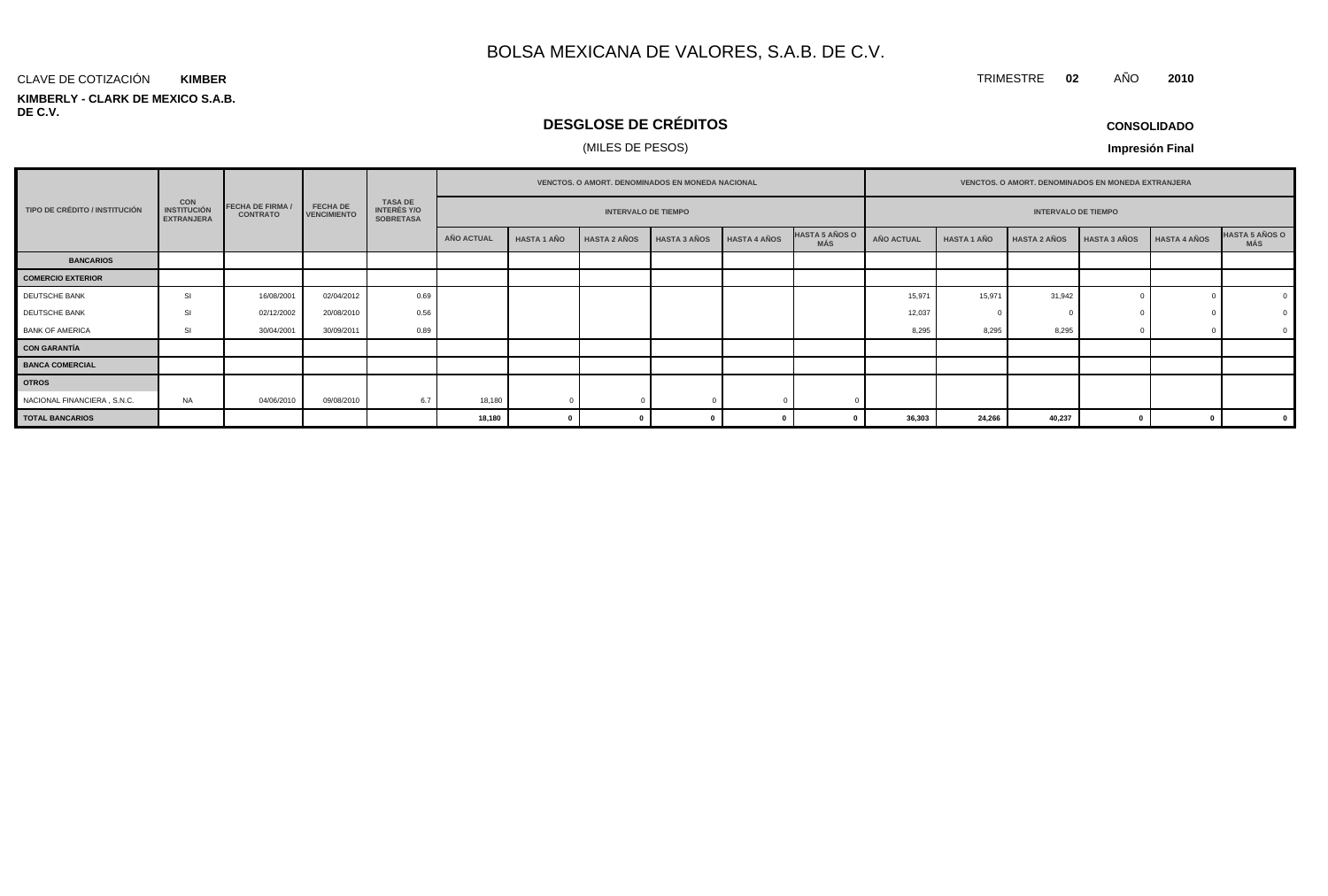### CLAVE DE COTIZACIÓN TRIMESTRE **02** AÑO **2010 KIMBER**

### **KIMBERLY - CLARK DE MEXICO S.A.B. DE C.V.**

# **DESGLOSE DE CRÉDITOS**

## (MILES DE PESOS)

| <b>CONSOLIDADO</b> |  |
|--------------------|--|
|--------------------|--|

**Impresión Final**

|                                                            |                                                       |                                            |                                       |                                                          | <b>VENCTOS, O AMORT, DENOMINADOS EN MONEDA NACIONAL</b> |                    |                     |                     |                     |                              | <b>VENCTOS, O AMORT, DENOMINADOS EN MONEDA EXTRANJERA</b> |                            |                     |                     |                     |                         |  |  |
|------------------------------------------------------------|-------------------------------------------------------|--------------------------------------------|---------------------------------------|----------------------------------------------------------|---------------------------------------------------------|--------------------|---------------------|---------------------|---------------------|------------------------------|-----------------------------------------------------------|----------------------------|---------------------|---------------------|---------------------|-------------------------|--|--|
| TIPO DE CRÉDITO / INSTITUCIÓN                              | <b>CON</b><br><b>INSTITUCIÓN</b><br><b>EXTRANJERA</b> | <b>FECHA DE FIRMA /</b><br><b>CONTRATO</b> | <b>FECHA DE</b><br><b>VENCIMIENTO</b> | <b>TASA DE</b><br><b>INTERÉS Y/O</b><br><b>SOBRETASA</b> | <b>INTERVALO DE TIEMPO</b>                              |                    |                     |                     |                     |                              |                                                           | <b>INTERVALO DE TIEMPO</b> |                     |                     |                     |                         |  |  |
|                                                            |                                                       |                                            |                                       |                                                          | <b>AÑO ACTUAL</b>                                       | <b>HASTA 1 AÑO</b> | <b>HASTA 2 AÑOS</b> | <b>HASTA 3 AÑOS</b> | <b>HASTA 4 AÑOS</b> | <b>HASTA 5 AÑOS O</b><br>MÁS | <b>AÑO ACTUAL</b>                                         | <b>HASTA 1 AÑO</b>         | <b>HASTA 2 AÑOS</b> | <b>HASTA 3 AÑOS</b> | <b>HASTA 4 AÑOS</b> | HASTA 5 AÑOS O<br>MÁS   |  |  |
| <b>BURSÁTILES</b>                                          |                                                       |                                            |                                       |                                                          |                                                         |                    |                     |                     |                     |                              |                                                           |                            |                     |                     |                     |                         |  |  |
| <b>LISTADAS EN BOLSA (MÉXICO Y/O</b><br><b>EXTRANJERO)</b> |                                                       |                                            |                                       |                                                          |                                                         |                    |                     |                     |                     |                              |                                                           |                            |                     |                     |                     |                         |  |  |
| <b>QUIROGRAFARIOS</b>                                      |                                                       |                                            |                                       |                                                          |                                                         |                    |                     |                     |                     |                              |                                                           |                            |                     |                     |                     |                         |  |  |
| CERTIFICADOS BURSÁTILES                                    | <b>NA</b>                                             | 18/06/2003                                 | 08/12/2010                            | 5.47                                                     | 750,000                                                 | $\Omega$           |                     |                     |                     |                              |                                                           |                            |                     |                     |                     |                         |  |  |
| CERTIFICADOS BURSÁTILES                                    | <b>NA</b>                                             | 18/06/2003                                 | 05/06/2013                            | 8.95                                                     |                                                         |                    |                     | 1,250,000           |                     |                              |                                                           |                            |                     |                     |                     |                         |  |  |
| CERTIFICADOS BURSÁTILES                                    | <b>NA</b>                                             | 05/07/2007                                 | 26/06/2017                            | 4.82                                                     |                                                         |                    |                     |                     |                     | 2,500,000                    |                                                           |                            |                     |                     |                     |                         |  |  |
| CERTIFICADOS BURSÁTILES                                    | <b>NA</b>                                             | 30/03/2009                                 | 22/03/2016                            | 9.98                                                     |                                                         |                    |                     |                     |                     | 800,000                      |                                                           |                            |                     |                     |                     |                         |  |  |
| CERTIFICADOS BURSÁTILES                                    | <b>NA</b>                                             | 06/10/2009                                 | 02/10/2014                            | 5.89                                                     |                                                         |                    |                     |                     |                     | 2,300,000                    |                                                           |                            |                     |                     |                     |                         |  |  |
| CERTIFICADOS BURSÁTILES                                    | NA                                                    | 06/10/2009                                 | 26/09/2019                            | 9.65                                                     |                                                         |                    |                     |                     |                     | 400,000                      |                                                           |                            |                     |                     |                     |                         |  |  |
| <b>CON GARANTÍA</b>                                        |                                                       |                                            |                                       |                                                          |                                                         |                    |                     |                     |                     |                              |                                                           |                            |                     |                     |                     |                         |  |  |
| <b>COLOCACIONES PRIVADAS</b>                               |                                                       |                                            |                                       |                                                          |                                                         |                    |                     |                     |                     |                              |                                                           |                            |                     |                     |                     |                         |  |  |
| <b>QUIROGRAFARIOS</b>                                      |                                                       |                                            |                                       |                                                          |                                                         |                    |                     |                     |                     |                              |                                                           |                            |                     |                     |                     |                         |  |  |
| <b>CON GARANTÍA</b>                                        |                                                       |                                            |                                       |                                                          |                                                         |                    |                     |                     |                     |                              |                                                           |                            |                     |                     |                     |                         |  |  |
| <b>TOTAL BURSÁTILES Y</b><br><b>COLOCACIONES PRIVADAS</b>  |                                                       |                                            |                                       |                                                          | 750,000                                                 |                    | $\mathbf{0}$        | 1,250,000           |                     | 6,000,000                    | $\Omega$                                                  | $\mathbf{u}$               | $\mathbf{a}$        |                     | $\bf{0}$            | $\overline{\mathbf{0}}$ |  |  |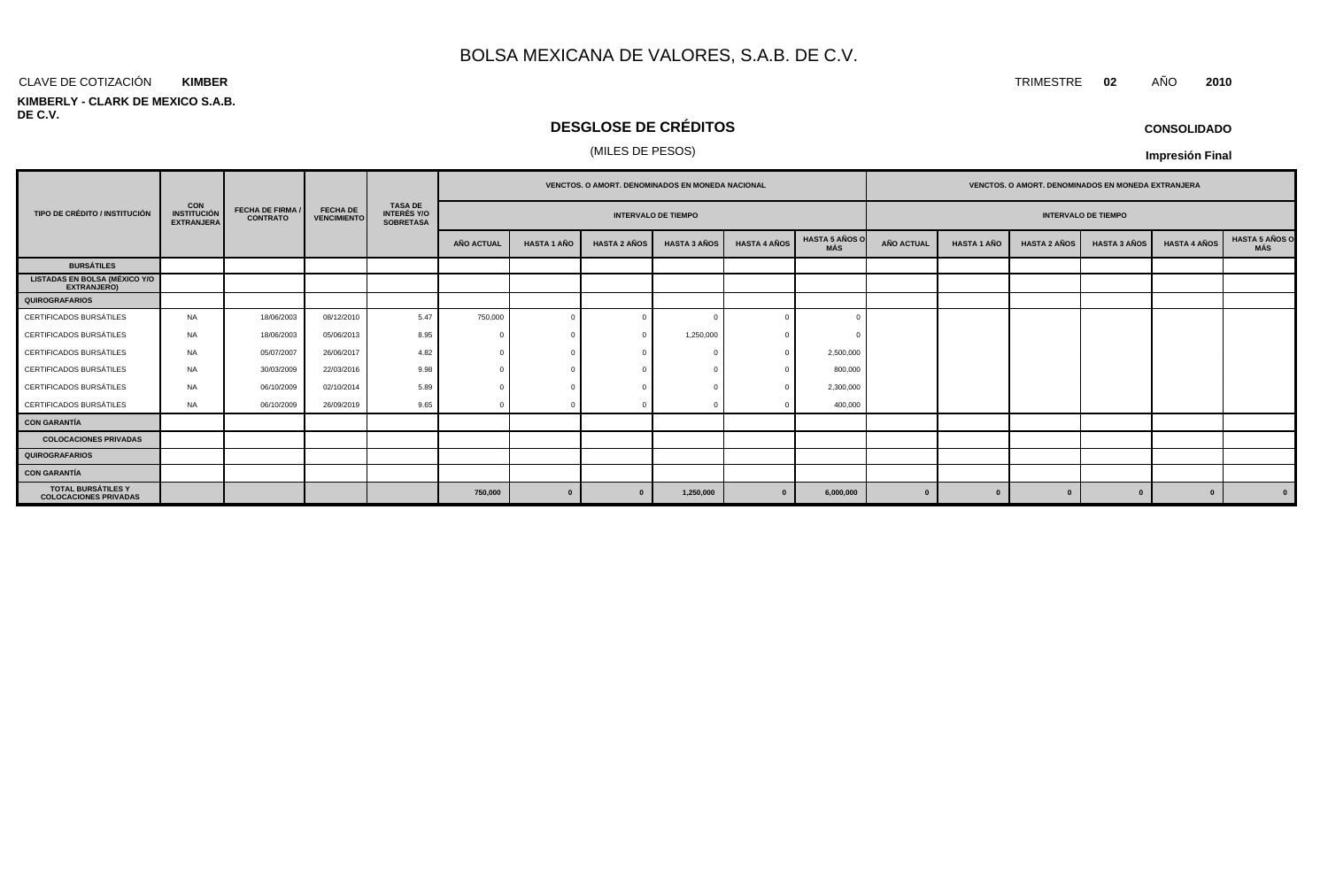### **KIMBER**

### **KIMBERLY - CLARK DE MEXICO S.A.B. DE C.V.**

# **DESGLOSE DE CRÉDITOS**

# (MILES DE PESOS)

|                                                                |                                                       |                                        | <b>FECHA DE</b><br><b>VENCIMIENTO</b> | VENCTOS. O AMORT. DENOMINADOS EN MONEDA NACIONAL |                    |                     |                     |                     |                              | VENCTOS. O AMORT. DENOMINADOS EN MONEDA EXTRANJERA |                    |                     |                     |                     |                |                            |  |  |  |  |  |                            |  |  |
|----------------------------------------------------------------|-------------------------------------------------------|----------------------------------------|---------------------------------------|--------------------------------------------------|--------------------|---------------------|---------------------|---------------------|------------------------------|----------------------------------------------------|--------------------|---------------------|---------------------|---------------------|----------------|----------------------------|--|--|--|--|--|----------------------------|--|--|
| TIPO DE CRÉDITO / INSTITUCIÓN                                  | <b>CON</b><br><b>INSTITUCIÓN</b><br><b>EXTRANJERA</b> | <b>FECHA DE</b><br><b>CONCERTACIÓN</b> |                                       |                                                  |                    |                     |                     |                     |                              |                                                    |                    |                     |                     |                     |                | <b>INTERVALO DE TIEMPO</b> |  |  |  |  |  | <b>INTERVALO DE TIEMPO</b> |  |  |
|                                                                |                                                       |                                        |                                       | AÑO ACTUAL                                       | <b>HASTA 1 AÑO</b> | <b>HASTA 2 AÑOS</b> | <b>HASTA 3 AÑOS</b> | <b>HASTA 4 AÑOS</b> | HASTA 5 AÑOS O<br><b>MÁS</b> | <b>AÑO ACTUAL</b>                                  | <b>HASTA 1 AÑO</b> | <b>HASTA 2 AÑOS</b> | <b>HASTA 3 AÑOS</b> | <b>HASTA 4 AÑOS</b> | HASTA 5 AÑOS O |                            |  |  |  |  |  |                            |  |  |
| <b>PROVEEDORES</b>                                             |                                                       |                                        |                                       |                                                  |                    |                     |                     |                     |                              |                                                    |                    |                     |                     |                     |                |                            |  |  |  |  |  |                            |  |  |
| VARIOS                                                         | NA                                                    | 01/06/2010                             |                                       | $\Omega$                                         | 1,260,724          | $\overline{0}$      | $\Omega$            | $\Omega$            |                              |                                                    |                    |                     |                     |                     |                |                            |  |  |  |  |  |                            |  |  |
| VARIOS                                                         | <b>NO</b>                                             | 01/06/2010                             |                                       |                                                  |                    |                     |                     |                     |                              | $\Omega$                                           | 1,459,676          | $\mathbf{0}$        | $\Omega$            | $\mathbf 0$         |                |                            |  |  |  |  |  |                            |  |  |
| <b>TOTAL PROVEEDORES</b>                                       |                                                       |                                        |                                       | $\mathbf{0}$                                     | 1,260,724          | $\mathbf{0}$        | $\Omega$            | $\Omega$            |                              | $\Omega$                                           | 1,459,676          | $\Omega$            | $\Omega$            | $\mathbf{0}$        | $\mathfrak{c}$ |                            |  |  |  |  |  |                            |  |  |
|                                                                |                                                       |                                        |                                       |                                                  |                    |                     |                     |                     |                              |                                                    |                    |                     |                     |                     |                |                            |  |  |  |  |  |                            |  |  |
| OTROS CRÉDITOS CON COSTO A<br>CORTO Y LARGO PLAZO(S103 Y S30)  |                                                       |                                        |                                       |                                                  |                    |                     |                     |                     |                              |                                                    |                    |                     |                     |                     |                |                            |  |  |  |  |  |                            |  |  |
|                                                                | NA<br><b>NO</b>                                       |                                        |                                       | $\Omega$                                         |                    | $\overline{0}$      |                     | $\Omega$            |                              | $\Omega$                                           | $\Omega$           | $^{\circ}$          |                     | $\Omega$            |                |                            |  |  |  |  |  |                            |  |  |
| TOTAL OTROS CRÉDITOS CON<br><b>COSTO A CORTO Y LARGO PLAZO</b> |                                                       |                                        |                                       | $\mathbf{0}$                                     | $\Omega$           | $\overline{0}$      | $\Omega$            | $\mathbf{0}$        | $\Omega$                     | $\Omega$                                           | $\Omega$           | $\Omega$            | $\Omega$            | $\mathbf{0}$        |                |                            |  |  |  |  |  |                            |  |  |
|                                                                |                                                       |                                        |                                       |                                                  |                    |                     |                     |                     |                              |                                                    |                    |                     |                     |                     |                |                            |  |  |  |  |  |                            |  |  |
| <b>OTROS PASIVOS CIRCULANTES SIN</b><br>COSTO (S26)            |                                                       |                                        |                                       |                                                  |                    |                     |                     |                     |                              |                                                    |                    |                     |                     |                     |                |                            |  |  |  |  |  |                            |  |  |
| VARIOS<br>VARIOS                                               | <b>NA</b>                                             |                                        |                                       | $\Omega$                                         | 4,815,382          |                     |                     |                     |                              |                                                    | 877                |                     |                     |                     |                |                            |  |  |  |  |  |                            |  |  |
| <b>TOTAL OTROS PASIVOS</b><br><b>CIRCULANTES SIN COSTO</b>     |                                                       |                                        |                                       | $\Omega$                                         | 4,815,382          | $\mathbf{0}$        | $\Omega$            | $\Omega$            | $\Omega$                     |                                                    | 877                | $\Omega$            | $\sqrt{ }$          | $\Omega$            |                |                            |  |  |  |  |  |                            |  |  |
|                                                                |                                                       |                                        |                                       |                                                  |                    |                     |                     |                     |                              |                                                    |                    |                     |                     |                     |                |                            |  |  |  |  |  |                            |  |  |
| <b>TOTAL GENERAL</b>                                           |                                                       |                                        |                                       | 768,180                                          | 6,076,106          | $\mathbf{0}$        | 1,250,000           | $\mathbf 0$         | 6,000,000                    | 36,303                                             | 1,484,819          | 40,237              | $\mathbf{0}$        | $\mathbf{0}$        |                |                            |  |  |  |  |  |                            |  |  |

**CONSOLIDADO**

**Impresión Final**

CLAVE DE COTIZACIÓN TRIMESTRE **02** AÑO **2010**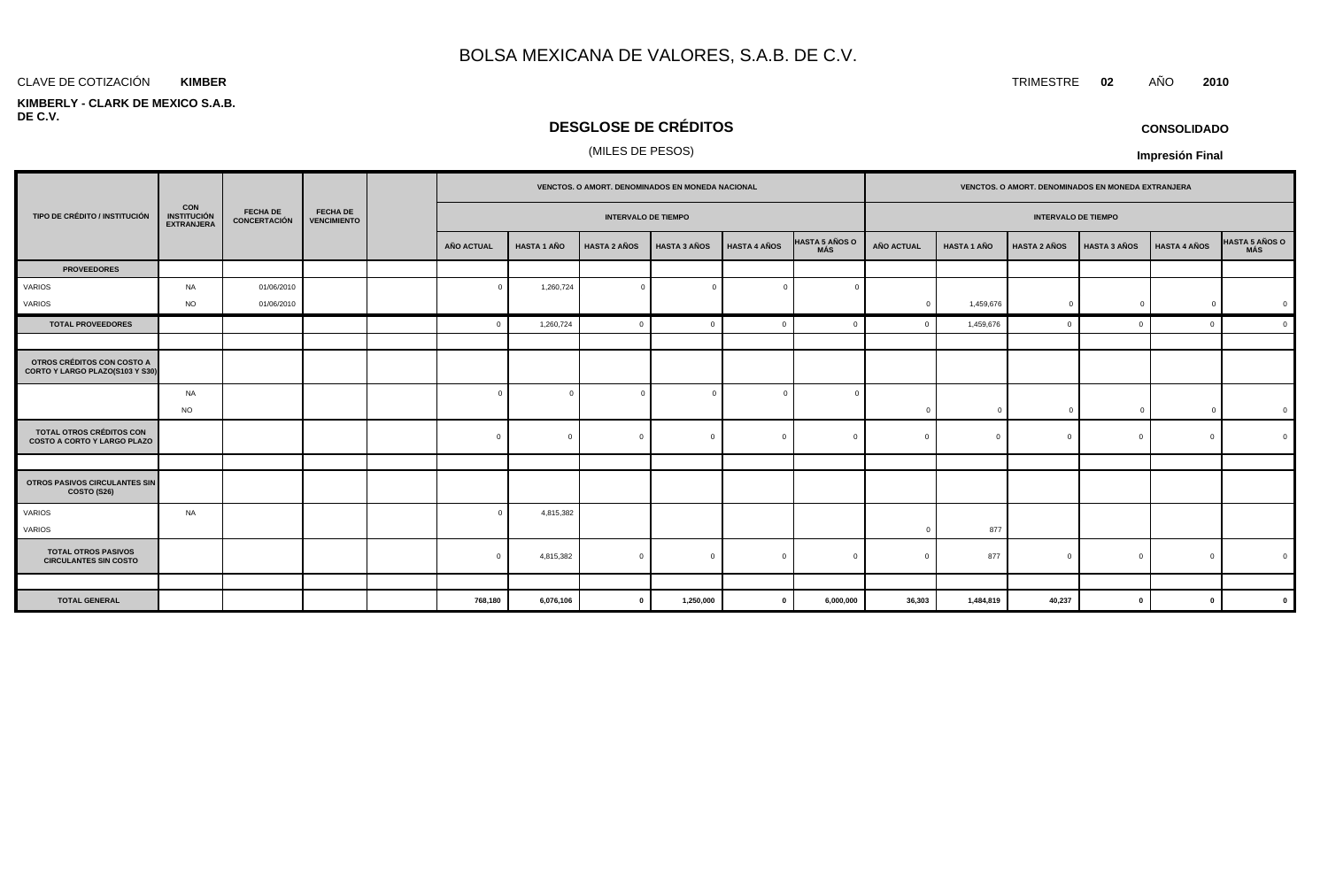### CLAVE DE COTIZACIÓN: **KIMBER KIMBERLY - CLARK DE MEXICO S.A.B. DE C.V.**

**POSICIÓN MONETARIA EN MONEDA EXTRANJERA**

(MILES DE PESOS)

### **CONSOLIDADO**

TRIMESTRE: **02** AÑO: **2010**

| Impresión Final |  |
|-----------------|--|
|-----------------|--|

| POSICIÓN EN MONEDA EXTRANJERA |                | <b>DÓLARES</b> |                | <b>OTRAS MONEDAS</b> |              |  |  |
|-------------------------------|----------------|----------------|----------------|----------------------|--------------|--|--|
|                               | <b>DÓLARES</b> | <b>PESOS</b>   | <b>DÓLARES</b> | <b>PESOS</b>         | <b>PESOS</b> |  |  |
| <b>ACTIVO MONETARIO</b>       | 74,316         | 957,933        | 0              | 0                    | 957,933      |  |  |
| <b>PASIVO</b>                 | 121,130        | 1,561,359      | 0              | $\bf{0}$             | 1,561,359    |  |  |
| CORTO PLAZO                   | 118,008        | 1,521,122      | 0              | $\Omega$             | 1,521,122    |  |  |
| LARGO PLAZO                   | 3,122          | 40,237         | 0              | 0                    | 40,237       |  |  |
| <b>SALDO NETO</b>             | $-46,814$      | $-603,426$     | 0              | $\bf{0}$             | $-603,426$   |  |  |

### **OBSERVACIONES**

EL TIPO DE CAMBIO UTILIZADO PARA LA CONVERSIÓN DE LOS DÓLARES ES DE \$12.89 PESOS POR UN DÓLAR.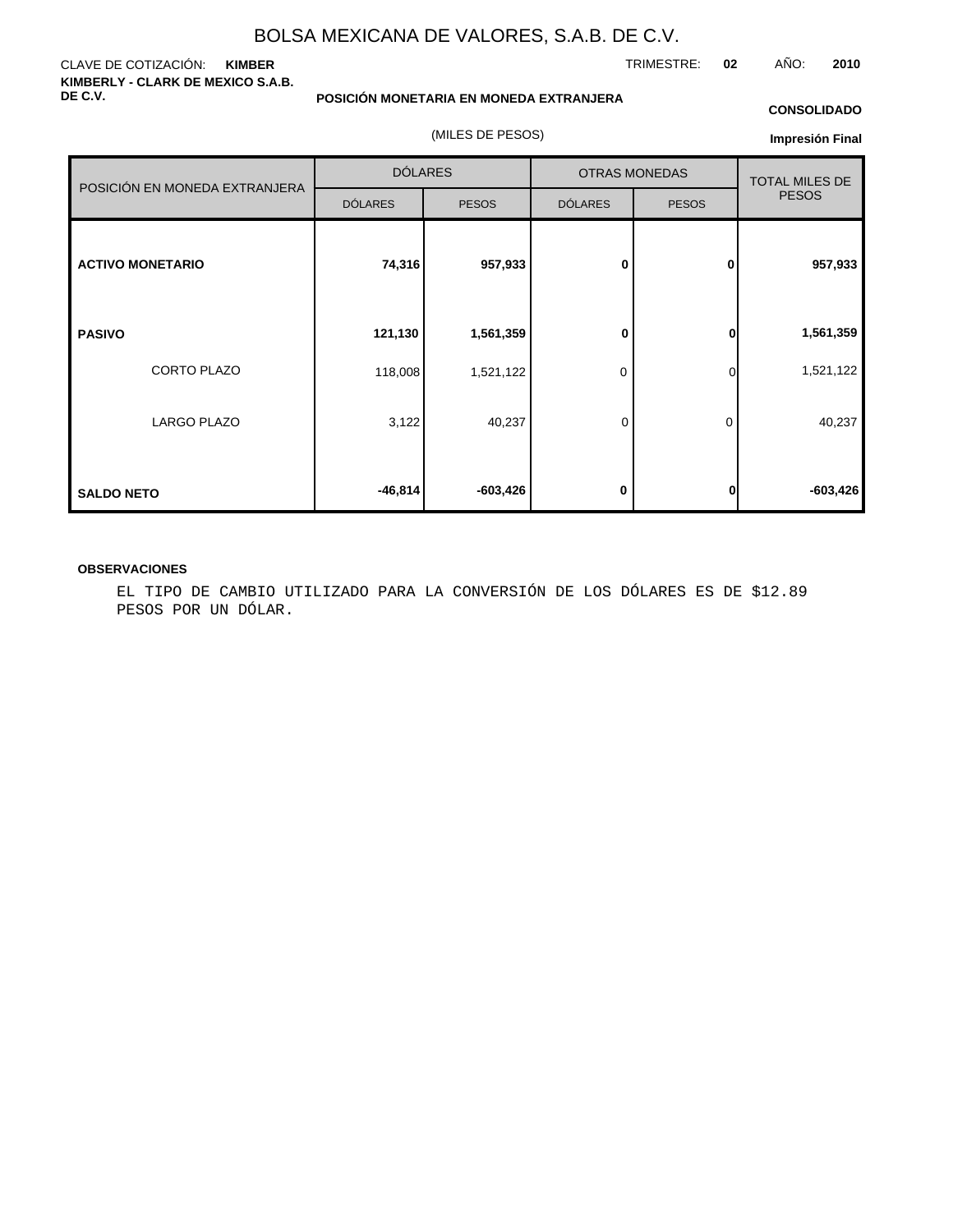TRIMESTRE: **02** AÑO: **2010**

CLAVE DE COTIZACIÓN: **KIMBER KIMBERLY - CLARK DE MEXICO S.A.B. DE C.V.**

### **CEDULA DE INTEGRACIÓN Y CÁLCULO DE RESULTADO POR POSICIÓN MONETARIA** (MILES DE PESOS)

**CONSOLIDADO**

**Impresión Final**

| <b>MES</b>       | <b>ACTIVOS</b><br><b>MONETARIOS</b> | <b>POSICIÓN</b><br><b>PASIVOS</b><br><b>MONETARIA</b><br><b>MONETARIOS</b><br>(ACTIVA) PASIVA |  | <b>INFLACIÓN</b><br><b>MENSUAL</b> | <b>EFECTO MENSUAL</b><br>(ACTIVO) PASIVO |
|------------------|-------------------------------------|-----------------------------------------------------------------------------------------------|--|------------------------------------|------------------------------------------|
| <b>LENERO</b>    |                                     |                                                                                               |  | 0.00                               |                                          |
| <b>I</b> FEBRERO |                                     |                                                                                               |  | 0.00                               |                                          |
| <b>MARZO</b>     |                                     |                                                                                               |  | 0.00                               |                                          |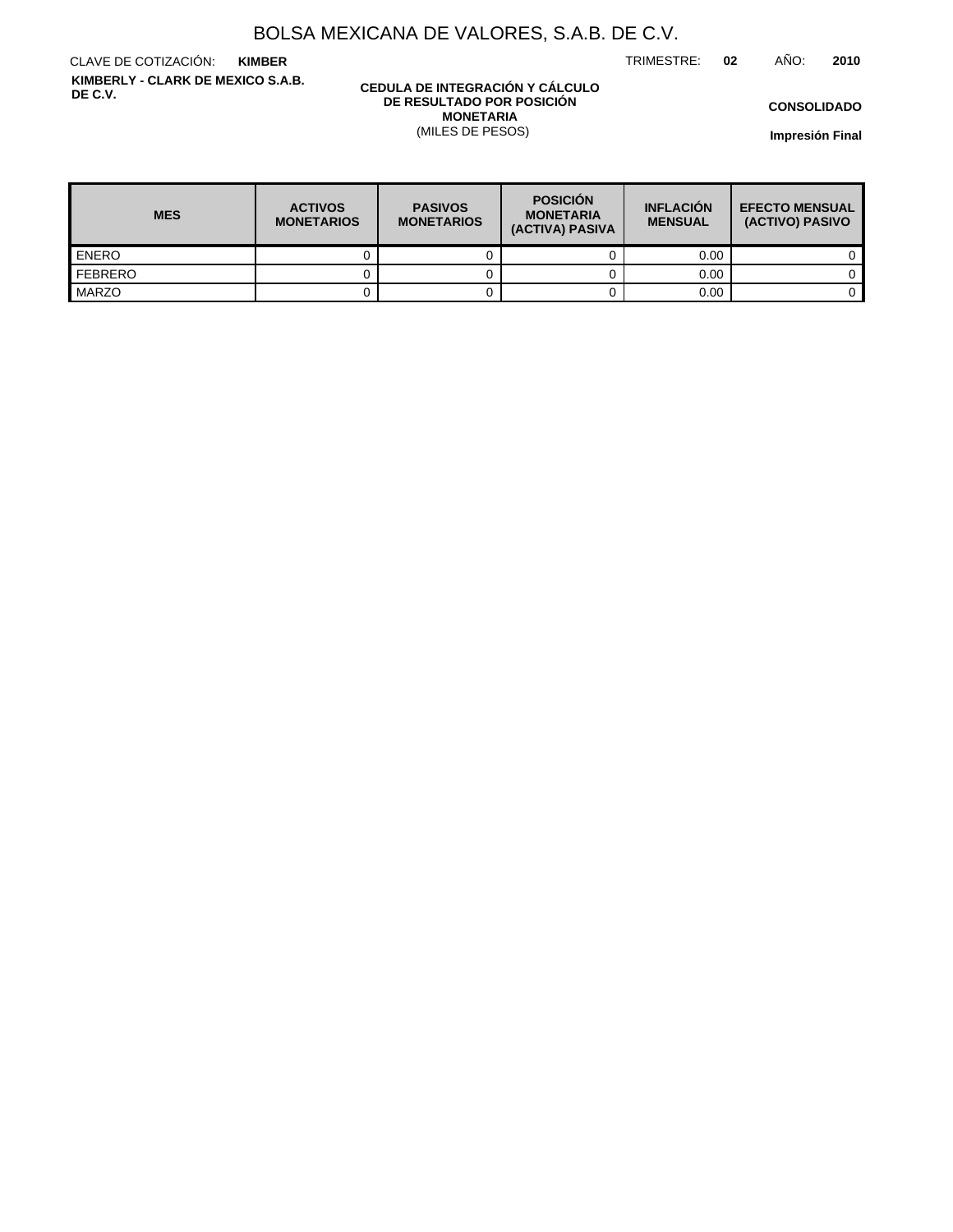**KIMBER**

CLAVE DE COTIZACIÓN: TRIMESTRE: **02** AÑO: **2010**

**INSTRUMENTOS DE DEUDA DE C.V.** PAGINA 1 / 2 **KIMBERLY - CLARK DE MEXICO S.A.B.**

**CONSOLIDADO**

**Impresión Final**

### LIMITACIONES FINANCIERAS SEGÚN ESCRITURAS DE LA EMISIÓN Y/O TITULO

LAS OBLIGACIONES DE LOS CERTIFICADOS BURSÁTILES, SON DE HACER Y DE NO HACER; LIMITACIONES FINANCIERAS NINGUNA.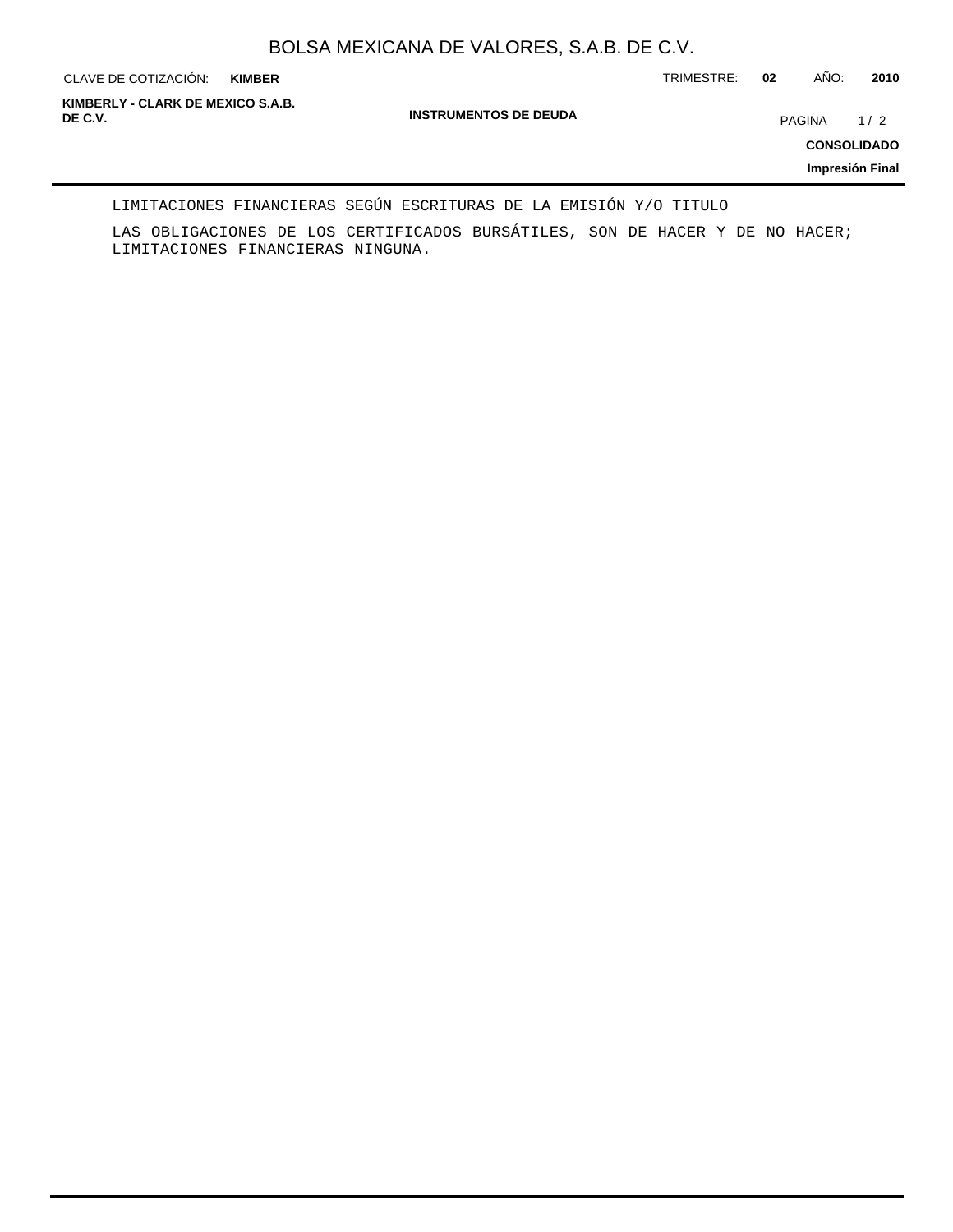| KIMBERLY - CLARK DE MEXICO S.A.B.<br><b>INSTRUMENTOS DE DEUDA</b><br>DE C.V.<br>PAGINA<br>2/2<br><b>CONSOLIDADO</b><br>Impresión Final | CLAVE DE COTIZACIÓN: | <b>KIMBER</b> | TRIMESTRE: | 02 | AÑO: | 2010 |
|----------------------------------------------------------------------------------------------------------------------------------------|----------------------|---------------|------------|----|------|------|
|                                                                                                                                        |                      |               |            |    |      |      |

SITUACIÓN ACTUAL DE LAS LIMITACIONES FINANCIERAS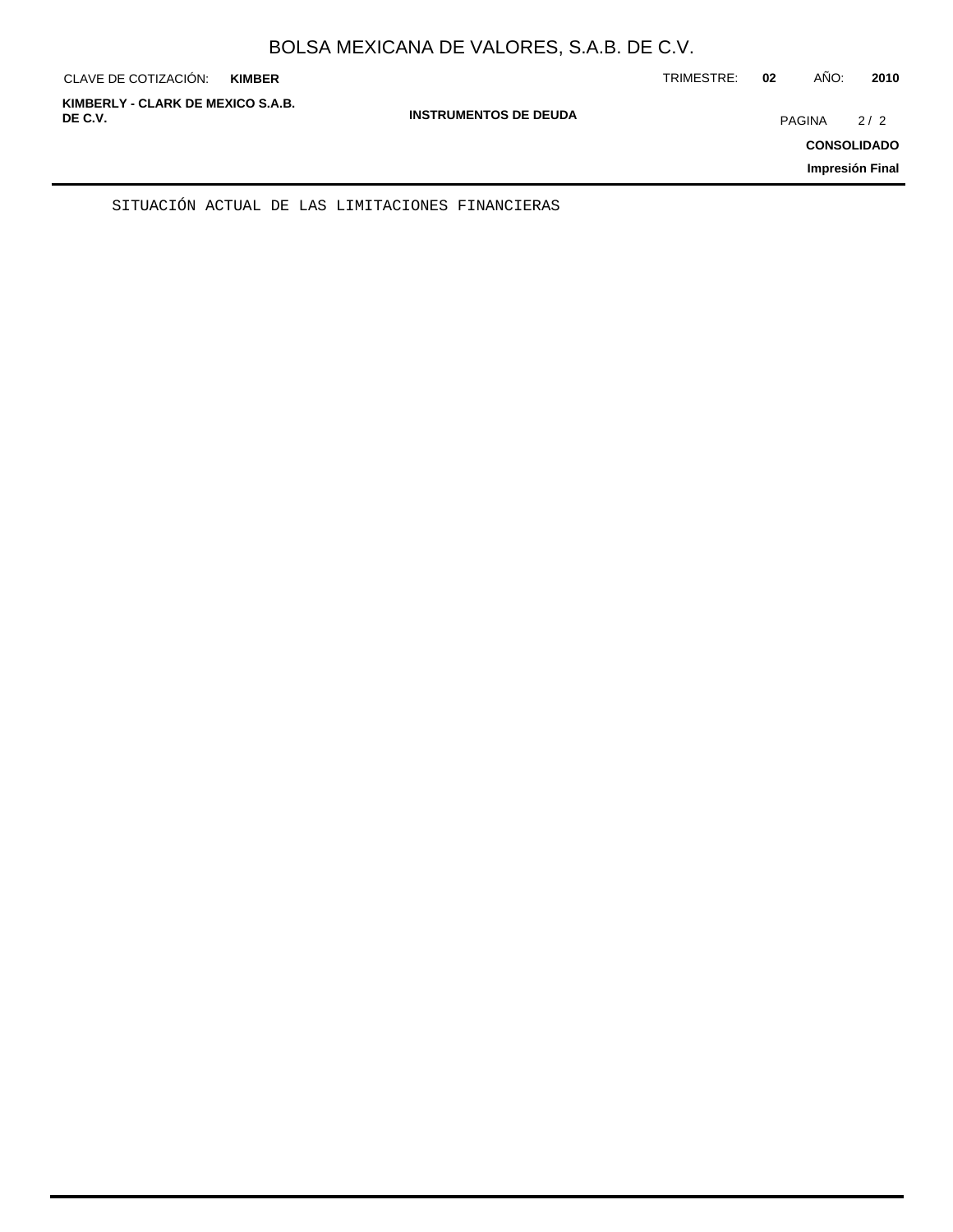CLAVE DE COTIZACIÓN: TRIMESTRE: **02** AÑO: **2010 KIMBER KIMBERLY - CLARK DE MEXICO S.A.B. DE C.V.**

### **PLANTAS, CENTROS COMERCIALES, DE DISTRIBUCIÓN Y/O SERVICIO**

**CONSOLIDADO**

**Impresión Final**

| <b>PLANTA O CENTRO</b> | <b>ACTIVIDAD ECONOMICA</b> | <b>CAPACIDAD INSTALADA</b> | % DE UTIL. |
|------------------------|----------------------------|----------------------------|------------|
| PLANTA BAJIO           | PRODUCTOS AL CONSUMIDOR    |                            | 0.00       |
| PLANTA ORIZABA         | PRODUCTOS AL CONSUMIDOR    |                            | 0.00       |
| PLANTA RAMOS ARIZPE    | PRODUCTOS AL CONSUMIDOR    | ∩                          | 0.00       |
| PLANTA TLAXCALA        | PRODUCTOS AL CONSUMIDOR    |                            | 0.00       |
| PLANTA CUAUTITLAN      | PRODUCTOS AL CONSUMIDOR    | ∩                          | 0.00       |
| PLANTA ECATEPEC        | PRODUCTOS AL CONSUMIDOR    | 0                          | 0.00       |
| PLANTA TEXMELUCAN      | PRODUCTOS INSTITUCIONALES  | ∩                          | 0.00       |
| <b>PLANTA MORELIA</b>  | PRODUCTOS AL CONSUMIDOR    |                            | 0.00       |

## **OBSERVACIONES**

LA CAPACIDAD INSTALADA Y EL PORCENTAJE DE UTILIZACIÓN VARIA SEGÚN LA PRODUCCIÓN.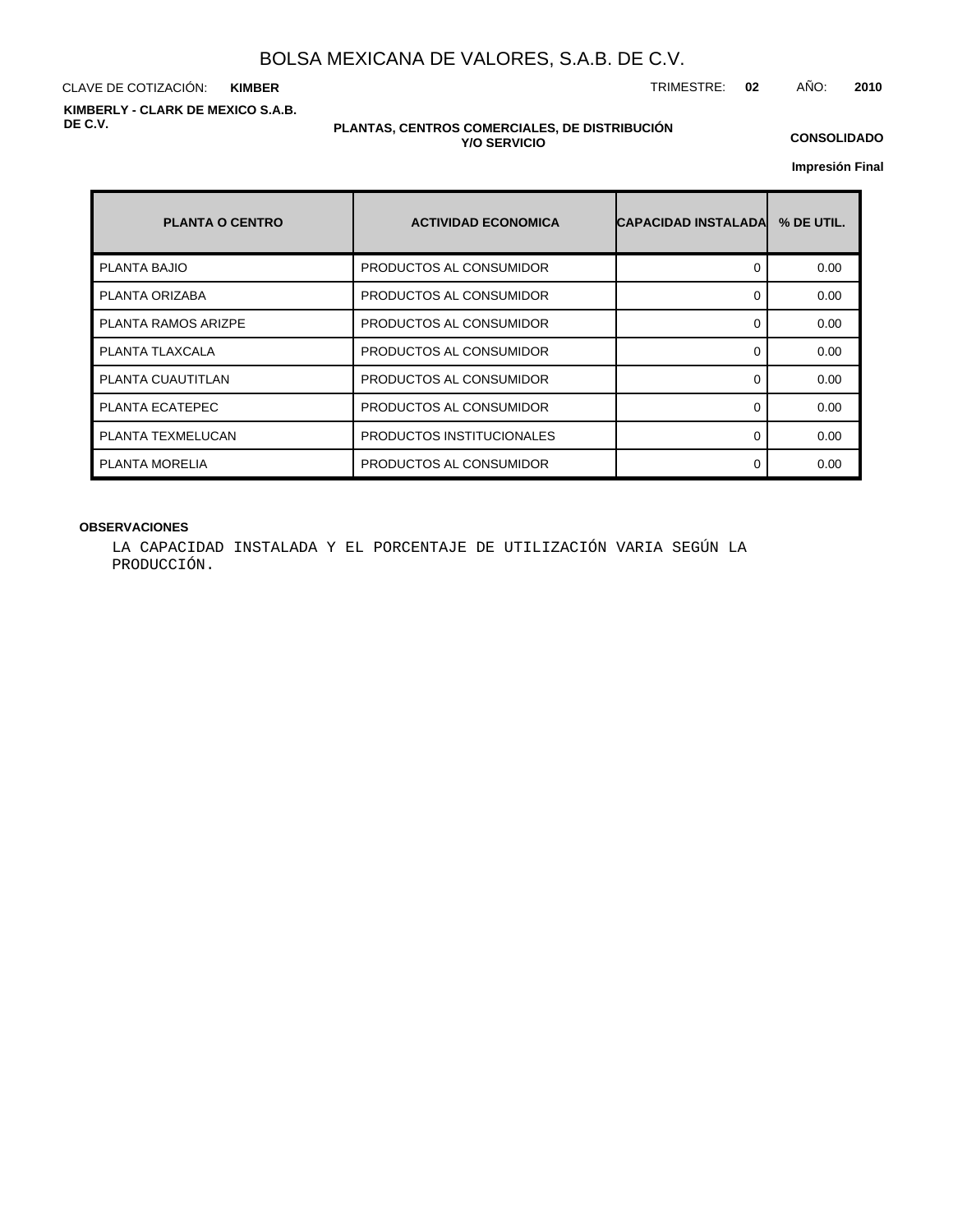CLAVE DE COTIZACIÓN **KIMBER KIMBERLY - CLARK DE MEXICO S.A.B. DE C.V.**

### **MATERIAS PRIMAS DIRECTAS**

# **CONSOLIDADO**

**Impresión Final**

| <b>MATERIAS PRIMAS</b>              | <b>PRINCIPALES PROVEEDORES</b>    | <b>ORIGEN</b> | SUST.<br>NAL. | % COSTO<br><b>PRODUCCIÓN</b><br><b>TOTAL</b> |
|-------------------------------------|-----------------------------------|---------------|---------------|----------------------------------------------|
| <b>POLIETILENO</b>                  | POLYCEL, PROPIFLEX                | Nacional      |               | 0.00                                         |
| <b>QUIMICOS</b>                     | POLIQUIMICOS, PROEQSA, SYMRISE    | Nacional      |               | 0.00                                         |
| <b>CORRUGADOS</b>                   | <b>CORPORACION DURANGO</b>        | Nacional      |               | 0.00                                         |
| <b>FIBRA PARA RECICLAR</b>          | RECYCLE, REPACSA                  | Nacional      |               | 0.00                                         |
| <b>ADHESIVOS</b>                    | <b>HENKEL</b>                     | Nacional      |               | 0.00                                         |
| <b>CINTAS Y ELASTOMEROS</b>         | 3M, ARTEVA                        | Nacional      |               | 0.00                                         |
| <b>CELULOSA DE MADERA</b>           | ARACRUZ, GP CELL., DOMTAR, WEYER. | Importación   |               | 0.00                                         |
| <b>FIBRA P/RECICLAR Y RECICLADA</b> | HARMON, INT. PAPER                | Importación   |               | 0.00                                         |
| <b>POLIACRILATO DE SODIO</b>        | BASF, TOYOTA, STOCKHAUSEN         | Importación   |               | 0.00                                         |
| <b>POLIPROPILENO</b>                | <b>EXXONMOBIL</b>                 | Importación   |               | 0.00                                         |

**OBSERVACIONES**

TRIMESTRE **02** AÑO **2010**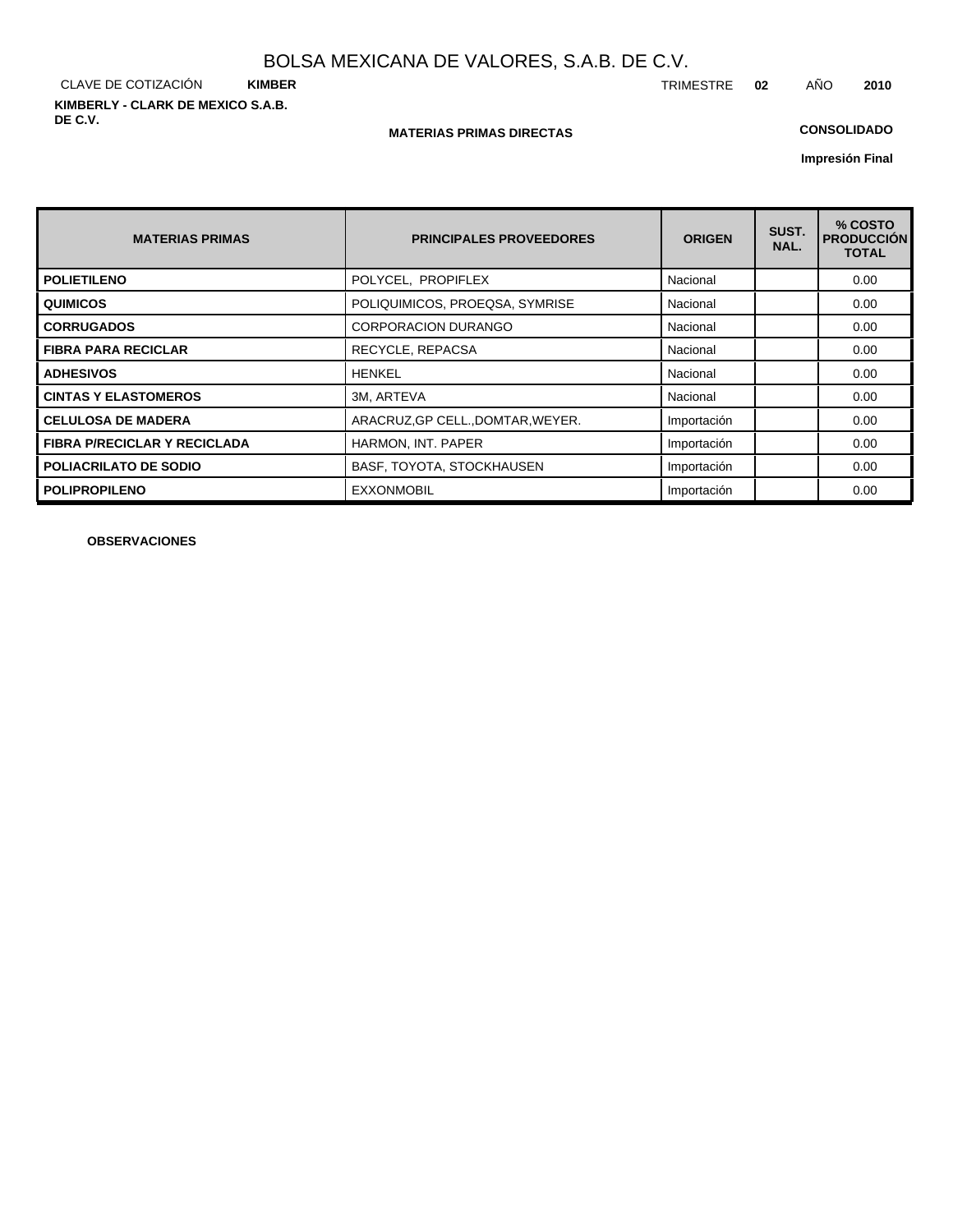CLAVE DE COTIZACIÓN TRIMESTRE **02** AÑO **2010 KIMBER**

**KIMBERLY - CLARK DE MEXICO S.A.B. DE C.V.**

# **DISTRIBUCIÓN DE VENTAS POR PRODUCTO**

# **CONSOLIDADO Impresión Final**

VENTAS TOTALES

| <b>PRINCIPALES</b>       | <b>VENTAS</b>  |                | % DE PART. | <b>PRINCIPALES</b> |                 |  |  |
|--------------------------|----------------|----------------|------------|--------------------|-----------------|--|--|
|                          | <b>VOLUMEN</b> | <b>IMPORTE</b> | MDO.       | <b>MARCAS</b>      | <b>CLIENTES</b> |  |  |
| <b>NACIONALES</b>        |                |                |            |                    |                 |  |  |
| PROD. AL CONSUMIDOR      | 0              | 12,290,830     | 0.00       |                    |                 |  |  |
| <b>EXTRANJERAS</b>       |                |                |            |                    |                 |  |  |
| <b>INFORMACION TOTAL</b> | 0              | 693,041        | 0.00       |                    |                 |  |  |
| <b>TOTAL</b>             |                | 12,983,871     |            |                    |                 |  |  |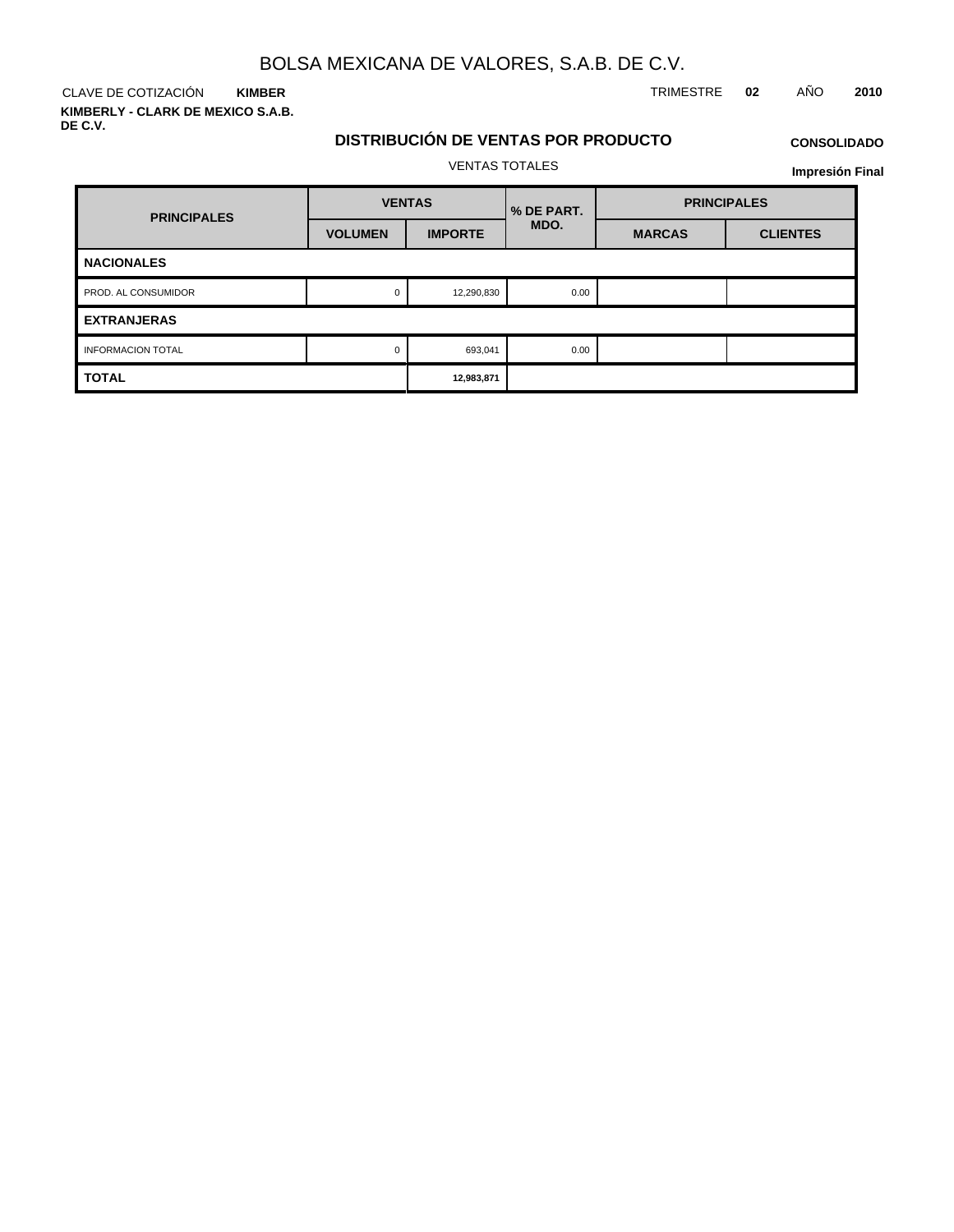CLAVE DE COTIZACIÓN TRIMESTRE **02** AÑO **2010 KIMBER KIMBERLY - CLARK DE MEXICO S.A.B.**

**DE C.V.**

# **DISTRIBUCIÓN DE VENTAS POR PRODUCTO**

# **CONSOLIDADO**

## VENTAS EXTRANJERAS

**Impresión Final**

| <b>PRINCIPALES</b>                   | <b>VENTAS</b>  |                | <b>DESTINO</b> |               | <b>PRINCIPALES</b> |  |  |
|--------------------------------------|----------------|----------------|----------------|---------------|--------------------|--|--|
|                                      | <b>VOLUMEN</b> | <b>IMPORTE</b> |                | <b>MARCAS</b> | <b>CLIENTES</b>    |  |  |
| <b>EXPORTACIÓN</b>                   |                |                |                |               |                    |  |  |
| <b>INFORMACION TOTAL</b>             | 0              | 693,041        |                |               |                    |  |  |
| <b>SUBSIDIARIAS EN EL EXTRANJERO</b> |                |                |                |               |                    |  |  |

| <b>TOTAL</b> | 693,041<br>. |  |  |
|--------------|--------------|--|--|
|              |              |  |  |
|              |              |  |  |

**OBSERVACIONES**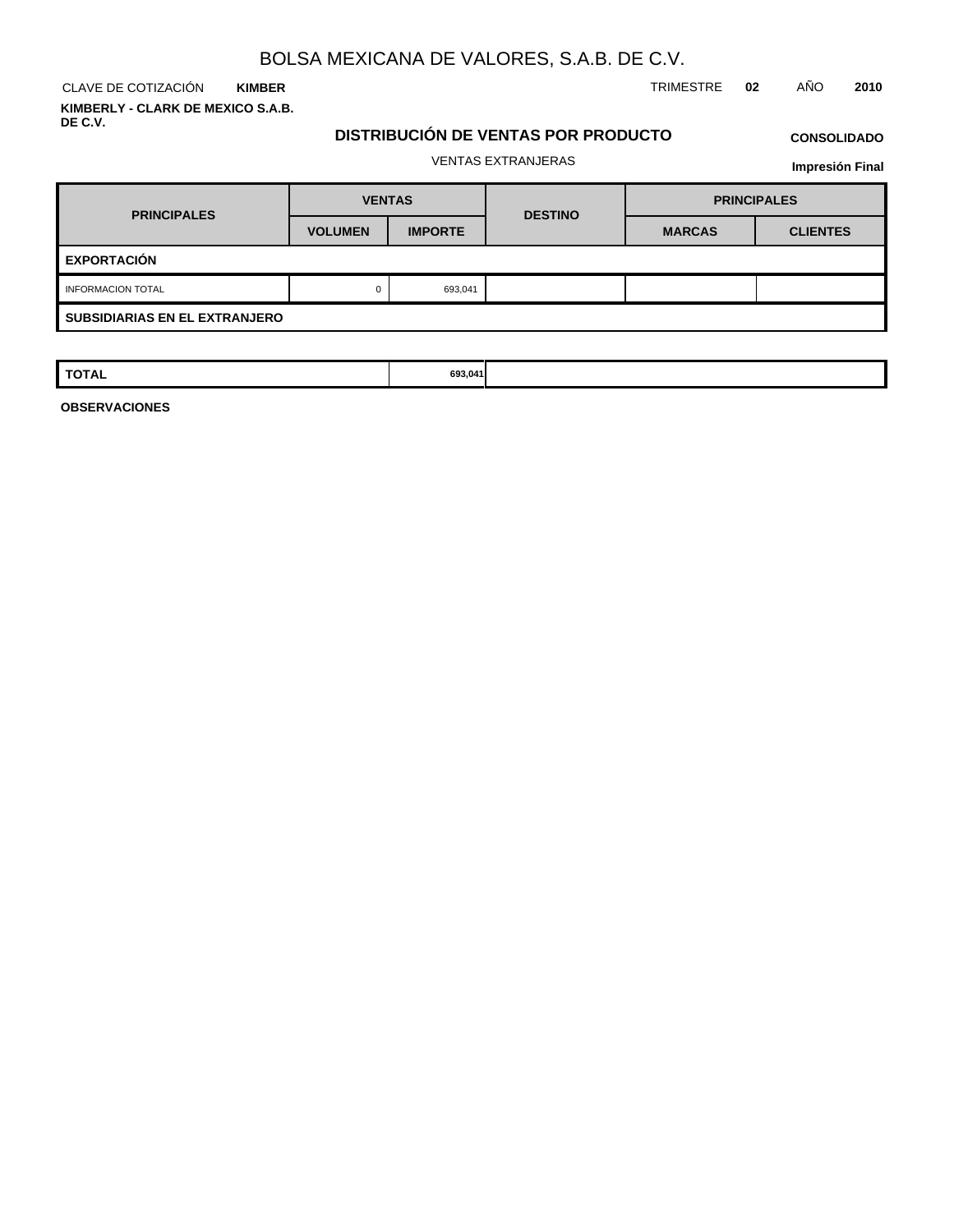| BOLSA MEXICANA DE VALORES, S.A.B. DE C.V. |  |  |  |
|-------------------------------------------|--|--|--|
|-------------------------------------------|--|--|--|

| CLAVE DE COTIZACIÓN:                         | <b>KIMBER</b> |                                                                                      | TRIMESTRE: | 02            | ANO:               | 2010 |
|----------------------------------------------|---------------|--------------------------------------------------------------------------------------|------------|---------------|--------------------|------|
| KIMBERLY - CLARK DE MEXICO S.A.B.<br>DE C.V. |               | <b>INFORMACIÓN DE PROYECTOS (Proyecto, Monto</b><br>Ejercido y Porcentaje de Avance) |            | <b>PAGINA</b> |                    | 1/1  |
|                                              |               |                                                                                      |            |               | <b>CONSOLIDADO</b> |      |
|                                              |               |                                                                                      |            |               | Impresión Final    |      |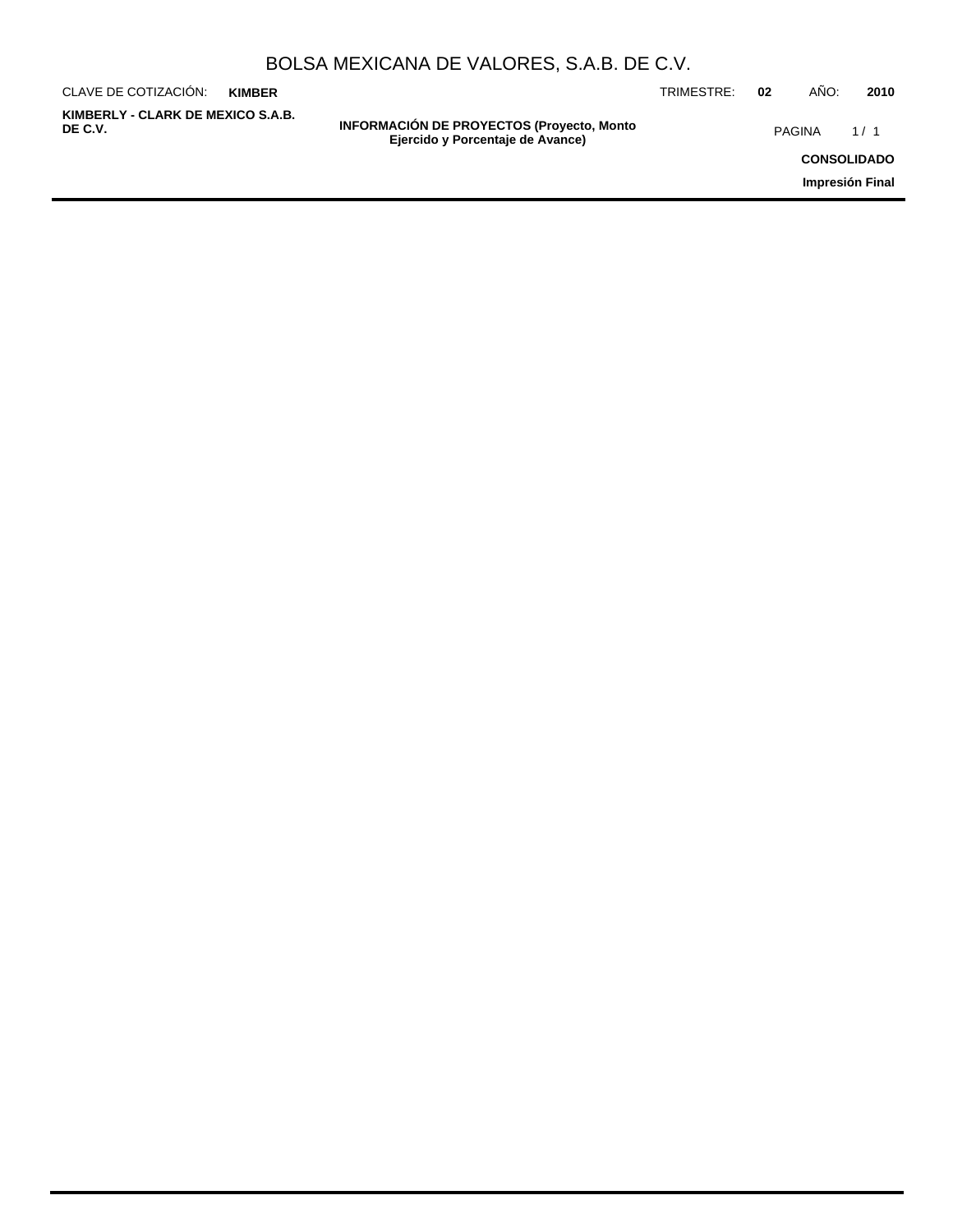| BOLSA MEXICANA DE VALORES, S.A.B. DE C.V. |  |  |  |
|-------------------------------------------|--|--|--|
|-------------------------------------------|--|--|--|

CLAVE DE COTIZACIÓN: TRIMESTRE: **02** AÑO: **2010 KIMBER**

**KIMBERLY - CLARK DE MEXICO S.A.B. DE C.V.**

**TRANSACCIONES EN MONEDA EXTRANJERA Y CONVERSIÓN DE ESTADOS FINANCIEROS DE OPERACIONES EXTRANJERAS (Información relacionada al Boletín B-15)**

PAGINA 1/1

**CONSOLIDADO**

**Impresión Final**

KIMBERLY-CLARK DE MÉXICO, S.A.B. DE C.V. TIENE UNA EMPRESA COMERCIALIZADORA EN EL EXTERIOR PARA PROMOVER SUS PRODUCTOS Y SE DENOMINA PAPER PRODUCTS TRADE CORPORATION, LOS EFECTOS DE ESTA SUBSIDIARIA SON RECONOCIDOS EN LOS ESTADOS FINANCIEROS CONSOLIDADOS Y NO SON IMPORTANTES.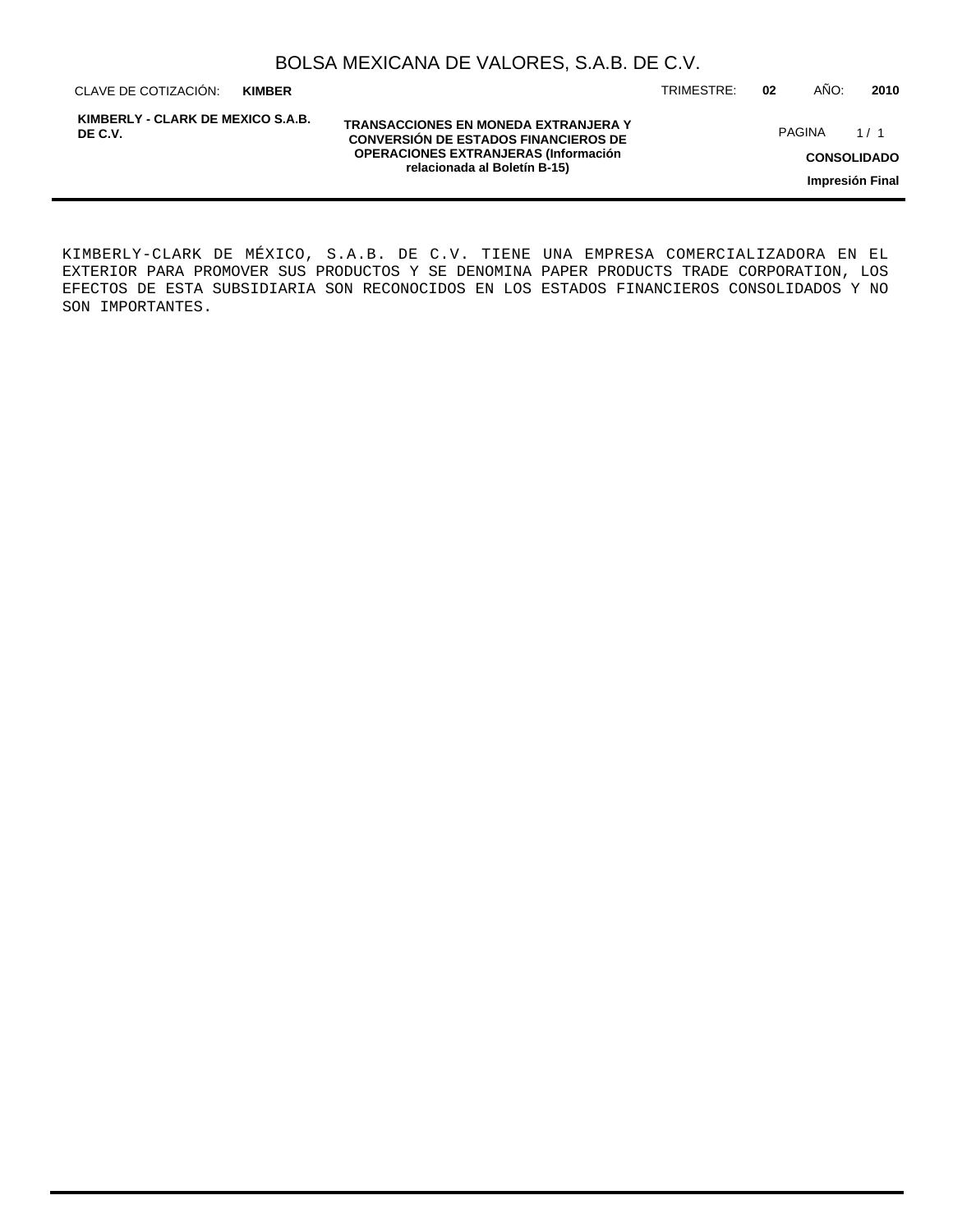TRIMESTRE **02** AÑO **2010**

**KIMBERLY - CLARK DE MEXICO S.A.B. DE C.V.** CLAVE DE COTIZACIÓN **KIMBER**

# **INTEGRACIÓN DEL CAPITAL SOCIAL PAGADO**

**CONSOLIDADO**

**Impresión Final**

| <b>SERIES</b> | VALOR NOMINAL(\$) VIGENTE | <b>CUPÓN</b> | <b>NUMERO DE ACCIONES</b> |                           |                  |                          | <b>CAPITAL SOCIAL</b> |                 |
|---------------|---------------------------|--------------|---------------------------|---------------------------|------------------|--------------------------|-----------------------|-----------------|
|               |                           |              | <b>PORCIÓN FIJA</b>       | <b>IPORCIÓN VARIABLEI</b> | <b>MEXICANOS</b> | <b>LIBRE SUSCRIPCION</b> | <b>FIJO</b>           | <b>VARIABLE</b> |
| А             | 0.00000                   | 26           | 556,086,375               | 0                         | 556.086.375      |                          | 4,559                 | $\mathbf{0}$    |
| в             | 0.00000                   | 26           | 513,070,840               | 0                         | 01               | 513,070,840              | 4,206                 | $\mathbf{0}$    |
| <b>TOTAL</b>  |                           |              | 1,069,157,215             |                           | 556,086,375      | 513,070,840              | 8,765                 |                 |

TOTAL DE ACCIONES QUE REPRESENTAN EL CAPITAL SOCIAL PAGADO A LA FECHA DE ENVIO DE LA INFORMACIÓN: 1999,157,215

**OBSERVACIONES**